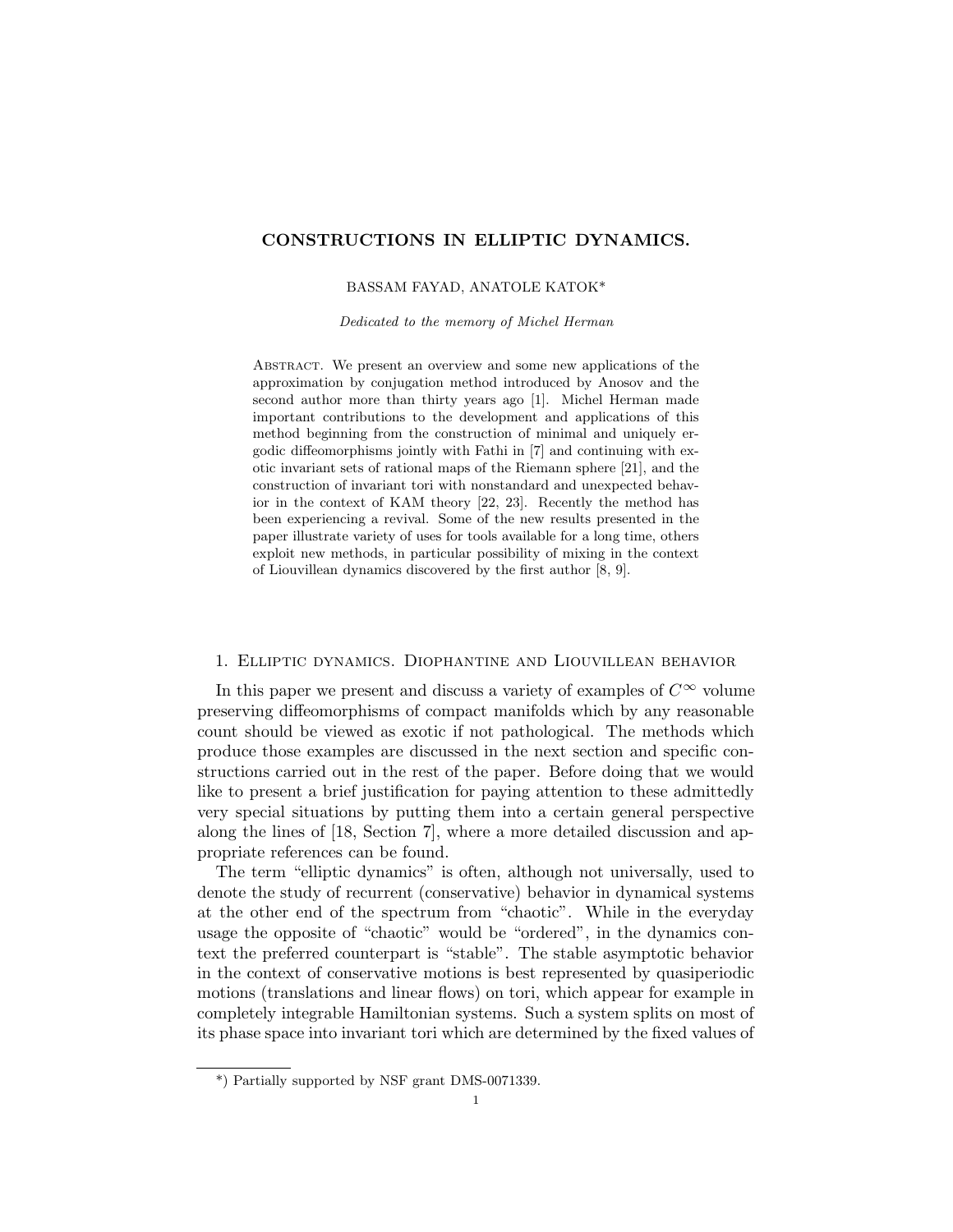the action integrals in the action–angle coordinates. On each torus the motion is linear in the angle coordinates with the frequency vector determined by the action vector (see [28, Section 1.5] for an introductory discussion). It is quite remarkable that under a suitable nondegeneracy assumption many (in fact, most in terms of phase volume) invariant tori survive slightly distorted under any small Hamiltonian perturbation of the system. This is the principal content of KAM theory to which Michel Herman made major contributions [20]. This prevalence of stability which also appears in other contexts (see e.g. [19]) is of course a major manifestation of elliptic phenomena.

Stability appears when the linear model, the translation (or rotation if multiplicative notations are used) of the torus  $\mathbb{T}^k$ ,

$$
T_{\alpha}x = x + \alpha, \mod 1
$$

or the linear flow on  $\mathbb{T}^k$ ,

$$
T_{\omega}^t x = x + \omega t, \mod 1, \ t \in \mathbb{R}
$$

is of a *Diophantine* type, i.e. the translation vector  $\alpha$  or the frequency vector  $\omega$  is not too well approximated by rationals. A typical Diophantine condition in the discrete–time case is

$$
|\langle \alpha,m\rangle-n|>C\|m\|^{-s}
$$

for any  $m \in \mathbb{Z}^k$ ,  $n \in \mathbb{Z}$  and some positive numbers C and s independent of m and n. Similarly in the continuous–time case one has for some positive C and s and any  $m \in \mathbb{Z}^k$ ,

$$
|\langle \omega,m\rangle|>C\|m\|^{-s}.
$$

The opposite case of exceptionally good rational approximation of  $\alpha$  or  $\omega$ is usually called Liouvillean. The Liouvillean behavior is associated with instability: circle diffeomorphisms with Liouvillean rotation numbers usually have singular invariant measures and hence are conjugate to the corresponding rotations via nondifferentiable continuous maps, time–changes of linear flows of tori with Liouvillean frequency vectors often and in fact typically exhibit unexpected ergodic properties [10], the invariant tori of completely integrable Hamiltonian systems with Liouvillean frequency vectors usually do not survive after perturbations (or may survive with greatly distorted dynamics, see [22]).

This leads to another possible opposite to the chaotic behavior. Since the latter is associated with exponential growth of orbit complexity with time (positive entropy, exponential growth of the number of periodic orbits, etc; see e.g. [18, Section 6]) one may consider slow growth of various characteristics of such complexity as a hallmark of elliptic dynamics. Notice that translations and linear flows of a torus are isometries, hence there is no divergence of orbits, and in a certain sense no growth of orbit complexity with time at all. In the Diophantine case this behavior is often stable under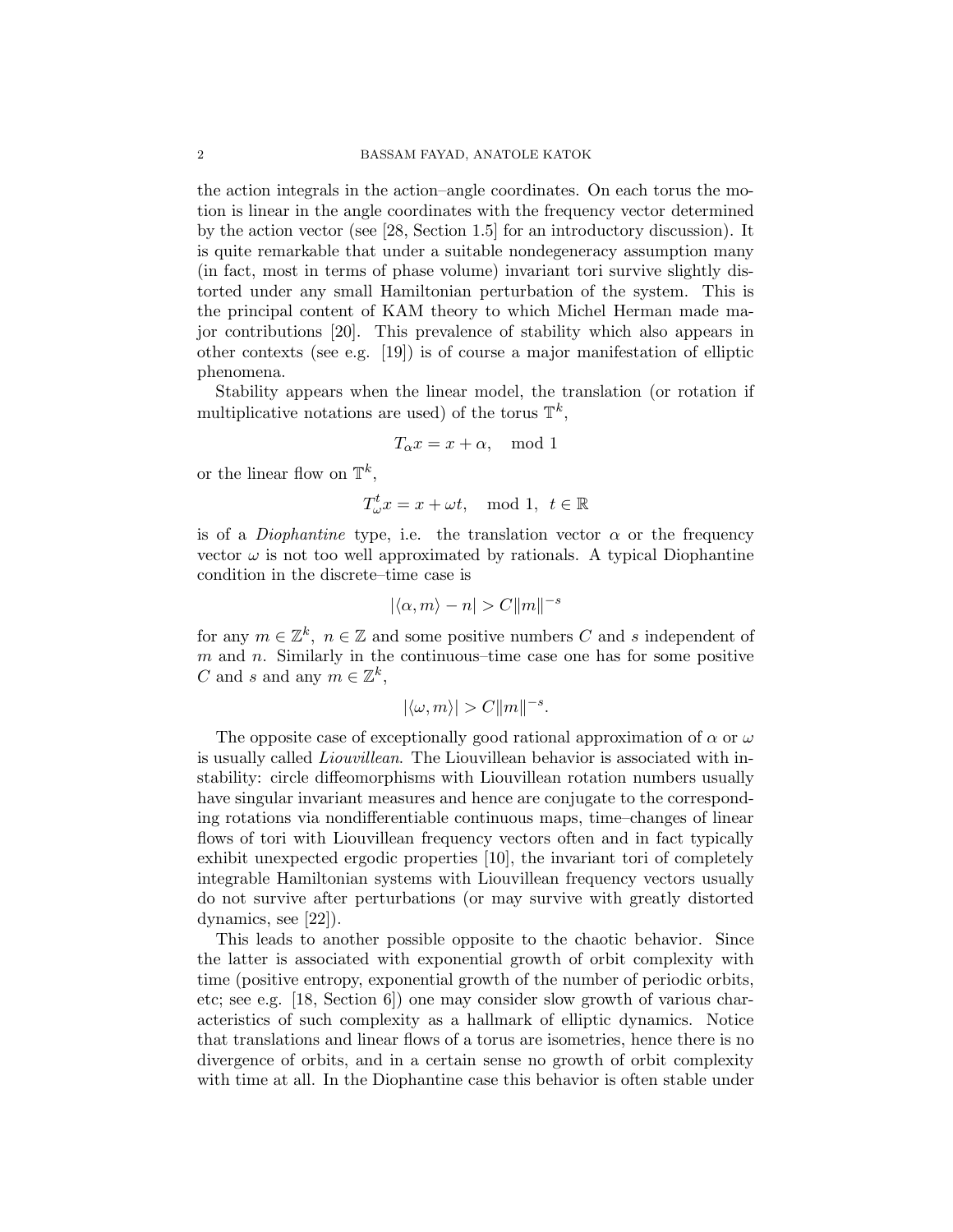small perturbations of the system while in the Liouvillean case perturbations of the linear models often produce substantive qualitative effects but only after long periods of time. To understand what kind of effects may result form this instability a constructive approach is quite useful. While there is no chance to describe all possible effects which appear in nonlinear perturbations of Liouvillean behavior, the variety of possibilities is astonishing. In a number of cases such perturbations provide the only known way to exhibit certain types of dynamical behavior, e.g. ergodic behavior accompanied by only finitely many periodic points on such simple manifolds as the two–dimensional disc or two–dimensional sphere. See Section 3.1 for a more detailed discussion of those cases.

We would like to thank A. Fathi for pointing out to the paper [17] where a construction similar to those of Section 4 is carried out, M. Handel for valuable comments and observations which helped us to improve presentation in that section, A. Windsor and M. Saprykina for useful discussions. The second author would like to thank H. Nakayma for useful comments which helped to improve the statement of Proposition 4.17 and the Japan Society for Promotion of Science for supporting the visit to Japan during which this paper was completed.

#### 2. An overview of the approximation by conjugation method

2.1. General scheme. Let  $M$  be a differentiable manifold with a nontrivial smooth circle action  $S = \{S_t\}_{t \in \mathbb{R}}$ ,  $S_{t+1} = S_t$  preserving a smooth volume. Every smooth  $S^1$  action preserves a smooth volume  $\nu$  which can be obtained by taking any volume  $\mu$  and averaging it with respect to the action:  $\nu = \int_0^1 (S_t)_*\mu dt$ . Similarly S preserves a smooth Riemannian metric on M obtained by averaging of a smooth Riemannian metric.

When this does not cause an ambiguity we will often call the elements  $S_{\alpha}$  of the circle action S "rotations", correspondingly "rational" and "irrational", for rational or irrational values of  $\alpha$ .

Denote by  $C_q$  the subgroup of  $S^1$  with q elements, i.e the qth roots of unity. Assuming without loss of generality that the action is effective (no element acts as identity) we see that for an open dense subset of  $M$  the stationary subgroup is trivial. Using the standard properties of isometries one sees the set  $F$  of fixed points of the action is a smooth submanifold of M. The fixed point set  $F_q$  of the map  $S_{\frac{1}{q}}$  (or, equivalently, of the action of  $C_q$ ) is also a smooth submanifold.

Volume preserving maps with various interesting, often surprising, topological and ergodic properties are obtained as limits of volume preserving periodic transformations

$$
f = \lim_{n \to \infty} f_n
$$
, where  $f_n = H_n S_{\alpha_{n+1}} H_n^{-1}$  (2.1)

with  $\alpha_n = \frac{p_n}{q_n}$  $\frac{p_n}{q_n} \in \mathbb{Q}$  and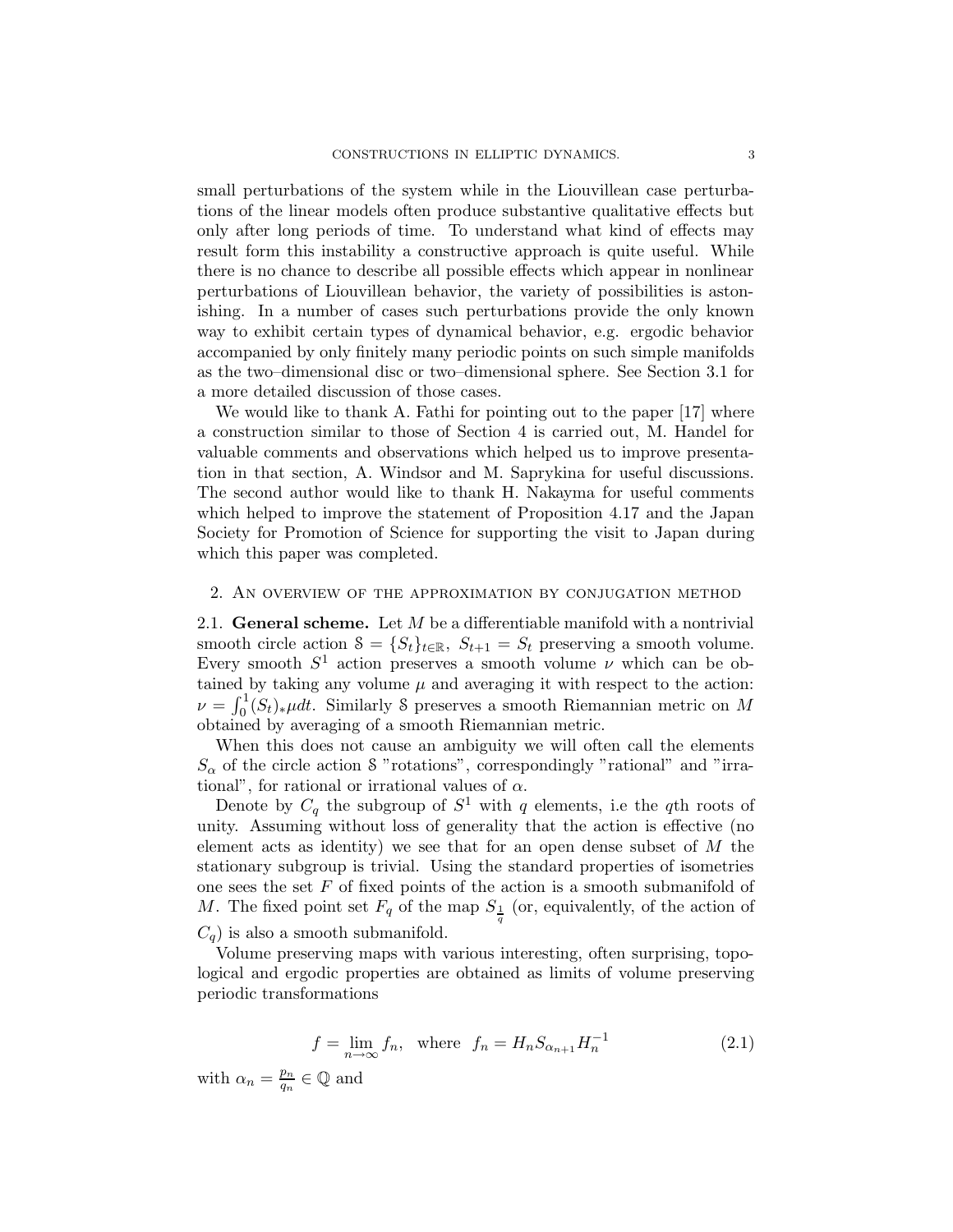$$
H_n = h_1 \circ \dots \circ h_n,\tag{2.2}
$$

where every  $h_n$  is a volume preserving diffeomorphism of M that satisfies

$$
h_n \circ S_{\alpha_n} = S_{\alpha_n} \circ h_n. \tag{2.3}
$$

In certain versions of the method the diffeomorphisms  $h_n$  are chosen not preserving the volume but distorting it in a controllable way; this for example is the only interesting situation when  $M$  is the circle (see e.g. [28, Section  $12.6$ ].

Usually at step n, the diffeomorphism  $h_n$  is constructed first, and  $\alpha_{n+1}$ is chosen afterwards close enough to  $\alpha_n$  to guarantee convergence of the construction. For example, it is easy to see that for the limit in (2.1) to exist in the  $C^{\infty}$  topology it is largely sufficient to ask that

$$
|\alpha_{n+1} - \alpha_n| \le \frac{1}{2^n q_n ||H_n||_{C^n}}.
$$
\n(2.4)

The power and fruitfulness of the method depend on the fact that the sequence of diffeomorphisms  $f_n$  is made to converge while the conjugacies  $H_n$  diverge often "wildly" albeit in a controlled (or prescribed) way. Dynamics of the circle actions and of their individual elements is simple and well–understood. In particular, no element of such an action is ergodic or topologically transitive, unless the circle action itself is transitive, i.e  $M = S<sup>1</sup>$ . To provide interesting asymptotic properties of the limit typically the successive conjugacies spread the orbits of the circle action S (and hence also those of its restriction to the subgroup  $C_q$  for any sufficiently large q) across the phase space M making them almost dense, or almost uniformly distributed, or approximate another type of interesting asymptotic behavior. Due to the high speed of convergence this remains true for sufficiently long orbit segments of the limit diffeomorphism. To guarantee an appropriate speed of approximation extra conditions on convergence of approximations in addition to (2.4) may be required.

There are many variations of the construction within this general scheme. In the subsequent sections we describe several representative versions, each addressing a problem which has not been treated before. Presenting each version to the last detail and in the greatest generality would be quite tedious. Accordingly we often choose to describe routine steps only briefly and sometimes treat representative special cases indicating generalizations afterwards.

2.2. Almost all vs. all orbits. In different versions of the approximation by conjugation method one may control the asymptotic behavior of almost all orbits with respect to the invariant volume, or of all orbits. Somewhat imprecisely we will call those versions ergodic and topological.

Ergodic constructions deal with measure–theoretic (ergodic) properties with respect to a given invariant volume, such as the number of ergodic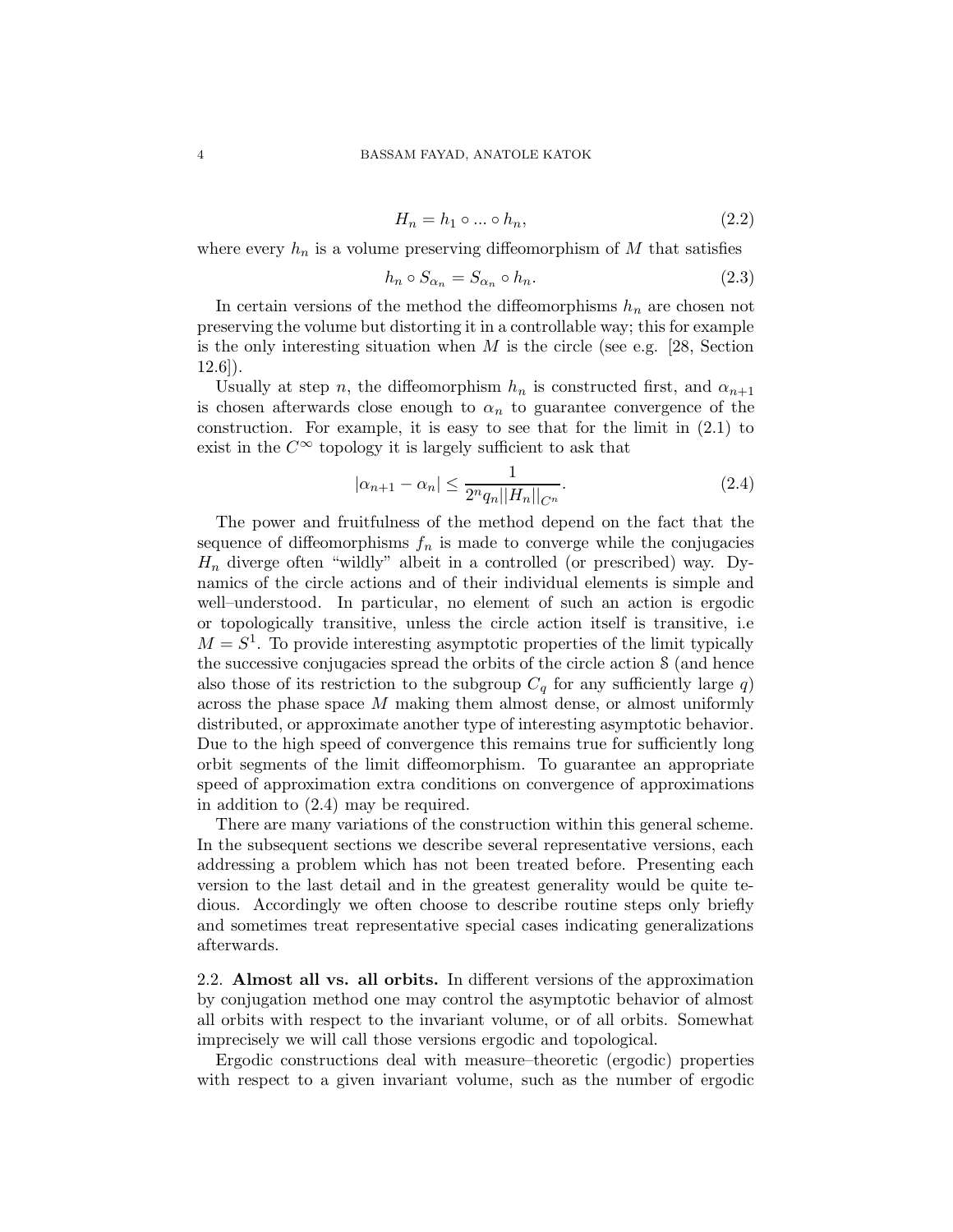components (in particular ergodicity), rigidity, weak mixing, mixing, further spectral properties. Topological constructions deal with minimality, number of ergodic invariant measures (e.g. unique ergodicity) and their supports, presence of particular invariant sets, and so on. The paper [1] dealt only with ergodic constructions. A topological version was announced in [24] (see also [4]) and independently developed in [7].

Control over behavior of the orbits of approximating periodic diffeomorphisms  $f_n$  in (2.1) on the nth step of the construction is typically provided by taking an invariant under  $S_{\alpha_n}$  (and hence under  $S_{\perp}$ ) collection of "kernels", usually smooth balls, and redistributing them in the phase space in a prescribed fashion (also  $S_{\frac{1}{q_n}}$  invariant). In ergodic constructions one requires the complement to the union of the kernels to have small volume and hence most orbits of S (and consequently of any finite subgroup  $C_q$  for a sufficiently large  $q$ ) to spend most of the time inside the kernels. In the topological versions the kernels need to be chosen in such a way that every orbit of S spends most of the time inside the kernels. This requires more care and certain attention to the geometry of orbits. See for example Figures 3.1 and 3.2.

A natural way of selecting the kernels, their intended images, and constructing a map  $h_n$  satisfying (2.3) is by taking a fundamental domain  $\Delta$  for  $S_{\alpha_n}$  (or, equivalently, for  $S_{\frac{1}{q_n}}$ ) choosing kernels and images inside  $\Delta$ , constructing a diffeomorphism of  $\Delta$  to itself identical near its boundary which sends kernels into their intended images, and extending the map to the images  $S_{\frac{k}{a_n}}$ ,  $k = 1, \ldots, q_n - 1$  by commutativity. This method in particular is used in the construction of a diffeomorphism conjugate to a rotation, see 2.4.2 below, as well as later in this paper in the proofs of Theorems 3.3, 4.1 and 5.1. However in certain cases, for example to achieve weak mixing, it is necessary to use more general constructions.

2.3. Closure of conjugates. By controlling initial steps of the construction one can keep the final diffeomorphism f within any given  $C^{\infty}$  neighborhood of a given element  $S_{\alpha}$  of the action S. On the other hand, by applying a fixed diffeomorphism  $q$  first the construction can be carried out in a neighborhood of any diffeomorphism conjugate to an element of the action. Thus the closure A of diffeomorphisms of the form  $gS_t g^{-1}$  in, say,  $C^{\infty}$  topology is a natural ambient space for considering what a construction of this type can produce. This was first noticed in [1, Section 7] in connection with ergodic properties with respect to the invariant volume and was used in [7] to control topological properties.

If the action S has fixed points it is natural to consider a smaller space  $A_F \subset A$ , namely, the closure of  $gS_t g^{-1}$  where the conjugacy g fixes every point of the fixed point set F of the action S. Obviously for  $f \in A_F$  every point of  $F$  is also fixed. There does not seem to be much difference between dynamical properties which may appear in the whole space A and in  $A_F$ . In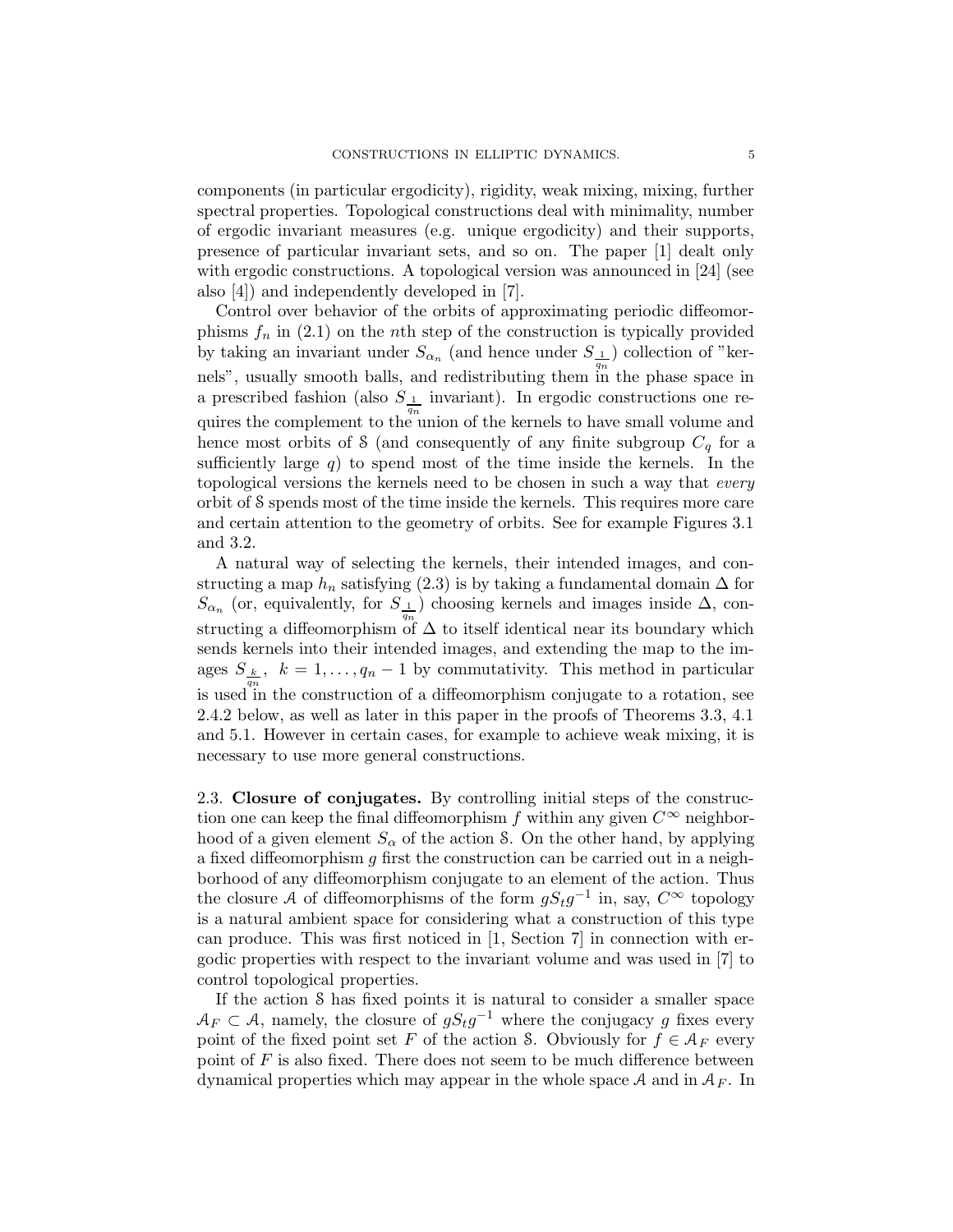Section 3.1 we will discuss the situation for the standard two–dimensional examples: the disc, the annulus and the sphere with the  $S<sup>1</sup>$  action by rotations . At this point we would like to introduce also restricted spaces of conjugacy closures, namely for  $\alpha \in \mathbb{R}/\mathbb{Z}$  we define the spaces  $A_{\alpha}$  and  $A_{F,\alpha}$ as the closure in  $C^{\infty}$  topology of the diffeomorphisms of the form  $gS_{\alpha}g^{-1}$ where g is correspondingly an arbitrary  $C^{\infty}$  diffeomorphism, or a  $C^{\infty}$  diffeomorphism fixing every point of the set F. Since for any  $\frac{p}{q}$  $\frac{p}{q} \in \mathbb{Q}$  and any  $f \in A_{\frac{p}{q}}$  one has  $f^q = \text{Id}$ , only spaces  $A_\alpha$  for irrational  $\alpha$ 's are of interest.

Let us describe a classical example showing that the space  $A$  may be quite different from the union of  $A_{\alpha}$ 

2.3.1. The horocycle flow. Consider the group  $SL(2,\mathbb{R})$  and three one–parameter subgroups: the standard rotations  $R_t = \begin{pmatrix} \cos 2\pi t & \sin 2\pi t \\ \sin 2\pi t & \cos 2\pi t \end{pmatrix}$  $-\sin 2\pi t \qquad \cos 2\pi t$ ), the diagonals  $G_t = \begin{pmatrix} e^t & 0 \\ 0 & e^{-t} \end{pmatrix}$ 0  $e^{-t}$ and the upper–triangular unipotents  $H_t = \begin{pmatrix} 1 & t \\ 0 & 1 \end{pmatrix}$ 0 1 . The commutation relation

$$
G_t R_s G_{-t} = \begin{pmatrix} \cos 2\pi s & e^{2t} \sin 2\pi s \\ -e^{-2t} \sin 2\pi s & \cos 2\pi s \end{pmatrix}
$$

implies

$$
\lim_{t \to \infty} G_t R_{\frac{e^{-2t}}{2\pi}} G_{-t} = H_1.
$$
\n(2.5)

Now let  $\Gamma$  be a cocompact lattice in  $SL(2,\mathbb{R})$ . Since left translations on any group commute with right translations we can consider the actions of the one–parameter subgroups described above on the compact manifold  $M =$  $SL(2,\mathbb{R})/\Gamma$ . In the case when  $\Gamma$  has no elliptic elements, M can be identified with the unit tangent bundle of the compact surface  $V = SO(2)\backslash SL(2,\mathbb{R})/\Gamma$ of constant negative curvature, and the right actions of  $\{G_t\}$  and  $\{H_t\}$ are called the *geodesic flow* and *horocycle flow* on V correspondingly. [28, Sections 5.4 and 17.5. We will denote the actions of  $R_t$ ,  $G_t$  and  $H_t$  by right translations on  $SL(2,\mathbb{R})/\Gamma$  by  $r_t$ ,  $g_t$  and  $h_t$  correspondingly. The first of these is of course an  $S^1$  action, while every nontrivial element of the last one is uniquely ergodic, mixing of all orders and has countable Lebesgue spectrum (see [31, Section 1.4e] and references thereof). It follows from (2.5) that

$$
\lim_{t \to \infty} g_t r_{\frac{e^{-2t}}{2\pi}} g_{-t} = h_1.
$$

Thus  $h_1 \in \mathcal{A}$ ; it is the limit of conjugacies of certain elements of the circle action which converge to zero.

PROPOSITION 2.1.  $h_1 \notin \mathcal{A}_{\alpha}$  for any  $\alpha \in S^1$ .

*Proof.* Obviously  $A_0 = \{Id\}$ ; thus, we need to prove the statement for  $\alpha \neq 0$ ; For any volume preserving diffeomorphism  $f$  of a compact manifold homotopic to identity one defines the *rotation class*  $\rho(f)$  as an element of the first homology group of the direct product  $M \times S^1$ . It is constructed as the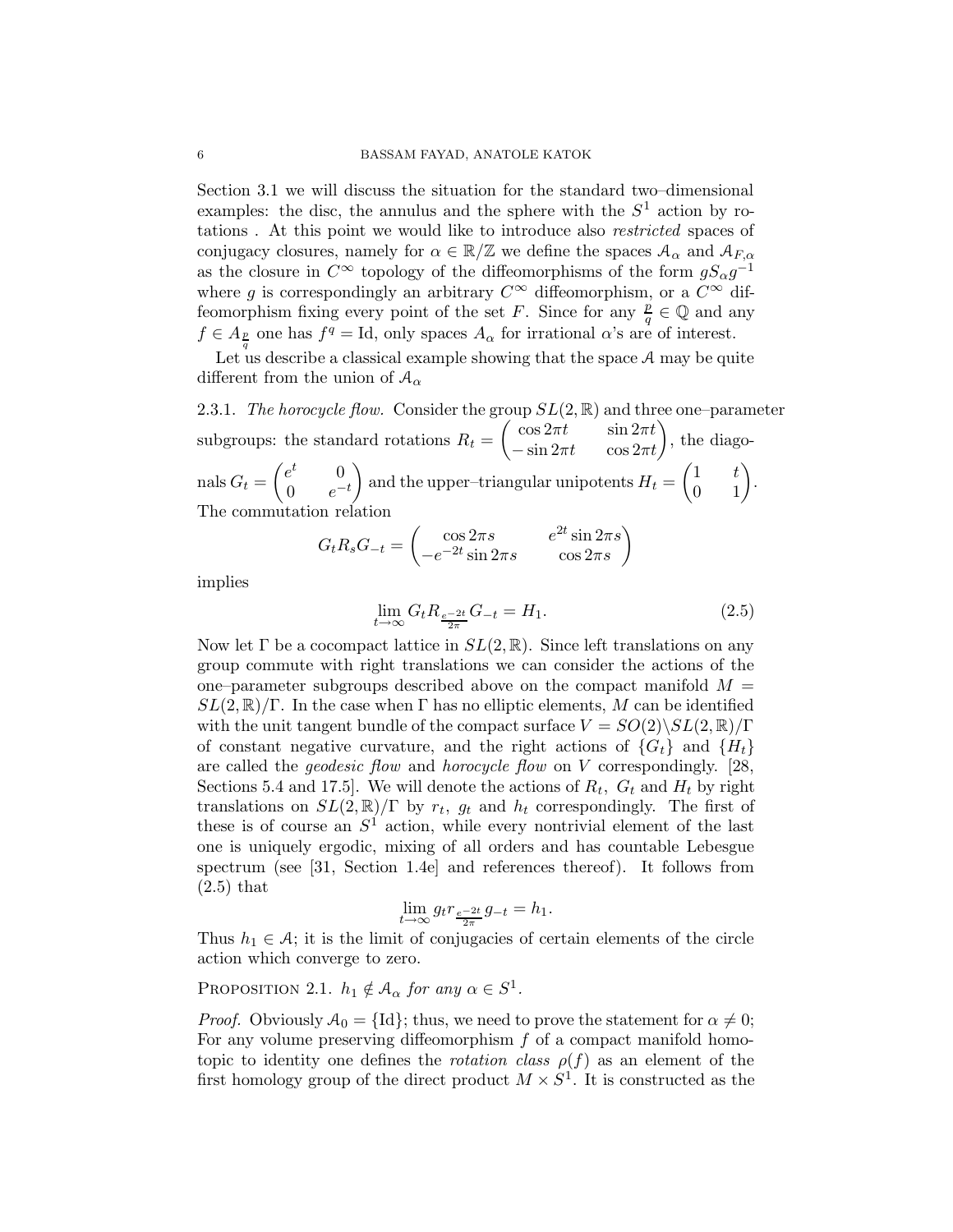asymptotic cycle of the suspension flow of  $f$  [28, Section 14.7b]. The rotation class is continuous in  $C^0$  topology and equivariant under the conjugacy. Thus  $\rho(h_1) = 0$ . On the other hand the projection of  $\rho(r_\alpha)$  to  $H_1(M, \mathbb{R})$  has the form  $\alpha \rho_0$ , where  $\rho_0$  is the nonzero integer homology class realized by the embedding of  $SO(2)$  to  $SL(2,\mathbb{R})/\Gamma$ . Since the action of the diffeomorphism group by conjugacies respects the integer structure in this projection the rotation classes of elements of conjugates of  $r_\alpha$  are separated from zero and hence for any  $f \in \mathcal{A}_{\alpha}, \ \rho(f) \neq 0.$ 

The following question remains open:

PROBLEM 2.2. Does there exist a circle action S on a compact manifold and  $\alpha$  such that the corresponding space  $A_{\alpha}$  contains a mixing transformation?

In Section 6 we will give a positive answer for a version of this question with a  $\mathbb{T}^3$  action instead of an  $S^1$  action. We will also provide more examples of circle actions with mixing transformations in the unrestricted space A.

2.4. Generic and non-generic constructions. The development of the approximation by conjugation method was motivated by several natural questions about ergodic properties of volume preserving diffeomorphisms. Here are two characteristic examples of such questions, both answered positively in [1]:

2.4.1. Does there exist an ergodic area preserving diffeomorphism of the two– disc  $\mathbb{D}^2$ ?

2.4.2. Does there exist a diffeomorphism of a compact manifold  $M$ , dim  $M >$ 1 preserving a smooth volume and measurably conjugate to an irrational rotation of the circle?

These positive answers looked somewhat surprising at the beginning: in the former case because usually near an elliptic fixed point there are many invariant curves making the map highly non-ergodic; and in the latter because the eigenfunctions of any such transformation must be highly discontinuous. While ergodic diffeomorphisms of the disc without genuine elliptic points which exhibit much stronger stochastic properties than ergodicity were found later [25], the original examples in [1] do have elliptic points and are in fact small perturbations of (non-ergodic) rotations of the disc.

Constructions answering questions 2.4.1 and 2.4.2 are characteristic for two different versions of the approximation by conjugation method.

2.4.3. Control at some time scales. In the constructions of the first kind it is sufficient to control the behavior of approximating and hence resulting diffeomorphisms on a series of growing but unrelated time scales. The approximate pictures may look quite whimsical (see e.g. the original weak mixing construction in  $[1, \text{Section 5}]$  and a modern version in  $[16]$ , but as long as a diffeomorphism  $f \in \mathcal{A}$  is close enough to conjugates of rotations appearing in such pictures the property is guaranteed. In fact, for a proof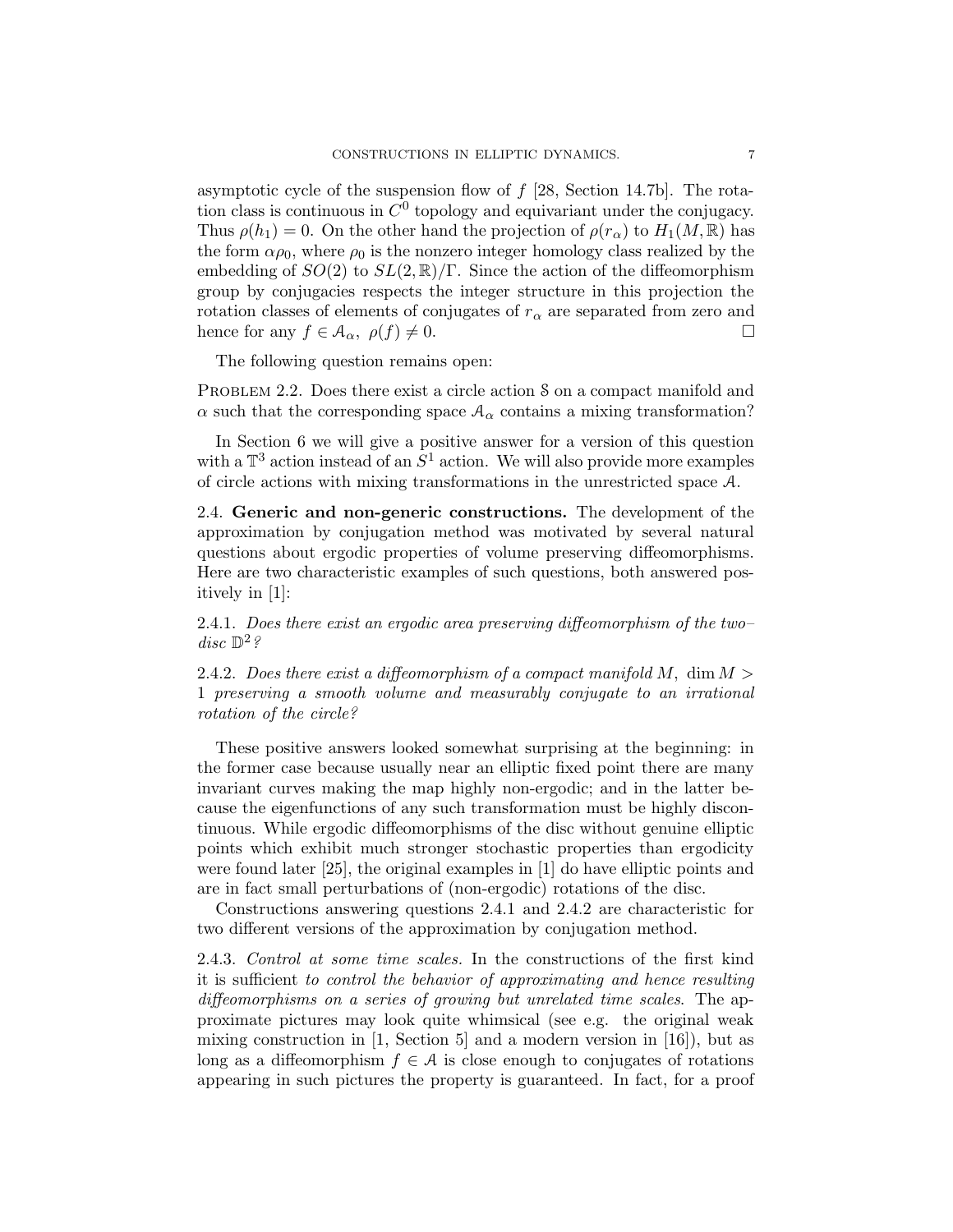of genericity in  $A$  of a property exhibited by a construction of this sort no actual inductive construction is needed. One just needs to show that an approximate picture at each scale appears for an open dense subset of conjugates of rotations. If appearance in an approximate picture at infinitely many growing scales guarantees the property then by the Baire category theorem the property holds for a dense  $G_{\delta}$  subset on A.

Ergodicity is generic in A; in the case of the disc with  $S^1$  acting by rotations around the center this in particular implies that invariant circles which are very hard to avoid from the classical standpoint (twists, frequency locking, etc) can in fact be destroyed easily if one adopts a less conventional point of view. We will discuss the disc diffeomorphisms in detail is Section 3.1 below.

Beyond ergodicity the basic ergodic properties which are generic in A are arbitrary fast cyclic approximation (which implies ergodicity and also simple singular spectrum) [1, Theorem 7.1], and weak mixing. Those properties are among generic properties for measure preserving automorphisms of Lebesgue space in weak topology [29, 26] which also possess some more refined generic properties such as mutual singularity of the maximal spectral type and all its convolutions [26], or existence of roots of all orders [30]. The first of those as well as many others follows from the genericity of arbitrary fast periodic approximation of arbitrary type (not just cyclic) [26].

We will later discuss open questions and difficulties related with establishing genericity of such properties in A (Section 7.2).

In this paper we present a new example of a generic construction in Section 3. A proper extension of this construction from the basic two–dimensional examples (the disc, the annulus and the sphere) to manifolds (with or without boundaries) with circle actions provides a common generalization of the genericity of ergodicity in the general case of nontrivial circle actions [1], and the genericity of minimality and unique ergodicity in the case of fixed–point free actions on closed manifolds [7] (See Section 3.6).

2.4.4. Control at all times. In the constructions of the second kind including the one answering the question 2.4.2 approximations at different steps of the construction are linked and hence in principle the asymptotic behavior of the resulting diffeomorphism is controlled for all times. Such a construction is never generic in A or any of the other spaces introduced in Section 2.3

Constructions of this kind appear most naturally when the resulting diffeomorphism is constructed to be measure–theoretically conjugate to a map of a particular kind such as a rotation in the question 2.4.2 or a translation on a torus of higher dimension [1, section 6]. Those constructions also appear in topological situations, for example in producing minimal diffeomorphisms with more than one ergodic measure [40]. Our construction in Section 4 is non-generic although quite natural in the sense described at the end of Section 2.2, and is similar in some respects to the construction of a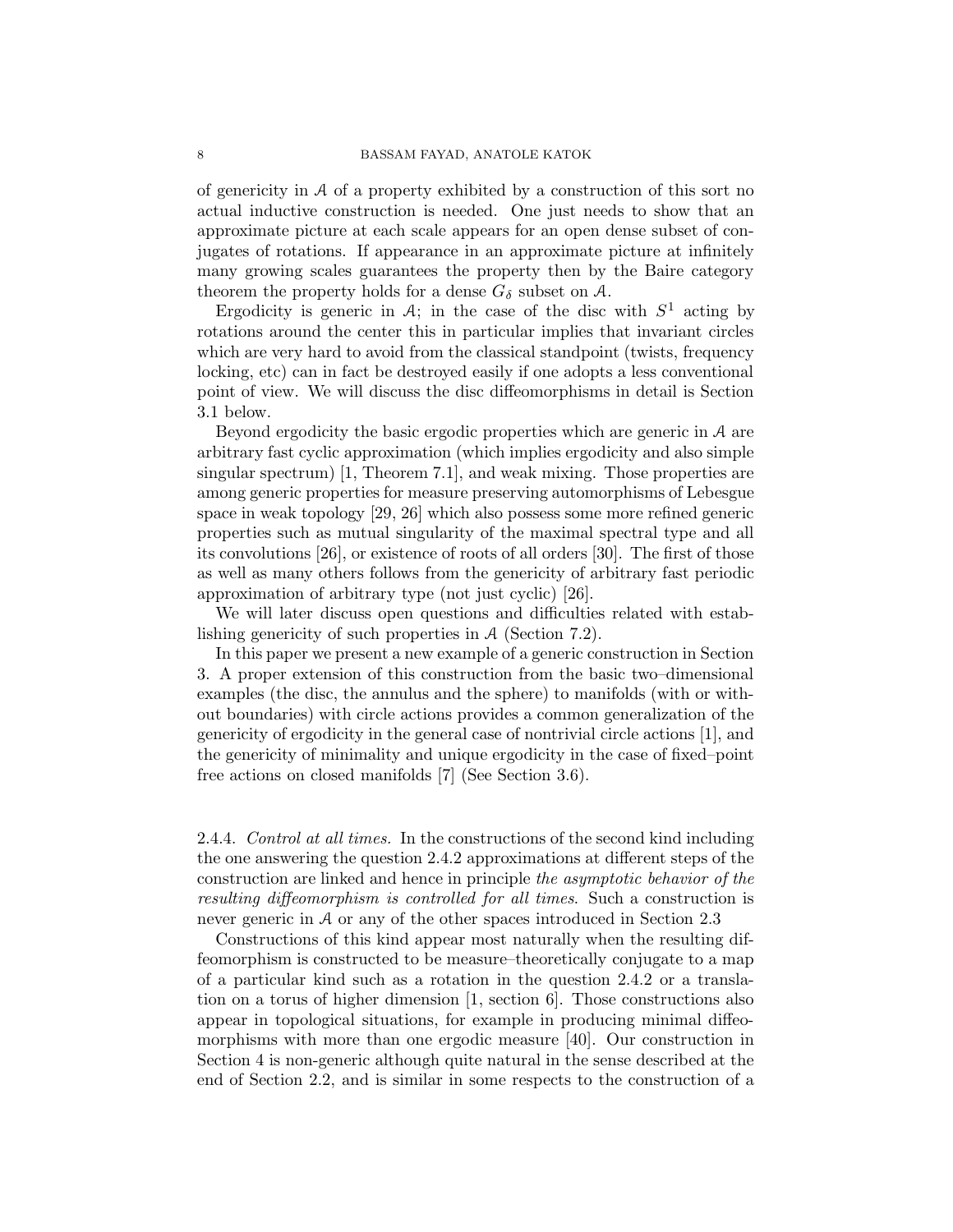diffeomorphism conjugate to a rotation. One may also extend the construction from [40] to obtain extra invariant measures for the case of actions with fixed points or on manifolds with boundaries (such as four or more ergodic measures on the disc; see Section 3.7). The construction in Section 5 is also non-generic and is of a similar type.

A new and quite different type of non-generic constructions are those which produce mixing diffeomorphisms. Presently we need an action of  $\mathbb{T}^3$  to carry out such a construction. This construction is based on the combination of approximation by conjugation and the methods developed by the first author for constructing mixing time changes for linear flows on  $\mathbb{T}^k$ ,  $k \geq 3$  [8, 9]. The latter may be interpreted as a "multiple frequencies" version of the approximation by conjugation method.

We would like to point out that Michel Herman was a great master in the use of Baire category theorem with results which were often striking (it was his "favorite theorem" according to Albert Fathi), and in particular he very effectively used generic constructions in the context of the method of approximation by conjugation. In his published work though he did not make any direct use of non-generic constructions in the context of the approximation by conjugation method. It was however his original insight which stimulated the first author, his last Ph. D. student, to develop the non-generic constructions of mixing diffeomeorphisms.

## 3. Diffeomorphisms of the disk, the annulus, and the sphere with exactly three ergodic measures.

3.1. Dynamics and invariant measures of disc diffeomorphisms. The most basic fact about dynamics of diffeomorphisms of the disc  $\mathbb{D}^2$  is presence of a fixed point (the Brouwer Fixed point theorem). Furthermore, by the Brouwer Translation theorem for an area preserving map there is fixed point inside the disc.

As early as 1930 L.G. Shnirelman [39] in an attempt to prove a "converse" to the Brouwer theorem constructed an example of a topologically transitive homeomorphism h of  $\mathbb{D}^2$  which in somewhat modified polar coordinates  $(\rho, \theta)$ has the form

$$
h(\rho, \theta) = (\rho + g(\theta), \theta + \alpha). \tag{3.1}
$$

(Here, for example one can take  $\rho = -(\tan(r/\pi))^{-1}$ , where r is the usual radius). Shnirelman was mistaken in his assertion that every orbit inside the disc other than the origin was dense. For maps of the form (3.1) existence of nondense orbits in the interior can be easily shown. (A.S. Besicovitch who repeated this mistake later corrected it in [2]). It is also not too difficult to see that for any homeomorphism of the disc fixing the origin there are nondense *semiorbits* in the interior. Existence of nondense *orbits* is much more difficult and it was proven only recently (forty five years after the Besicovitch paper) by P. Le Calvez and J.-C. Yoccoz [5].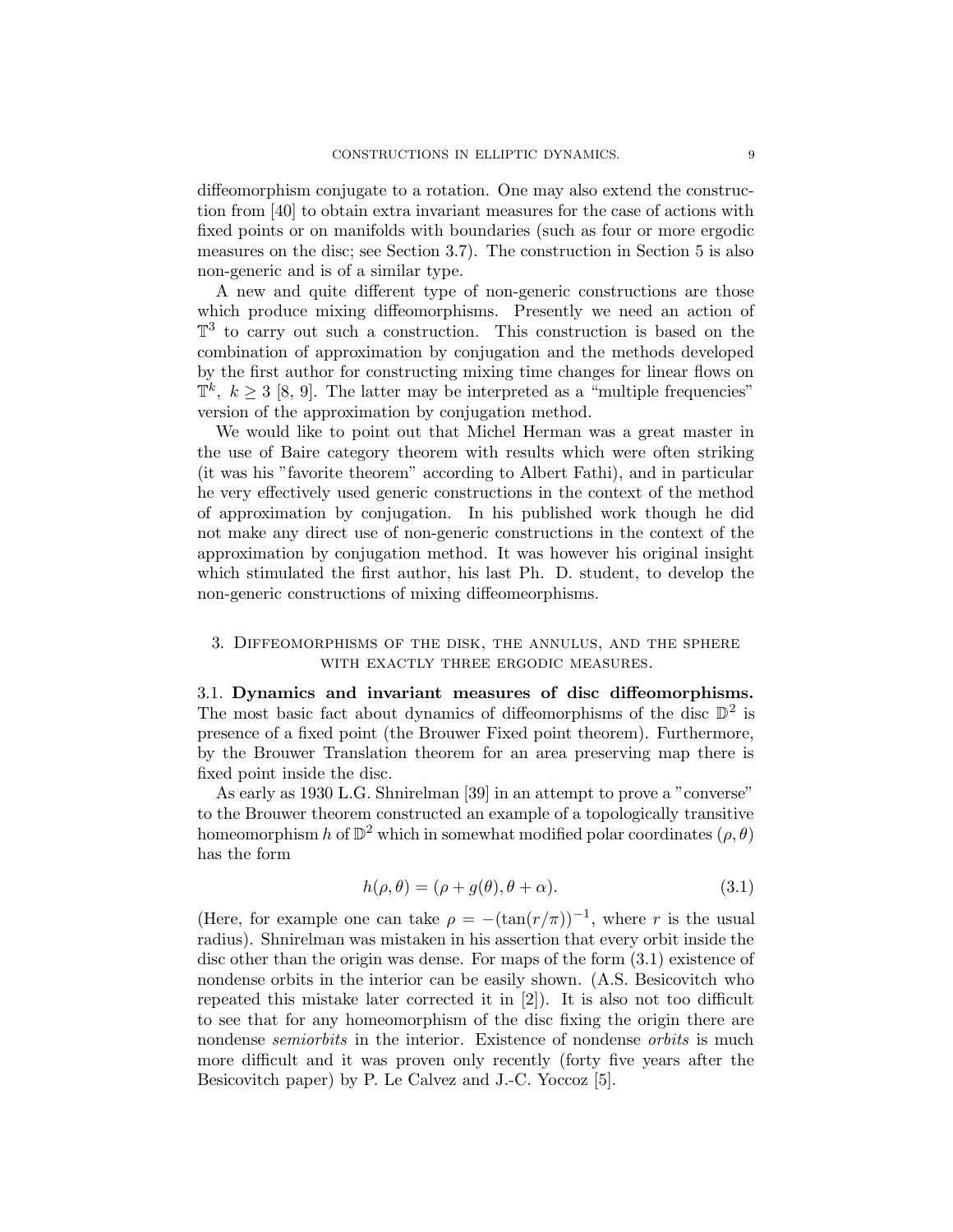It is true however that the only ergodic invariant measures in the Shnirelman example are the  $\delta$ -measure at the origin and Lebesgue measure on the boundary and that for almost every point with respect to the two–dimensional Lebesgue measure the asymptotic distribution exists and is exactly the average of these two measures. A careful study of the Shnirelman–Besicovitch examples was one of the sources which led Anosov and the second author to the invention of the approximation by conjugation method ([1, Introduction]).

Notice that unlike Shnirelman–Besicovitch maps any area preserving diffeomorphism of the disc has at least three ergodic invariant measures: the δ–measure at a fixed point inside the disc, a measure supported at the boundary plus any ergodic component of the area. Naturally, the only possibility to achieve this lower bound of three ergodic invariant measures appears when there is only one fixed point inside, only one measure supported by the boundary and the map is ergodic with respect to the area (this is not sufficient though).

Now consider the closure spaces A and  $A_F$  of conjugates of rotations described in Section 2.3. Every diffeomorphism  $f \in \mathcal{A}_F$  preserves the origin, the boundary and the volume. In this section we will show that the minimal number of three ergodic invariant measures is achieved and is even generic in a properly defined sense. Moreover in our examples (albeit not generically) any point in the interior whose orbit closure is not dense (such points exist by [5]) has an asymptotic distribution which is either the  $\delta$  measure at the origin, or Lebesgue measure on the boundary, in contrast with the Shnirelman–Besicovitch maps of the form (3.1).

Any map  $f \in \mathcal{A}$  preserves the boundary and hence has a rotation number on the boundary. By continuity for  $f \in A_{\alpha}$  this rotation number is equal to  $\alpha$ . Our examples belong to spaces  $A_{\alpha}$  with  $\alpha$  irrational but very well approximated by rationals (Liouvillean numbers). This is the only possibility for ergodicity with respect to the area in a space  $A_{\alpha}$ . For, if  $\alpha$  is rational then every  $f \in A_\alpha$  is periodic. If  $\alpha$  is Diophantine the restriction of every  $f \in A_\alpha$  to the boundary of  $\mathbb{D}^2$  is  $C^\infty$  conjugate to the rotation  $R_\alpha$ by the Herman–Yoccoz theorem [19, 41]. Hence as Herman proved in his unpublished work there are smooth  $f$ –invariant circles arbitrary close to the boundary and hence ergodicity or topological transitivity is not possible.

The only other way ergodicity with respect to the area may appear in the whole space A would be for a map with a rational rotation number  $\frac{p}{q}$ q on the boundary which is a limit of conjugacies of rotations with variable rotation numbers converging to  $\frac{p}{q}$ . While we do not know whether such ergodic examples exist their structure must be quite different since due to recent results of Le Calvez [6] any such map has infinitely many periodic points (and hence infinitely many ergodic invariant measures) in the interior. 1

<sup>&</sup>lt;sup>1</sup>This has been pointed out to us by the referee of the paper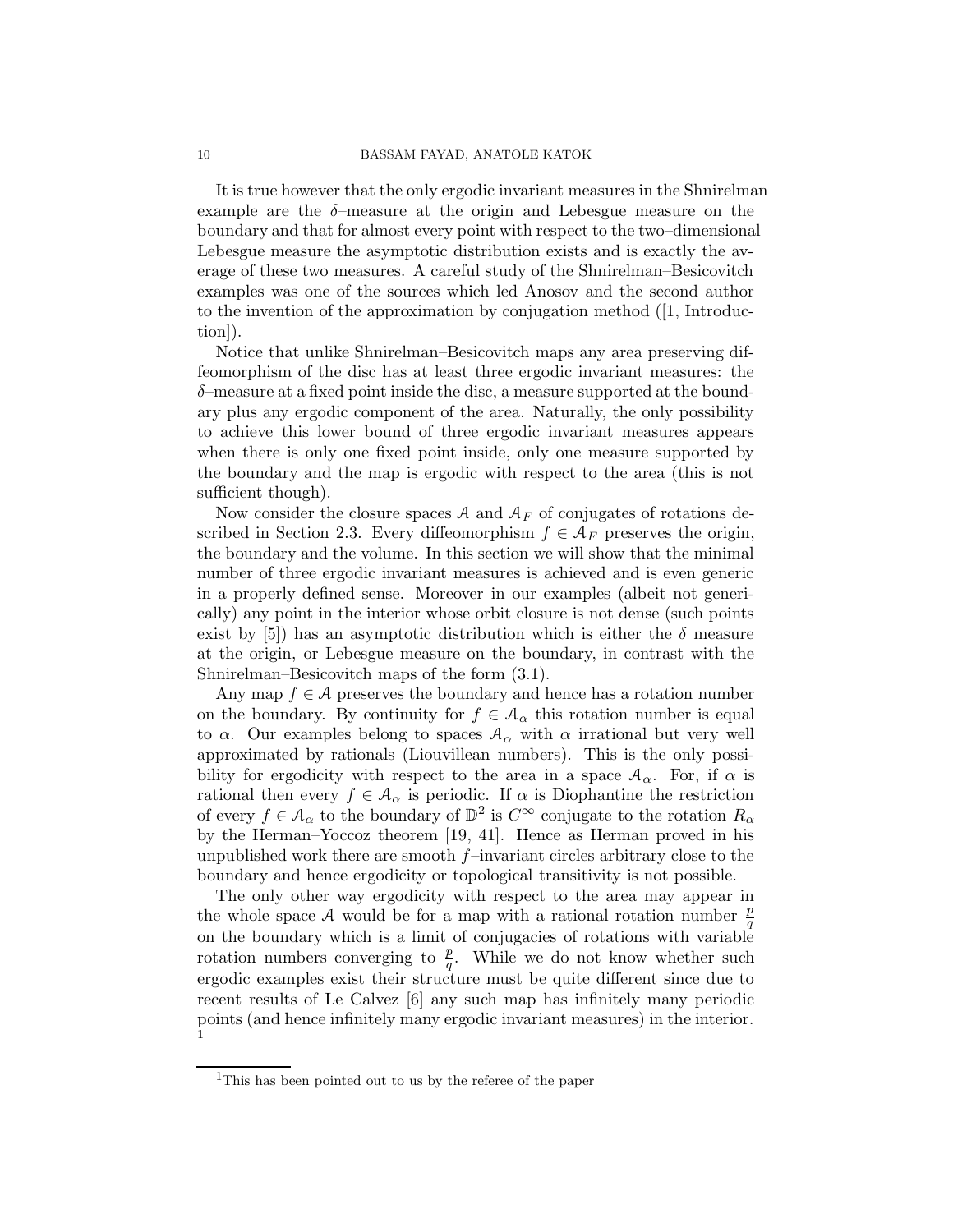The following problem is related to the above discussion as well as to Problem 2.2 .

PROBLEM 3.1. Does there exist an area preserving mixing diffeomorphism of the disc  $\mathbb{D}^2$  with zero metric (or topological) entropy?

REMARK 3.2. Notice that such examples exist on any orientable surface of genus  $q \geq 1$  with or without holes. They are obtained as time one maps of mixing flows first constructed by Koˇcergin [32]. It is not known whether there are examples on the sphere or the cylinder.

3.2. Statement and description of the construction. Notice that the pictures of rotations and conjugacies are essentially identical on the disc, the annulus  $[0, 1] \times S^1$  and the sphere  $S^2$ . In all three cases one has polar coordinates  $(\rho, \theta)$  and the rotations are given by  $S_t(\rho, \theta) = (\rho, \theta + t)$ . Here  $0 \leq \rho \leq 1$  and  $\theta$  is the cyclic coordinate of period 1. All the conjugacies involved in our constructions will coincide with the identity near  $r = 0$ and  $r = 1$ , hence the difference between the three cases will be insignificant. Accordingly our drawings will refer to the case of the annulus which is easier to represent graphically. Let us call the Lebesgue measure on the manifold, the  $\delta$ -measures at the fixed points of the rotations and Lebesgue measures on the boundary components the natural measures.

THEOREM 3.3. Let M be  $\mathbb{D}^2$ ,  $[0,1] \times S^1$  or  $S^2$ , and  $S_t$  be the standard action by rotations. There exists a  $C^{\infty}$  diffeomorphism  $f : M \to M$  that has exactly three ergodic invariant measures, namely the natural measures on M. Furthermore, diffeomorphisms with this property form a residual set in the space  $A'$ : the closure in the  $C^{\infty}$  topology of the conjugates of rotations with conjugacies fixing the fixed points of S and every point of the boundary.

We will call the boundary components and fixed points of the rotations singularities. At step  $n-1$ ,  $h_{n-1}$  is constructed and then  $\alpha_n$  is chosen. We assume that after step  $n - 1$  there are two neighborhoods of the singularities  $B_{n-1}^l$  and  $B_{n-1}^r$  on which  $H_{n-1} \equiv \text{Id}$ . At step n we define three collections of closed sets  $\delta_n^l = \{\delta_{n,i}^l, i = 1, \ldots, l_n\}, \delta_{n,i}^l \subset B_{n-1}^l$ ,  $\delta_n^r = \{\delta_{n,i}^r, i = 1, \ldots, l_n\}, \ \delta_{n,i}^r \subset B_{n-1}^r \text{ and } \xi_n = \{\xi_{n,i}, i = 1, \ldots, l_n\}, \text{ the }$ collection of kernels. These collections will have the property that the union of their atoms capture an increasingly large proportion of any rotation orbit. The map  $h_n$  is then chosen so that the images of the kernels  $H_n(\xi_{n,i})$ have small diameters, and such that  $H_n \equiv \text{Id}$  on two smaller neighborhoods of the singularities  $B_n^l$  and  $B_n^r$  that still contain all elements of  $\delta_n^l$  and  $\delta_n^r$ correspondingly. At the end of step n,  $\alpha_{n+1}$  is chosen to insure convergence of the construction. We will use polar coordinates  $(\rho, \theta)$  in our calculations.

3.3. Properties of the collections  $\xi_n$ ,  $\delta_n^r$  and  $\delta_n^r$ . The following proposition gives a description of the configuration represented by Figure 3.1. Notice that the parameter  $\eta_n$  describing precision of the configuration can be made arbitrarily small since we are free to take  $l_n$  arbitrarily large.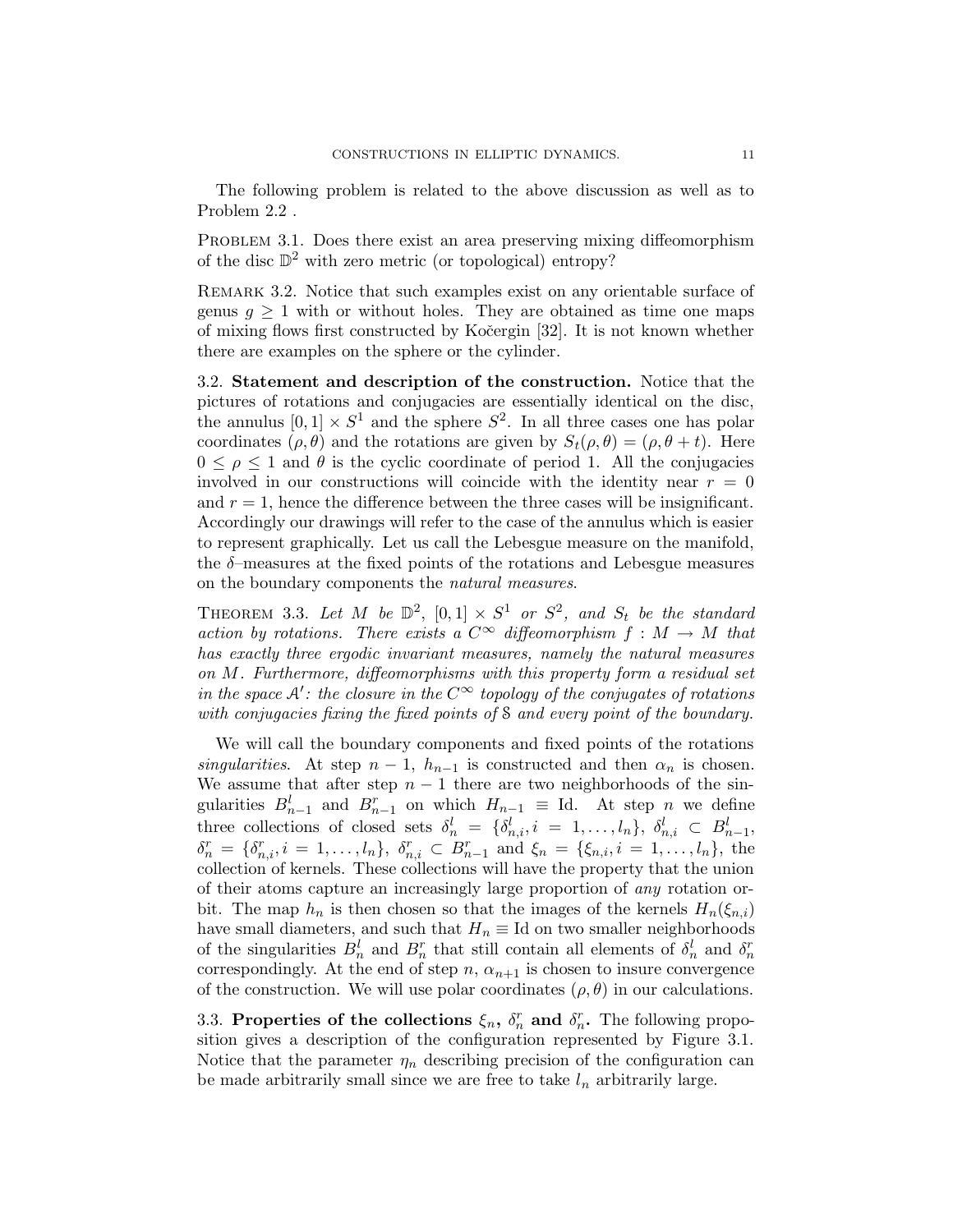PROPOSITION 3.4. Assuming that neighborhoods  $B_{n-1}^l$  and  $B_{n-1}^r$  of the boundary components are given and given any  $\eta_n > 0$ , there exists an integer  $l_n$ multiple of  $q_n$  and three collections of disjoint closed sets on M,  $\delta_n^l$ ,  $\delta_n^r$  and  $\xi_n$  each one containing  $l_n$  elements and satisfying

- (1)  $\delta_n^l$ ,  $\delta_n^r$  and  $\xi_n$  are invariant by  $S_{\frac{1}{l_n}}$  and  $\xi_{n,1} \subset (0,1) \times (0, \frac{1}{l_n})$  $\frac{1}{l_n}$ ),  $\delta_{n,1}^l \subset$  $[0, 1/n] \times (0, \frac{1}{l_n})$  $\frac{1}{l_n}$ ) and  $\delta_{n,1}^r \subset [1 - 1/n, 1] \times (0, \frac{1}{l_n})$  $\frac{1}{l_n}),$
- (2)  $\mu(\xi_{n,1}) \leq \eta_n$  and  $\mu(\bigcup \xi_{n,i}) \geq 1 \eta_n$ .
- (3)  $\delta_{n,i}^l \subset B_{n-1}^l$  and  $\delta_{n,i}^r \subset B_{n-1}^r$
- (4) Any circle  $V_{\rho} = {\rho} \times S^1$  intersects the three collections in the following way: there exists a constant  $c_n(\rho) \in [0,1]$  with  $c_n(1/2) = 1$ ,  $c_n(0) = c_n(1) = 0$  and such that for any  $1 \leq i \leq l_n$ ,  $V_\rho \bigcap \xi_{n,i}$  is an empty set, a point or a segment and so are  $V_{\rho} \bigcap \delta_{n,i}^{l}$  and  $V_{\rho} \bigcap \delta_{n,i}^{r}$ ; moreover we require that

$$
(1 - \eta_n) \frac{c_n(\rho)}{l_n} \le |V_\rho \bigcap \xi_{n,i}| \le (1 + \eta_n) \frac{c_n(\rho)}{l_n},
$$

and if  $\rho \in [0, 1/2]$ ,  $V_{\rho} \cap \delta_n^r = \emptyset$  while

$$
(1 - \eta_n) \frac{(1 - c_n(\rho))}{l_n} \le |V_\rho \bigcap \delta_{n,i}^l| \le (1 + \eta_n) \frac{(1 - c_n(\rho))}{l_n},
$$

and if  $\rho \in [1/2, 1], V_{\rho} \cap \delta_n^l = \emptyset$  while

$$
(1 - \eta_n) \frac{(1 - c_n(\rho))}{l_n} \le |V_\rho \cap \delta_{n,i}^r| \le (1 + \eta_n) \frac{(1 - c_n(\rho))}{l_n}.
$$



Fig. 3.1. The collections  $\xi_n, \delta_n^l$ , and  $\delta_n^r$ .

.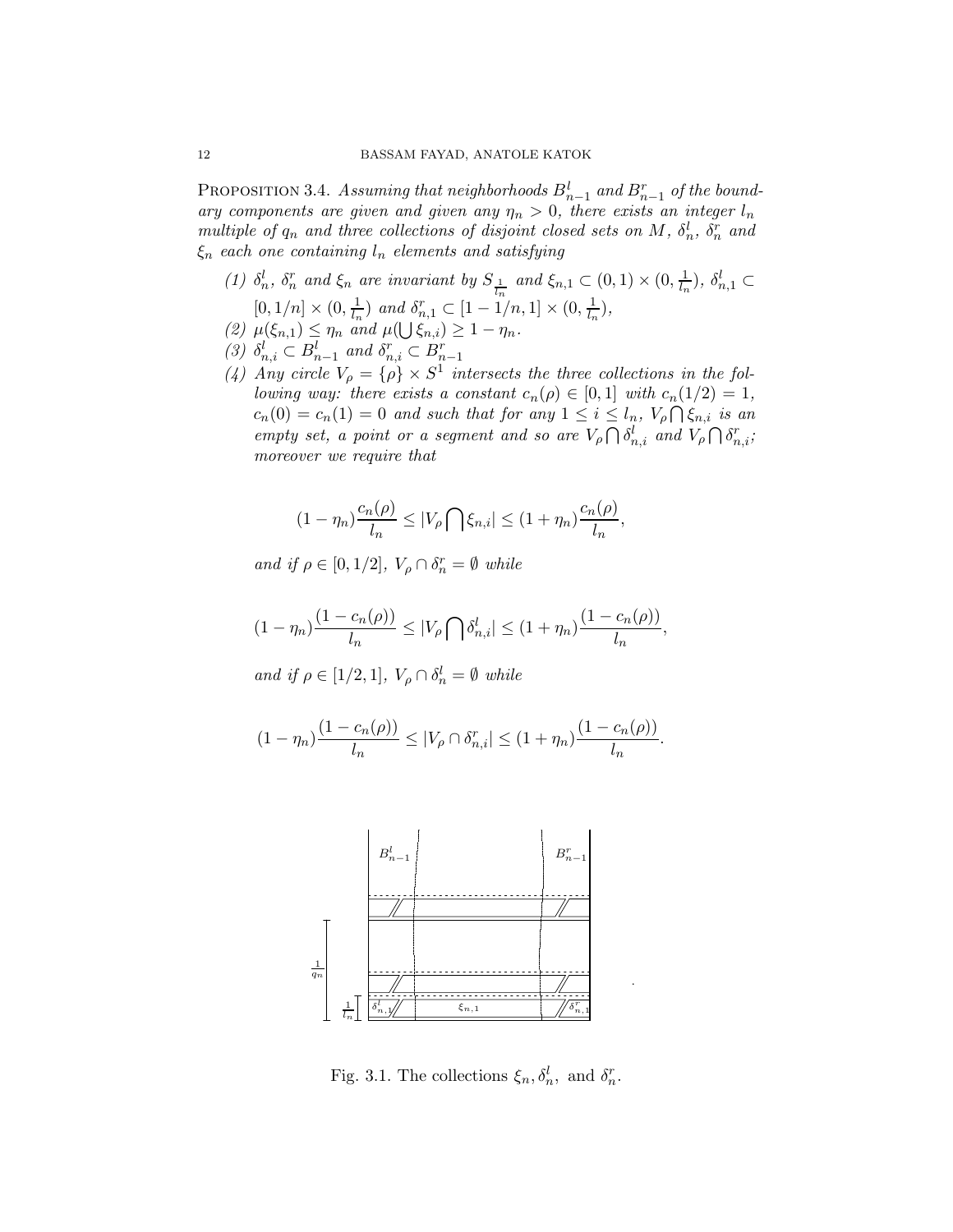3.4. Properties of the successive conjugating diffeomorphisms  $H_n$ . Using the collections of sets introduced in §3.3, we will state and prove some sufficient conditions on the sequences  $\alpha_n$  and  $H_n$  that guarantee the convergence in (2.1) to a diffeomorphism having exactly three invariant ergodic measures as in Theorem 3.2. We require that the collections in Proposition 3.4 be constructed with  $\eta_n \to 0$  and we will extract later more information on how fast  $\eta_n$  should converge to 0.

LEMMA 3.5. If  $\alpha_n = \frac{p_n}{q_n}$  $\frac{p_n}{q_n}$  is a sequence of rationals and  $H_n$  is a sequence of diffeomorphisms of  $\ddot{M}$  satisfying (2.2) and (2.3), and if there exists a sequence  $\epsilon_n \to 0$  such that for every n large enough we have

(1)  $H_n \equiv$  Id on two open neighborhoods  $B_n^l$  of  $\{0\} \times S^1$  and  $B_n^r$  of  ${1} \times S^1$  satisfying

$$
\delta_{n,i}^j \subset B_n^j \subset B_{n-1}^j, \quad j = r, l, \quad i = 1, \dots, l_n.
$$

(2) For any  $i=1,\ldots,l_n$ ,

 $\text{diam}(H_n(\xi_{n,i})) \leq \epsilon_n,$ 

$$
(3) |\alpha_{n+1} - \alpha_n| \leq \frac{1}{2^n q_n ||H_n||_{C^n}^n}, \text{ and } q_{n+1} \geq n l_n,
$$

then  $H_n \circ S_{\alpha_{n+1}} \circ H_n^{-1}$  converges in the  $C^{\infty}$  topology to a diffeomorphism f having exactly three invariant ergodic measures: the Lebesgue measure  $\mu$  on M and the measures  $\delta^l$  and  $\delta^r$  supported on the singularities corresponding to Lebesgue measures on  $\{0\} \times S^1$  and  $\{1\} \times S^1$  respectively.

REMARK 3.6. In §3.5 we will have to construct  $h_n$  so that  $H_n$  fulfills conditions (1) and (2) above. Condition (1) is consistent with (3) in Proposition 3.4 and condition (2) above will be consistent with (2) in Proposition 3.4 if at step *n* we choose  $\eta_n \leq (\epsilon_n/||H_{n-1}||_{C^1})^3$ .

3.4.1. Convergence. Condition (3) of Lemma 3.5 insures convergence of  $f_n =$  $H_n \circ S_{\alpha_{n+1}} \circ H_n^{-1}$  in the  $C^{\infty}$  topology to a volume preserving diffeomorphism f and the choice of  $\alpha_{n+1}$  is made only after  $h_n$  is constructed. It also insures the closeness between  $f^m$  and  $f_n^m$  as  $m \leq q_{n+1}$  (Cf. §3.4.3). The last condition,  $q_{n+1} \geq nl_n$ , guarantees that for any point in M a (1 – 1  $\frac{1}{\eta_n}$ )–proportion of its  $q_{n+1}$  (vertical) orbit under  $S_{\alpha_{n+1}}$  is captured by the atoms of  $\xi_n$ ,  $\delta_n^l$  and  $\delta_n^r$  which is crucial in the estimations of ergodic averages (Cf.  $(3.12)$  and  $(3.13)$ ).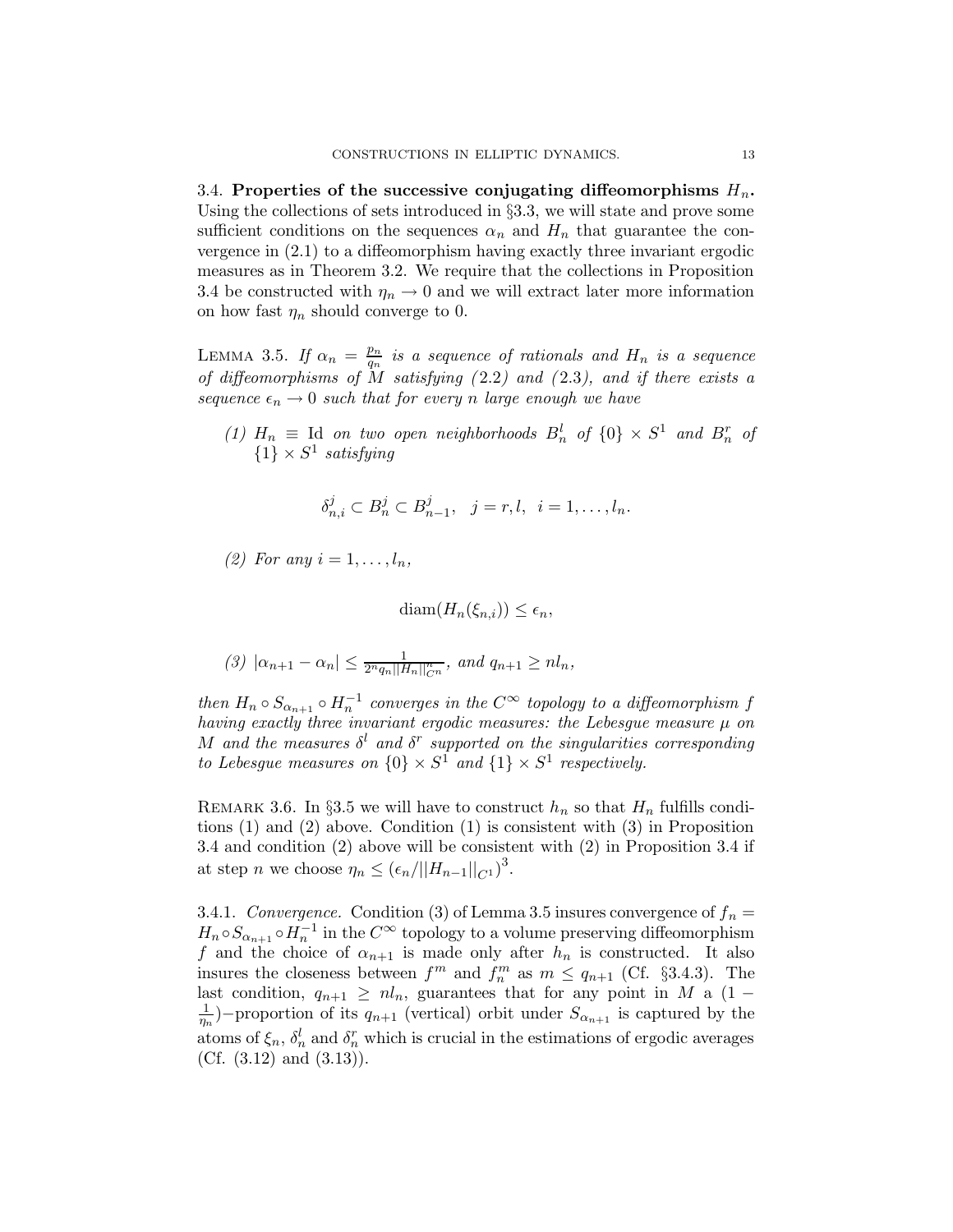

$$
Fig. 3.2. B_n^l \subset B_{n-1}^l.
$$

PROOF OF LEMMA 3.5. For  $\varphi \in C^{\infty}(M, \mathbb{C})$  we use the notations

$$
\hat{\varphi} = \int_M \varphi(u, v) du dv, \quad \hat{\varphi}^l = \int_{S^1} \varphi(0, v) dv, \quad \hat{\varphi}^r = \int_{S^1} \varphi(1, v) dv.
$$

3.4.2. Criterion for the existence of exactly three ergodic invariant measures. Fix  $\varphi \in C^{\infty}(M, \mathbb{C})$  and  $z \in M$  and denote by  $S_{f,m}\varphi(z)$  the Birkhoff sums

$$
S_{f,m}\varphi(z) = \varphi(z) + \varphi(f(z)) + \dots + \varphi(f^{m-1}(z)).
$$

Lemma 3.5 clearly follows if we prove that there exists a sequence of functions  $\varepsilon_n \to 0$ , a sequence  $m_n \to \infty$  and a sequence  $c_n(z) \in [0,1]$  such that for either  $j = l$  or  $j = r$  we have

$$
c_n(z)\hat{\varphi} + (1 - c_n(z))\hat{\varphi}^j - \varepsilon_n \le \frac{S_{f,m_n}\varphi(z)}{m_n} \le c_n(z)\hat{\varphi} + (1 - c_n(z))\hat{\varphi}^j + \varepsilon_n(3.2)
$$



Fig. 3.3. The simplex of invariant measures and possible averages for a large  $m_n$ .

.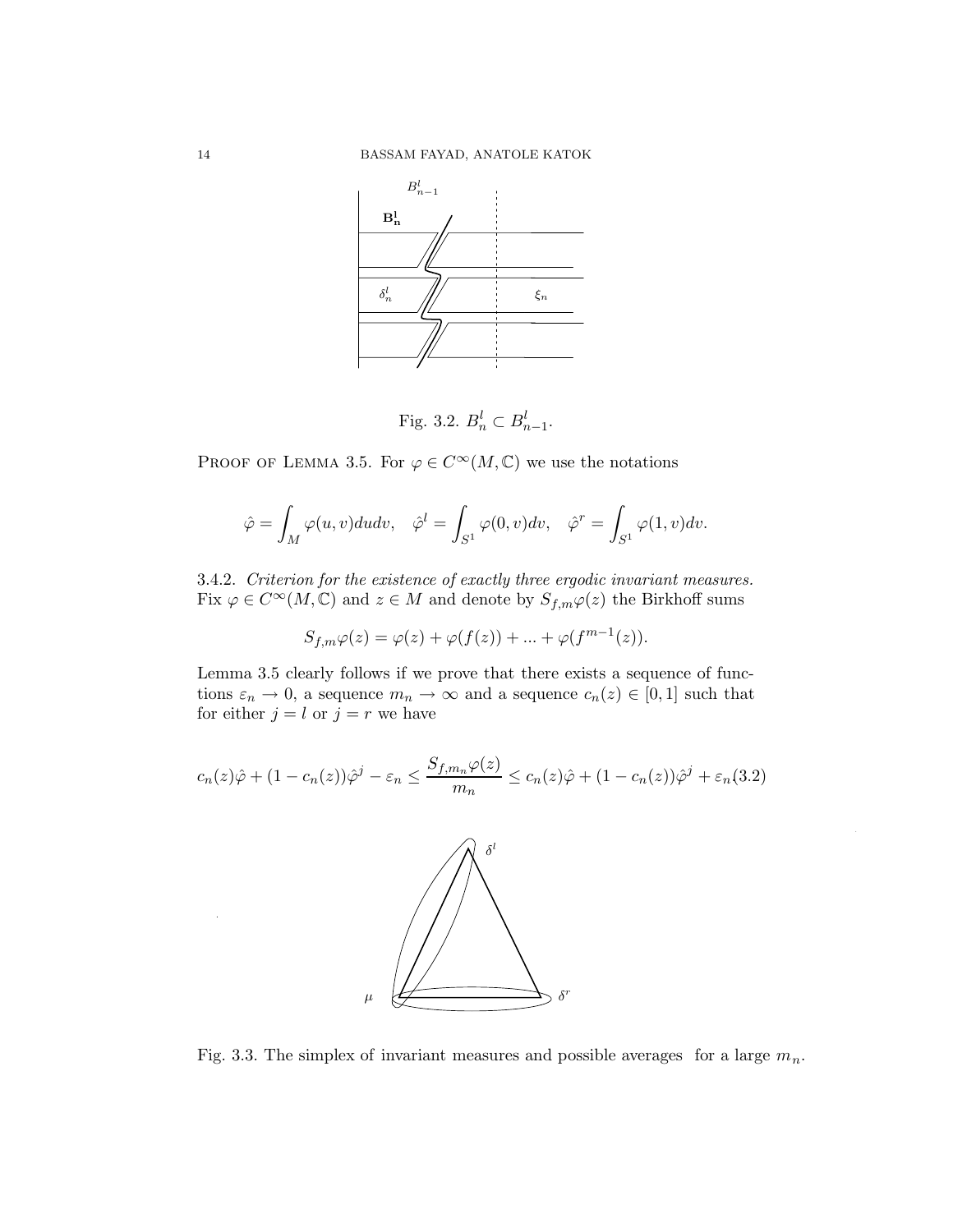3.4.3. The diffeomorphisms f and  $f_n = H_n \circ S_{\alpha_{n+1}} \circ H_n^{-1}$ . It follows from condition (3) of Lemma 3.5 that

LEMMA 3.7. For any  $m \leq q_{n+1}$  we have

$$
||f^m - f_n^m||_{C^1} \le \frac{1}{2^n}.
$$

PROOF. Since  $h_{n+1}$  commutes with  $S_{\alpha_{n+1}}$  we have that  $f_n = H_{n+1} \circ S_{\alpha_{n+1}} \circ$  $H_{n+1}^{-1}$  hence

$$
||f_{n+1}^m - f_n^m||_{C^1} \le ||H_{n+1}||_{C^1}||H_{n+1}||_{C^2}m|\alpha_{n+2} - \alpha_{n+1}| \le \frac{m}{2^{n+1}q_{n+1}}
$$

by (3) of Lemma 3.5 which yields the conclusion of the lemma.  $\Box$ 

As a consequence (3.2) will follow (with some  $\varepsilon_n' \to 0$ ) if we pick  $m_n =$  $q_{n+1}$  and prove that for a sequence  $\varepsilon_n \to 0$  we have

$$
c_n\hat{\varphi} + (1 - c_n)\hat{\varphi}^j - \varepsilon_n \le \frac{S_{f_n, q_{n+1}}\varphi(z)}{q_{n+1}} \le c_n\hat{\varphi} + (1 - c_n)\hat{\varphi}^j + \varepsilon_n. \tag{3.3}
$$

3.4.4. Control of a large proportion of any orbit. The point  $z \in M$  being fixed we write it as  $H_n(\rho_0, \theta_0)$  so that

$$
f_n^m(z) = H_n \circ S_{\alpha_{n+1}}^m(\rho_0, \theta_0).
$$

For a set  $A \subset M$  we define

$$
L_{q_{n+1}}(A) := \{ 0 \le m \le q_{n+1} - 1 / S^{m}_{\alpha_{n+1}}(\rho_0, \theta_0) \in A \}.
$$

The following lemma is a straightforward consequence of (4) of Proposition 3.4

LEMMA 3.8. We have for every  $1 \leq i \leq l_n$ ,

$$
(1 - \eta_n) \frac{q_{n+1}c_n(\rho_0)}{l_n} - 1 \le \#L_{q_{n+1}}(\xi_{n,i}) \le (1 + \eta_n) \frac{q_{n+1}c_n(\rho_0)}{l_n} + 1, \quad (3.4)
$$

and

$$
(1 - \eta_n) \frac{q_{n+1}(1 - c_n(\rho_0))}{l_n} - 1 \leq \#L_{q_{n+1}}(\delta_{n,i}^j)
$$
  
 
$$
\leq (1 + \eta_n) \frac{q_{n+1}(1 - c_n(\rho_0))}{l_n} + 1,
$$
 (3.5)

where  $j = l$  if  $\rho_0 \leq 1/2$  and  $j = r$  if  $\rho_0 \geq 1/2$ .

In particular, the number of points among the first  $q_{n+1}$  iterates of  $(\rho_0, \theta_0)$ under  $S_{\alpha_{n+1}}$  that are not considered in the lemma is less than  $2\eta_nq_{n+1} + 4l_n$ .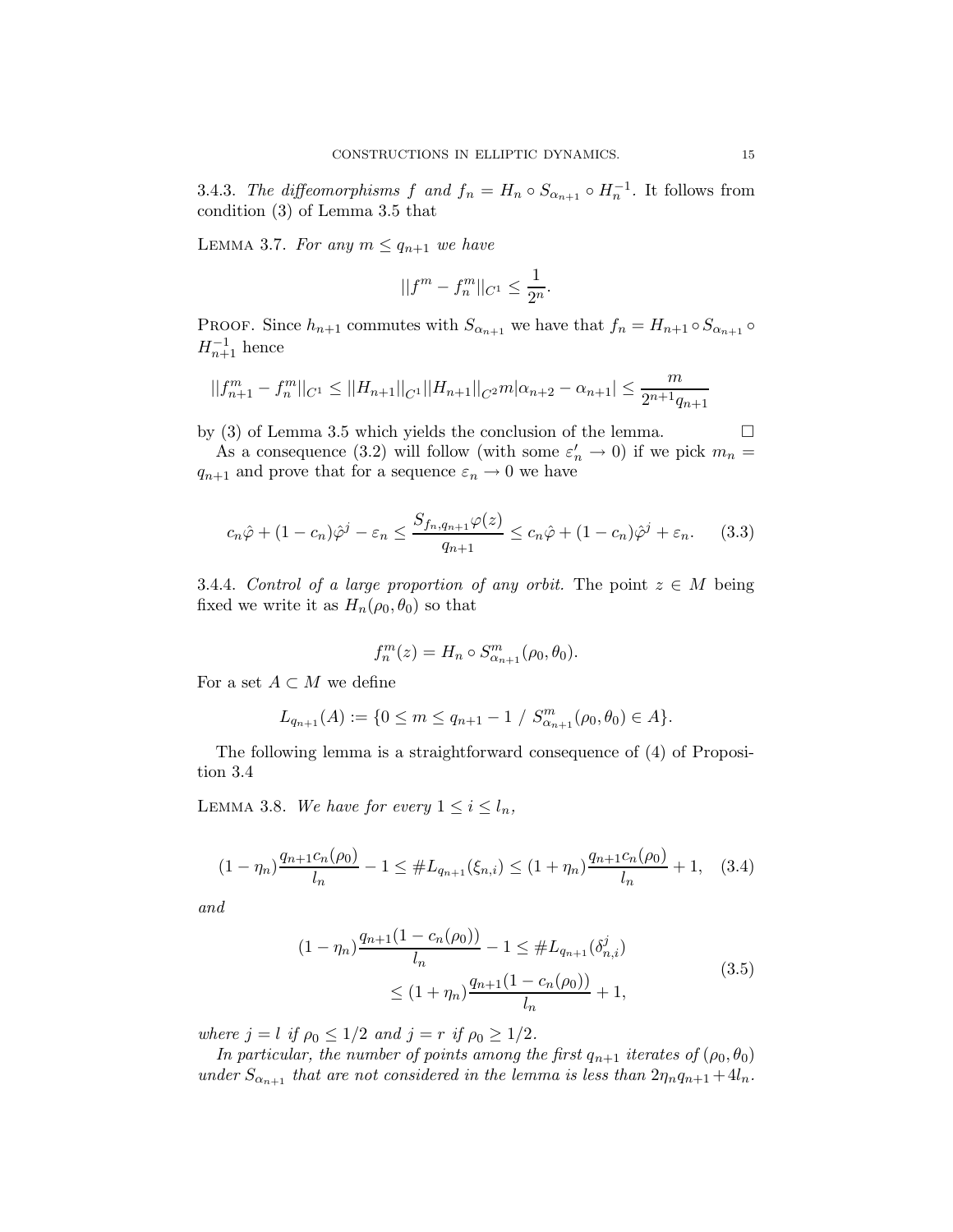3.4.5. Estimating  $\varphi$  on  $H_n(\xi_n)$ . Proposition 3.4 and the fact that  $S_t$  and  $H_n$  preserve the area  $\mu$  imply that  $1 - \eta_n \leq l_n \mu(H_n(\xi_{n,i})) < 1$  for any  $i \leq l_n$ . Hence, as a consequence of condition (2) in Lemma 3.5 there exists a sequence  $\epsilon_{1,n} \to 0$  such that for any  $(\rho, \theta) \in H_n(\xi_{n,i})$  we have

$$
(1 - \epsilon_{1,n}) \int_{H_n(\xi_{n,i})} \varphi(u,v) du dv \leq \frac{1}{l_n} \varphi(\rho, \theta)
$$
  
 
$$
\leq (1 + \epsilon_{1,n}) \int_{H_n(\xi_{n,i})} \varphi(u,v) du dv.
$$
 (3.6)

On the other hand property (2) in Proposition 3.4 and the fact that  $H_n$ preserves  $\mu$  also implies that there exists  $\epsilon_{2,n} \to 0$  such that

$$
(1 - \epsilon_{2,n})\hat{\varphi} \le \sum_{i=1}^{l_n} \int_{H_n(\xi_{n,i})} \varphi(u,v) du dv \le (1 + \epsilon_{2,n})\hat{\varphi},\tag{3.7}
$$

where we recall that  $\hat{\varphi} = \int_M \varphi(u, v) du dv$ .

3.4.6. Estimating  $\varphi$  on  $H_n(\delta_n^l)$  and  $H_n(\delta_n^r)$ . As a consequence of (1) in Proposition 3.4 , there exists a sequence  $\epsilon_{3,n}$  such that for any  $(\rho, \theta) \in \delta_{n,i}^l$ we have that

$$
(1 - \epsilon_{3,n})\varphi(0, \frac{i}{l_n}) \le \varphi(\rho, \theta) \le (1 + \epsilon_{3,n})\varphi(0, \frac{i}{l_n}).
$$
\n(3.8)

On the other hand there exists a sequence  $\epsilon_{4,n} \to 0$  such that

$$
(1 - \epsilon_{4,n})\hat{\varphi}^l \le \frac{1}{l_n} \sum_{i=1}^{l_n} \varphi(0, \frac{i}{l_n}) \le (1 + \epsilon_{4,n})\hat{\varphi}^l,
$$
\n(3.9)

where as before  $\hat{\varphi}^l = \int_{S^1} \varphi(0, v) dv$ . Similar equations as (3.8) and (3.9) hold for  $(\rho, \theta) \in \delta_{n,i}^r$  and  $\hat{\varphi}^r = \int_{S^1} \varphi(1, v) dv$ .

3.4.7. Proof of (3.3). We will assume for definiteness that  $z = H_n(\rho_0, \theta_0)$ with  $\rho_0 \leq 1/2$  the case  $\rho_0 \geq 1/2$  being similar. In light of Lemma 3.8 and (3.6)–(3.9) we get the following estimations of

$$
U_n := \frac{1}{q_{n+1}} S_{f_n, q_{n+1}} \varphi(\rho_0, \theta_0)
$$

$$
V_n^1 + V_n^2 + V_n^3 \le U_n \le U_n^1 + U_n^2 + U_n^3 \tag{3.10}
$$

where  $U_n^3$  is a bound on the contribution of the non-controlled points

$$
U_n^3 \le 2(\epsilon_n + \frac{2l_n}{q_{n+1}})||\varphi||,\t\t(3.11)
$$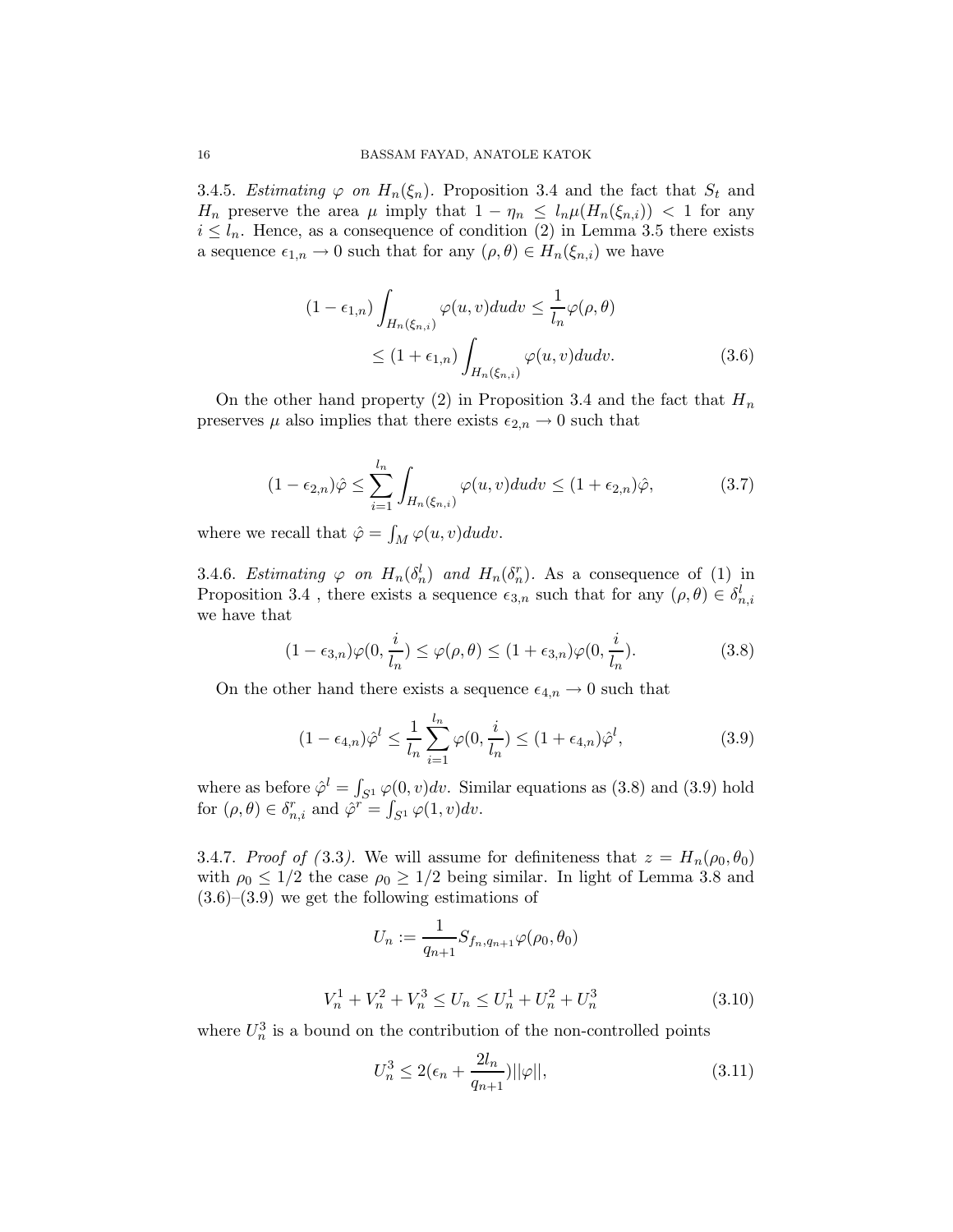and  $U_n^1$  is relative to the points that fall in  $H_n(\xi_n)$  for which we use (3.4) of Lemma 3.8 and (3.6) and (3.7) to obtain the following upper bound on their contribution

$$
U_n^1 = \frac{1}{q_{n+1}} \sum_{i=1}^{l_n} \left[ (1 + \eta_n) c_n(\rho_0) q_{n+1} + l_n \right] (1 + \epsilon_{1,n}) \int_{H_n(\xi_{n,i})} \varphi(u, v) du dv
$$
  
 
$$
\leq (1 + \eta_n)(1 + \epsilon_{1,n})(1 + \epsilon_{2,n}) c_n(\rho_0) \hat{\varphi} + \frac{l_n}{q_{n+1}} ||\varphi||, \quad (3.12)
$$

and  $U_n^2$  is a bound on the contribution of the points in  $\delta_n^l$  for which (3.5) of Lemma 3.8 and (3.8) and (3.9) lead to

$$
U_n^2 = \frac{1}{q_{n+1}} \sum_{i=1}^{l_n} \left[ (1 + \eta_n) \frac{(1 - c_n(\rho_0))q_{n+1}}{l_n} + 1 \right] (1 + \epsilon_{3,n}) \varphi(0, \frac{i}{l_n})
$$
  
 
$$
\leq (1 + \eta_n)(1 + \epsilon_{3,n})(1 + \epsilon_{4,n})(1 - c_n(\rho_0)) \hat{\varphi}^l + \frac{l_n}{q_{n+1}} ||\varphi||. \quad (3.13)
$$

Recall that  $\alpha_{n+1}$  is chosen such that  $l_n/q_{n+1} \leq 1/n$ , hence  $(3.11)-(3.13)$ with similar lower bounds for  $V_n^1$ ,  $V_n^2$  and  $V_n^3$  yield (3.3). This finishes the proof of Lemma 3.5.

3.5. Construction of  $h_n$  and choice of  $\alpha_{n+1}$ . In this section we construct  $h_n$  and choose  $\alpha_{n+1}$  so that the conditions of Lemma 3.5 hold for  $H_n =$  $h_1 \circ \ldots \circ h_n$ .

We fix a sequence  $\epsilon_n \to 0$ . We assume that the conditions of Lemma 3.5 hold up to step  $n-1$  and consider a configuration of collections as in Proposition 3.4 with

$$
\eta_n = (\epsilon_n / ||H_{n-1}||_{C^1})^3. \tag{3.14}
$$

Then we have

PROPOSITION 3.9. There exists a diffeomorphism  $h_n$  of class  $C^{\infty}$  on M and two neighborhoods  $B_n^l$  and  $B_n^r$  of the singularities with  $\delta_n^j \subset B_n^j \subset B_n^j$  $\frac{j}{n-1}$  $j = l, r$ , such that

(1)  $h_n$  is volume preserving. (2)  $h_n \circ S_{\alpha_n} = S_{\alpha_n} \circ h_n,$ (3)  $h_n \equiv \text{Id}$  on  $B_n^l \bigcup B_n^r$ (4) For every  $\xi_{n,i} \in \xi_n$ , diam $(h_n(\xi_{n,i})) \leq \frac{\epsilon_n}{\|H_{n-1}\|}$  $\frac{\epsilon_n}{\left\|H_{n-1}\right\|_{C^1}}$ .

Proof. As explained in Remark 3.6, (3) above is possible due to (3) in Proposition 3.4 and the fact that the unions of the sets in the collections  $\delta_n^j$ ,  $j = l, r$ are closed while  $B_n^j$  $_{n-1}^{j}$ ,  $j = l, r$  are open. Condition (2) can be realized in particular with  $h_n \equiv$  Id on the singularities of the fundamental domain  $[0, 1] \times [0, 1/q_n]$  due to (1) in Proposition 3.4 and to the fact that  $l_n$  is a multiple of  $q_n$ . Condition (4) can be realized since  $\mu(\xi_{n,i}) \leq \eta_n$  and that we chose in (3.14)  $\eta_n = (\epsilon_n/||H_{n-1}||_{C^1})^3 = o((\epsilon_n/||H_{n-1}||_{C^1})^2)$  $\Box$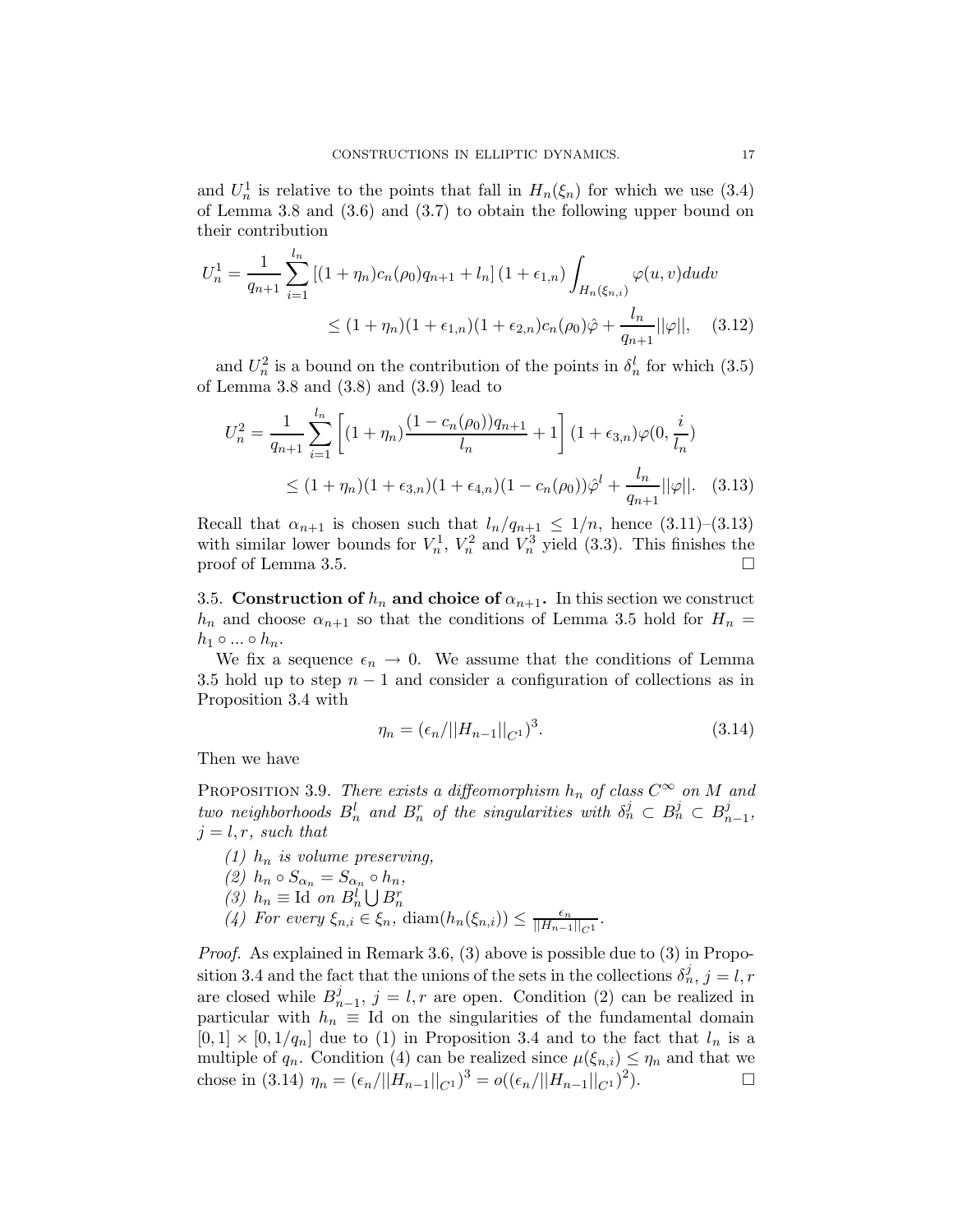Checking the conditions of Lemma 3.5. Clearly, Conditions (1) and (2) on  $H_n$  in Lemma 3.5 follow respectively from (3) and (4) of Proposition 3.9. Finally the choice of  $\alpha_{n+1}$  is done so that condition (3) of Lemma 3.5 holds. The construction is thus completed.  $\square$ 

Proof of genericity of diffeomorphisms with three ergodic measures in  $A'$ . Fix a function  $\varphi$  and  $\epsilon > 0$ , and define for an integer m and a function c the set  $S(\varphi, \epsilon, m, c)$  of maps  $f \in A'$  such that the averages at time m are close to  $c\mu + (1 - c)\delta$ . This set is open by definition. We actually proved that the union over  $c$  and over  $m$  is dense hence the intersection over a countable base  $\varphi_i$  and a sequence  $\epsilon_j \to 0$  is a dense  $G_\delta$ .

3.6. Minimal number of invariant measures in A. Consider a general setting for approximation by conjugation construction, namely a smooth action S of the circle on a compact manifold  $M$ , possibly with boundary. For the special case of fixed point free actions on closed manifolds Fathi and Herman showed [7] that there is a residual subset of A which consists of uniquely ergodic diffeomorphisms.

A proper fairly straightforward generalization of the construction described above produces in the case of a general  $S^1$  action on a closed manifold a residual subset of  $A_F$  which consists of diffeomorphisms with only one invariant measure (the smooth volume) not supported on the set  $F$ . In other words, ergodic invariant measures for such a diffeomorphism are  $\delta$ -measures at the points of F and the smooth volume.

The only essential extra observation concerns the structure of orbits of a circle action near the set  $F$ . In order to obtain a proper counterpart of the picture presented on Figure 3.2 one needs to take an S invariant neighborhood of a connected component of  $F$  in place of a thin vertical strip and perturb it in a  $S_{\frac{1}{q}}$  invariant way to make it mostly transversal to the orbits.

The general case of a manifold with boundary in dimension greater than two is slightly more complicated. Unlike the disc and the annulus where the action S on the boundary components is transitive and hence has ergodic elements, in this case in order to minimize the number of ergodic measures one needs to carry out the construction to the boundary. This can be done with a certain care, the result being a diffeomorphism in  $A_F$  whose only nonatomic ergodic measures are the smooth volume and smooth measures on connected components of the boundary. A good test case to understand this picture is the three–dimensional closed ball  $\mathbb{D}^3$  with the circle action by rotations around a fixed axis. A perturbation we are referring to is ergodic volume preserving, ergodic area preserving on the boundary, fixes every point of the rotation axis, and has no other ergodic invariant measures. Another example with a finite number of invariant measures is a rotationally symmetric solid torus ("the doughnut"). Here a small perturbation of a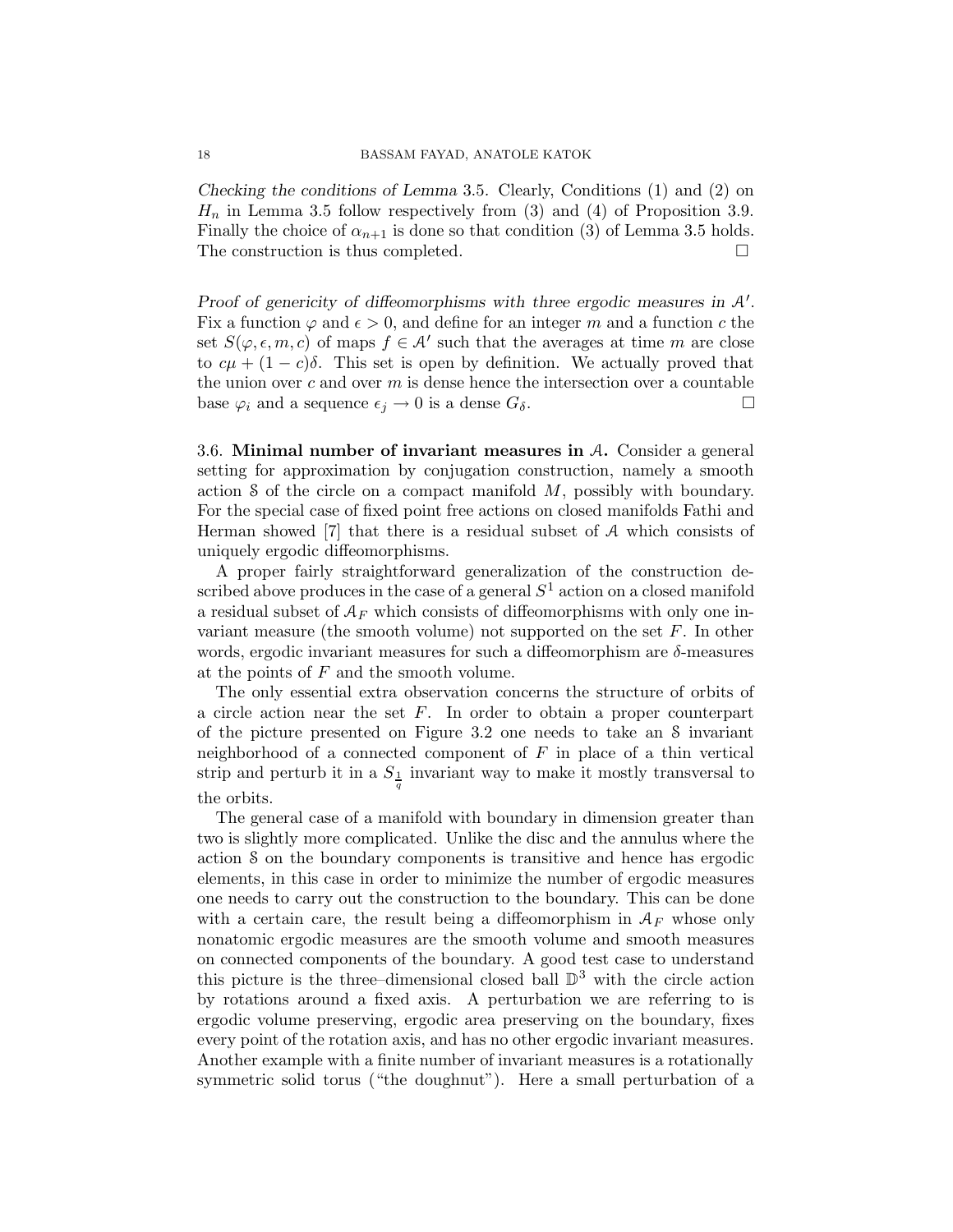rotation may produce a volume preserving diffeomorphism with only two ergodic measures, the volume and a smooth measure on the boundary.

3.7. More measures. One may ask how the number of ergodic invariant measures can be increased in a controlled way. We will briefly discuss the standard cases of area preserving diffeomorphisms of the annulus, the disc, and the sphere. Higher dimensional cases are actually easier to handle.

An obvious way to produce an example with any odd number  $2m+1, m \geq 1$ 2 of invariant measures is by pasting m annuli, or  $m-1$  annuli capped on one side by a disc, or  $m - 2$  annuli capped on each side by a disc, with diffeomorphisms described earlier in this section. One picks the same rotation number in each copy and since our examples are  $C^{\infty}$  tangent to the corresponding rotation on the boundary the resulting diffeomorphisms will be  $C^{\infty}$ . Naturally these examples are neither ergodic nor topologically transitive.

A modification of our method allows to produce in the spaces  $A'$  topologically transitive diffeomorphisms with exactly  $m \geq 4$  ergodic invariant measures all but two of which are absolutely continuous. These diffeomorphisms are naturally not ergodic with respect to the area measure. Construction remains the same near the singularities while inside instead of a single parallelogram  $\xi_{n,1}$  and its shifts one takes  $m-2$  next to each other in such a way that their union still intersects every vertical line by a set of large conditional measure to guarantee a counterpart of condition (4) of Proposition 3.4. The images of those parallelograms have small diameters (Cf. Lemma 3.5, (3)). At this step however there is a new element in the construction which makes it non-generic. There are  $m-2$  invariant cylinders whose images will represent distributions which we intend to have as approximating ergodic absolutely continuous invariant measures for the limit diffeomorphism. These distributions must converge at least weakly. We may in fact make their densities converge in  $L_1$  by keeping most of each cylinder inside itself. However extra steps are needed to provide topological transitivity. This is done by sending a small number of parallelograms in each of  $m-2$  collection to other cylinders. A construction of this kind in a more general and considerably more complicated setting is described in detail in [40].

Finally, it is possible to increase the number of ergodic invariant measures in a controlled way and still keep the volume ergodic; furthermore, the additional singular ergodic measures may be made supported by the whole manifold. Corresponding construction involves conjugacies which are not volume preserving but which at the end produce a volume preserving diffeomorphism For reasons of space we will not even outline this construction here.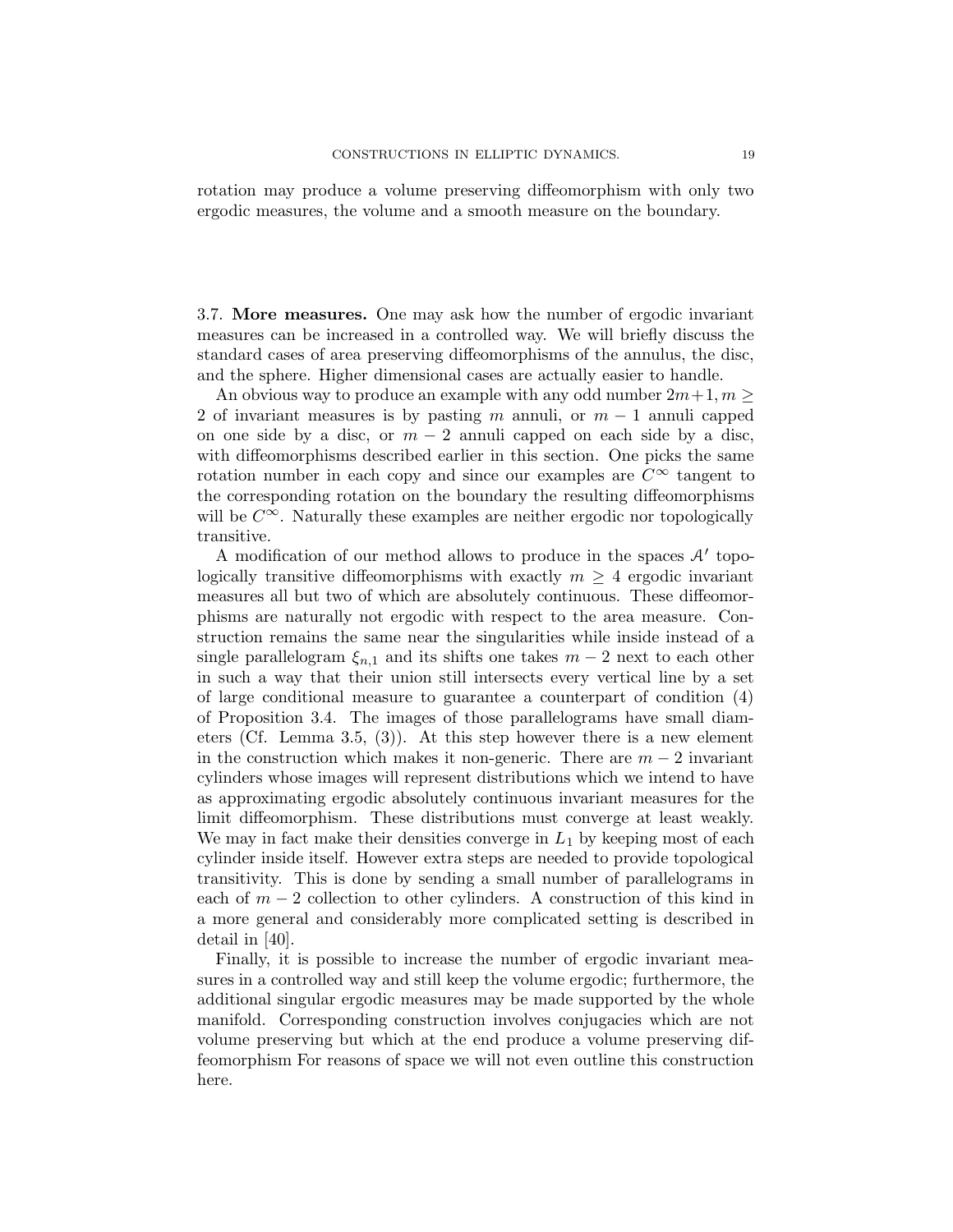#### 4. Minimal sets with arbitrary measure.

4.1. Preliminaries. In this section we describe an answer to a question posed in 1977 in the paper by Fathi and Herman [7, Problem 1.6]. We do not claim any particular novelty or originality; rather our goal is to put the question into the general context of the approximation by conjugation method and indicate a variety of possible topological and ergodic properties for exotic minimal sets. A similar construction for the disc case can be found in Handel's paper [17]. Handel shows that his minimal set is nowhere locally connected (in fact, a pseudo-circle) although he does not address the question about its Lebesgue measure. Herman himself produced similar examples for rational maps of the Riemann sphere [21].

THEOREM 4.1. Let M be an m-dimensional differentiable manifold  $m \geq 2$ ,  $\mu$  a normalized smooth volume on M. Given any number  $s \in [0,1)$  there exists a compactly supported  $C^{\infty}$  diffeomorphism f of M preserving  $\mu$  and a compact invariant minimal set C of f such that

- (1)  $\mu(C) = s$
- (2) the set C is connected, has dimension  $m-1$  and is not homeomorphic locally to a product of  $\mathbb{R}^{m-1}$  with a Cantor set.

Furthermore, f can be chosen arbitrary close to identity in the  $C^{\infty}$  topology.

As in the previous section we use an appropriately adjusted version of the approximation by conjugation method of Section 2.1. By specifying the parameters of the construction extra information can be provided both about topology of the set C and about topological and measure–theoretic (ergodic) properties of f restricted to that set. We will discuss this after the proof of the theorem in its basic form.

REMARK 4.2. If the manifold  $M$  admits a nontrivial smooth action of the circle a proper modification of our construction allows to construct a diffeomorphism with a minimal set with desired properties in any  $C^{\infty}$  neighborhood of any element of the circle action.

4.2. Reduction to  $\mathbb{D}^{m-1} \times S^1$ . Consider the product  $P = \mathbb{B}^{m-1} \times S^1$  of the  $m-1$ -dimensional open unit ball with the circle. Let  $\lambda$  be the product of normalized Lebesgue measures. We will call the  $m-1$ –dimensional direction "horizontal" and draw it accordingly, and the  $S<sup>1</sup>$  direction " vertical". The action of the circle on P by vertical translations will be denoted  $S = \{S_t\}$ as usual. In the natural system of coordinates  $(\rho, \theta)$  one obviously has  $S^t(\rho, \theta) = (\rho, \theta + t).$ 

Topology of M is essentially eliminated from our subsequent considerations due to the following fact.

PROPOSITION 4.3. Given any  $\epsilon > 0$  there exists a  $C^{\infty}$  diffeomorphic embedding  $E: P \to M$  such that  $\mu(E(P)) > 1 - \epsilon$  and  $E_*(\lambda)$  is a scalar multiple of  $\mu$ .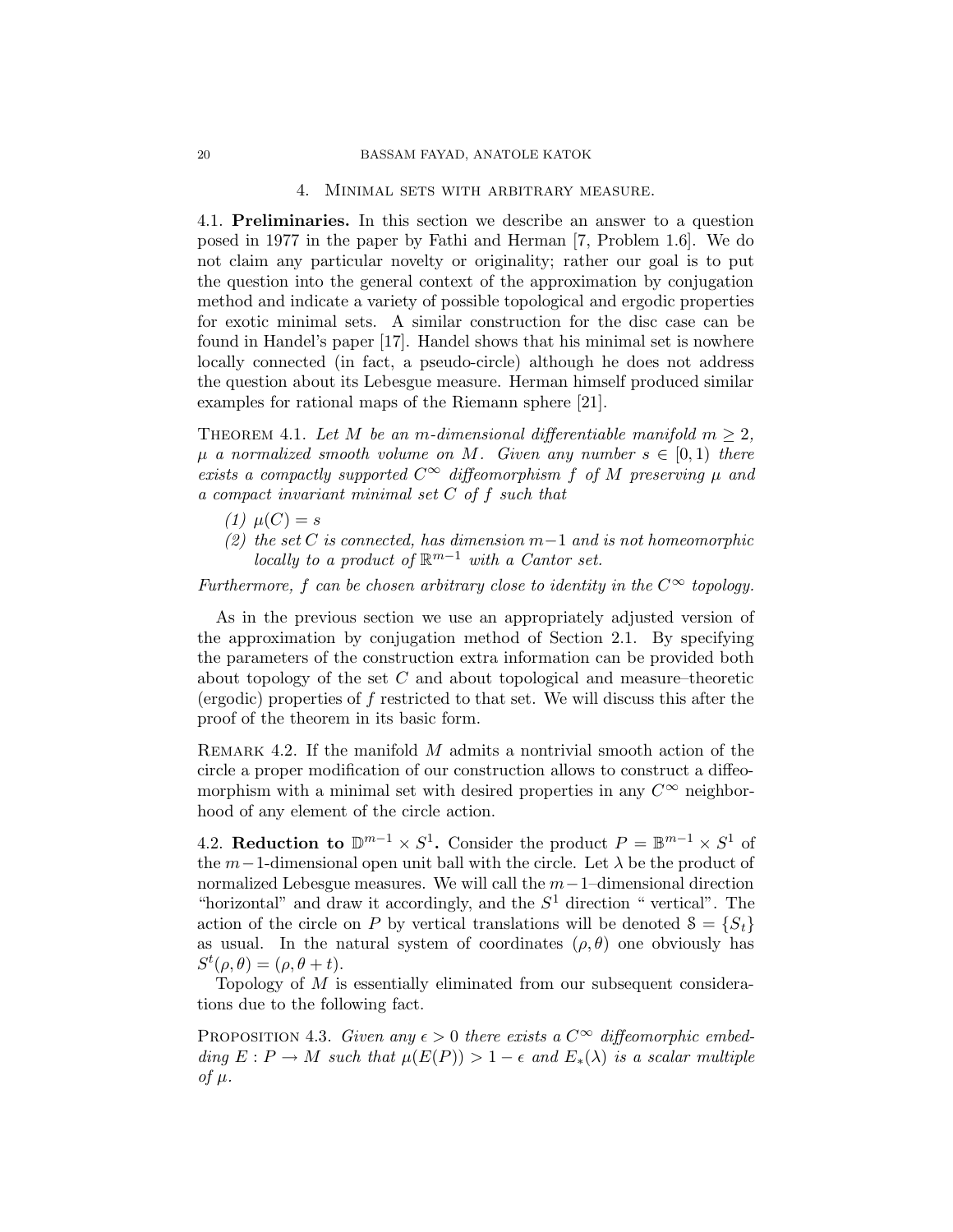*Proof.* Let  $E_0: P \to M$  be an arbitrary  $C^{\infty}$  diffeomorphic embedding. Then  $(E_0)_*(\lambda) = \rho \mu$ , where  $\rho$  is a positive  $C^{\infty}$  function defined on the manifold with boundary  $E_0(P) \subset M$  and by definition  $\int_{E_0(P)} \rho d\mu = 1$ . Extend  $\rho$  to a positive  $C^{\infty}$  function on the whole manifold  $\overline{M}$  which we will still denote by  $\rho$  in such a way that  $\int_M \rho d\mu < (1 - \epsilon)^{-1}$ . By the [34] there exists a diffeomorphism  $h : M \to M$  such that  $h_*(\rho \mu) = (\int_M \rho d\mu) \mu$ . Now take  $E = h \circ E_0.$ 

Thus, it is enough to prove the theorem for the particular case of the open manifold P with the measure  $\lambda$ . A compactly supported diffeomorphism of P is translated to  $E(P) \subset M$  via the embedding E and is extended by identity to the rest of M.

In fact we will deal with the product  $\mathbb{D}^{m-1} \times S^1$  of the closed ball with the circle and will construct a diffeomorphism with the desired minimal set which on the boundary  $S^{m-2} \times S^1$  coincides with a certain element  $S_\alpha$  of the action S. By slightly shrinking the horizontal direction by a homothety and extending the diffeomorphism to P by vertical rotations with the angle depending smoothly on the radius and decreasing from  $\alpha$  to identical zero near the boundary we produce the desired compactly supported diffeomorphism of P.

#### 4.3. Statement and description of the construction.

PROPOSITION 4.4. Given any  $s \in [0,1)$ , there exists a sequence  $\alpha_n$  of rationals and a sequence  $H_n$  of diffeomorphisms preserving  $\lambda$  and constructed as in (2.2) and (2.3), such that the sequence of diffeomorphisms  $H_nS_{\alpha_{n+1}}H_n^{-1}$ converges in the  $C^{\infty}$  topology to a diffeomorphism of  $\mathbb{D}^{m-1} \times S^1$  preserving λ and a compact invariant minimal set of measure s.

Moreover, f can be made arbitrary close to identity in the  $C^{\infty}$  topology.

4.3.1. Criterion of minimality.

DEFINITION 4.5. Let  $f$  be a map on a complete separable metric space  $M$ . Given  $\epsilon > 0$  and a subset  $A \subset M$ , we say that f is  $\epsilon$ -minimal on A if given any two points  $x, y \in A$ , there exists  $n = n(x, y) \in \mathbb{N}$  such that  $d(f^n(x), y) < \epsilon.$ 

If m is such that n as above can be chosen less than m for any pair  $x, y \in A$  we say that f is  $(\epsilon, m)$ -minimal on A.

LEMMA 4.6. If  $A_n \subset M$  is a sequence of closed sets such that

(1) For every  $n \in \mathbb{N}$ ,  $f(A_n) = A_n$ ,

(2) There exists a sequence  $\epsilon_n \to 0$  such that f is  $\epsilon_n$ -minimal on  $A_n$ ,

then  $\bigcap_{n\in\mathbf{N}} A_n$  is a minimal set for f.

*Proof.* We have that  $A = \bigcap A_n$  is a closed set and that  $f(A) \subset A$ . On the other hand, given any two points  $x, y \in A$ , there exists a sequence  $k_n$  such that  $d(f^{k_n}(x), y) < \epsilon_n$ , hence A is a minimal set for f. that  $d(f^{k_n}(x), y) < \epsilon_n$ , hence A is a minimal set for f.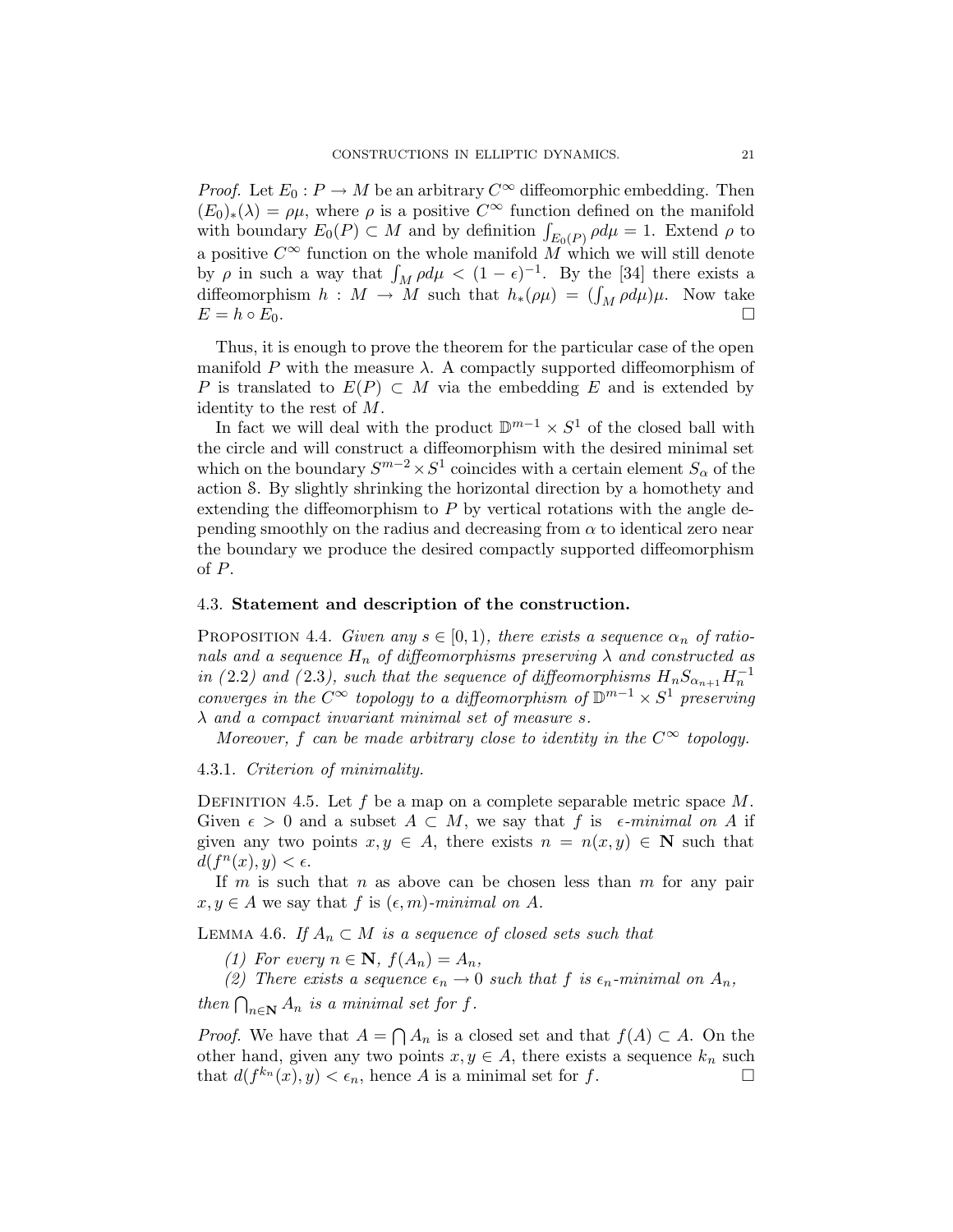REMARK 4.7. In our construction, we will have  $A_n$  decreasing and  $\mu(A_n) \rightarrow$ s, where s is arbitrarily chosen in  $(0, 1)$ .

4.3.2. Properties of the successive conjugating diffeomorphisms  $H_n$ . In addition to the condition  $(2.4)$  that yields convergence in  $(2.1)$  we will now list certain extra conditions on the sequences  $\alpha_n$  and  $H_n$  under which the limiting map will possess a minimal invariant set of the given measure  $s \in [0,1)$ . In the next subsection we will show how at step  $n \, h_n$  is constructed such that the required conditions on  $H_n$  hold, then choose  $\alpha_{n+1}$  to satisfy the remaining requirements.

Denote by  $B(r)$  the ball in  $\mathbb{R}^{m-1}$  of radius r around the origin and let  $r_s$ be such that  $\lambda(B(r_s)) = s$ . For *n* large enough we consider in M the set  $C_n = B(r_s + \frac{1}{n}) \times S^1$ .

LEMMA 4.8. If  $\alpha_n$  is a sequence of rationals and  $H_n$  is a sequence of diffeomorphisms of  $M$  satisfying  $(2.2)$  and  $(2.3)$ , and if for some sequence  $\epsilon_n \to 0$ , one can find a sequence  $m_n$  such that

(1)  $H_n \equiv H_{n-1}$  outside the interior of  $C_{n-1}$ , (2)  $H_n S_{\alpha_{n+1}} H_n^{-1}$  is  $(\epsilon_n, m_n)$ -minimal on  $H_n(C_n)$ , (3)  $|\alpha_{n+1} - \alpha_n| < \frac{1}{2^n m_{n-1}}$  $2^n m_{n-1} ||H_n||_{C^n}^n$ ,

then the sequence  $H_n S_{\alpha_{n+1}} H_n^{-1}$  converges in the  $C^{\infty}$  topology to a diffeomorphism f that preserves  $\lambda$  and is minimal on the set  $\bigcap H_n(C_n)$  whose measure is equal to s.

*Proof.* Condition (3) implies convergence to a volume preserving  $C^{\infty}$  diffeomorphism f (Cf. (2.4) in §2.1). We claim that (1) implies that  $f(H_n(C_n)) =$  $H_n(C_n)$ : Indeed since  $H_{n+1}$  and  $H_n$  coincide on the boundaries of  $C_n$  we have that  $H_{n+1}(C_n) = H_n(C_n)$  and similarly, because the sequence  $C_n$  is nested,  $H_l(C_n) = H_n(C_n)$  for any  $l \geq n$ . Hence  $H_l S_{\alpha_{l+1}} H_l^{-1} H_n(C_n) =$  $H_lS_{\alpha_{l+1}}C_n = H_lC_n = H_n(C_n)$  and the claim follows as  $l \to \infty$ . The sets  $H_n(C_n)$  are nested, and  $\lambda(H_n(C_n)) = \lambda(C_n) \to s$ , hence  $\lambda(\bigcap H_n(C_n)) = s$ .

Condition (3) implies as in Lemma 3.7 of §3 that  $||f^m - H_n \circ S_{\alpha_{n+1}}^m \circ H_n^{-1}|| \le$ m  $\frac{m}{2^n m_n}$ , hence (2) implies that f itself is  $(\epsilon_n + 1/2^n, m_n)$ -minimal on  $H_n(C_n)$ . The fact that the set  $\bigcap H_n(C_n)$  is a minimal set for f then follows from Lemma 4.6.  $\Box$ 

In the next lemma we will show how to deduce conditions (2) and (3) of the previous lemma from certain conditions on  $H_n$  and  $\alpha_n$  that, unlike (2), do not involve explicit iterations.

DEFINITION 4.9. We will say that a collection  $\xi$  of subsets of the set  $C =$  $B(r) \times S^1$  is a *v*-collection of horizontal strips if the elements  $\xi_i$  of  $\xi$  are disjoint and have the form  $\xi_i = B(r) \times J_i$ , where  $J_i$  is a segment of  $S^1$  of length  $|J_i| \geq \nu$ .

DEFINITION 4.10. A set  $A \subset B \subset M$  is said to be  $\epsilon$ -dense in B if given any  $y \in B$  there exists  $x \in A$  such that  $d(x, y) \leq \epsilon$ .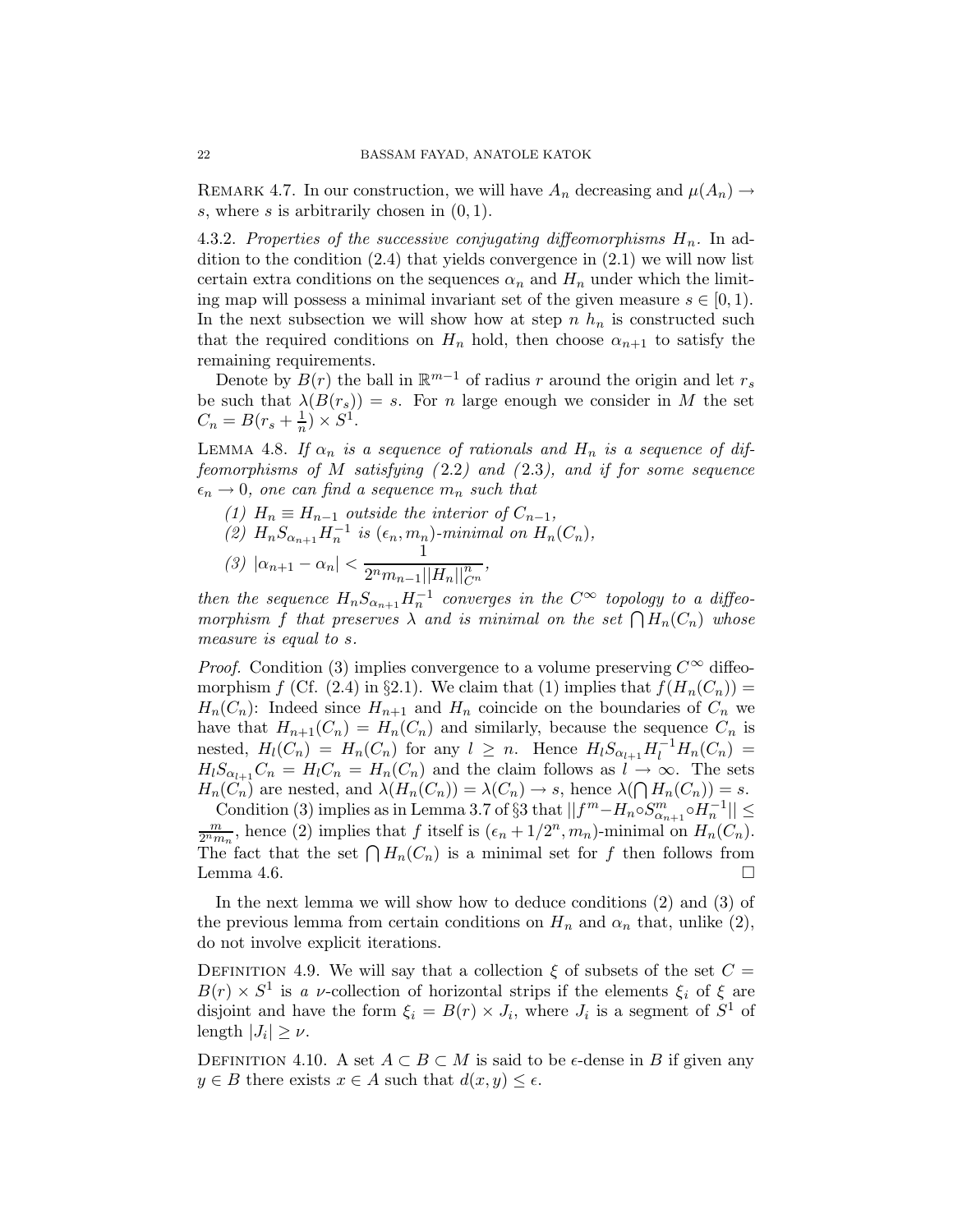REMARK 4.11. Let  $\alpha_{n+1} = p_{n+1}/q_{n+1}$  with  $p_{n+1}$  and  $q_{n+1}$  relatively prime. Then given any  $(\rho, \theta) \in C_n$  and any horizontal strip  $\xi$  in  $C_n$  of width larger than  $1/q_{n+1}$  there exists  $m \leq q_{n+1}$  such that

$$
S_{\alpha_{n+1}}^m(\rho,\theta)=(\rho,\theta+m\alpha_{n+1}\text{ mod}(1))\in\xi.
$$

The following lemma implies Lemma 4.8 with  $m_n = q_{n+1}$ .

LEMMA 4.12. If  $\alpha_n = p_n/q_n$  is a sequence of rationals and  $H_n$  is a sequence of diffeomorphisms of M satisfying  $(2.2)$  and  $(2.3)$ , and if we have for some sequence  $\epsilon_n \to 0$  a sequence  $\xi_n = {\xi_{n,i}}$  of  $\frac{1}{q_{n+1}}$ -collections of horizontal strips in  $C_n$  such that

\n- (1) 
$$
H_n \equiv H_{n-1}
$$
 outside the interior of  $C_{n-1}$ ,
\n- (2) The set  $\cup_i H_n(\xi_{n,i})$  is  $\epsilon_n$ -dense in  $H_n(C_n)$
\n- (3) For any element  $\xi_{n,i} \in \xi_n$ ,  $\text{diam}(H_n(\xi_{n,i})) \leq \epsilon_n$ ,
\n- (4)  $|\alpha_{n+1} - \alpha_n| < \frac{1}{2^n q_n \|H_n\|_{C^n}^n}$ ,
\n

then the conclusions of Lemma 4.8 hold.

*Proof.* Fix an arbitrary  $z \in H_n(C_n)$ . We have from Remark 4.11 that for any element  $\xi_{n,i} \in \xi_n$  there exists  $m \leq q_{n+1}$  such that  $H_n S_{\alpha_{n+1}}^m H_n^{-1}(z) \in$  $H_n(\xi_{n,i})$ . It follows then from (2) and (3) that  $H_n S^m_{\alpha_{n+1}} H_n^{-1}$  is  $(3\epsilon_n, q_{n+1})$ minimal on  $H_n(C_n)$  which is (2) of Lemma 4.8. Finally, with our choice of  $m_n$  Condition (3) matches with the corresponding condition in Lemma  $4.8.$ 

4.4. Construction of  $h_n$  and choice of  $\alpha_{n+1}$ . We fix a sequence  $\epsilon_n < \frac{1}{n^3}$ for all  $n \in \mathbb{N}$ . Now we assume that the sequence  $H_l = h_l \circ ... \circ h_1$  and  $\alpha_{l+1}$ are constructed up to  $l = n - 1$  and satisfy the conditions of Lemma 4.12 and proceed to construct  $h_n$  and choose  $\alpha_{n+1}$  such that the conditions of the lemma hold for  $l = n$ .

4.4.1. Construction of  $h_n$ . Define

$$
\epsilon'_n := \frac{\epsilon_n}{||H_{n-1}||_{C^1}}.\tag{4.1}
$$

Define

$$
\overline{C}_n:=B\left(r_s+\frac{1}{n}+{\epsilon_n'}^3\right)\times S^1.
$$

Clearly,  $C_n \subset \overline{C}_n \subset C_{n-1}$ , and both inclusions are strict. Cf. Fig 4.1.

We pick  $\nu_n$  sufficiently small and consider a  $\nu_n$ -collection of horizontal strips  $\xi_n$  of  $C_n$  such that

- (i)  $\xi_n$  is invariant by  $S_{1/q_n}$ ;
- (ii) For every  $\xi_{n,i} \in \xi_n$ ,  $\lambda(\xi_{n,i}) \leq \lambda(\tilde{B}(\epsilon'_n/4))$  (where  $\tilde{B}(r)$  denotes the ball in  $\mathbb{R}^m$  of radius r centered at the origin);
- (iii)  $\lambda(\cup_i(\xi_{n,i})) \geq \lambda(\overline{C}_n) \lambda(\tilde{B}(\epsilon'_n/4)).$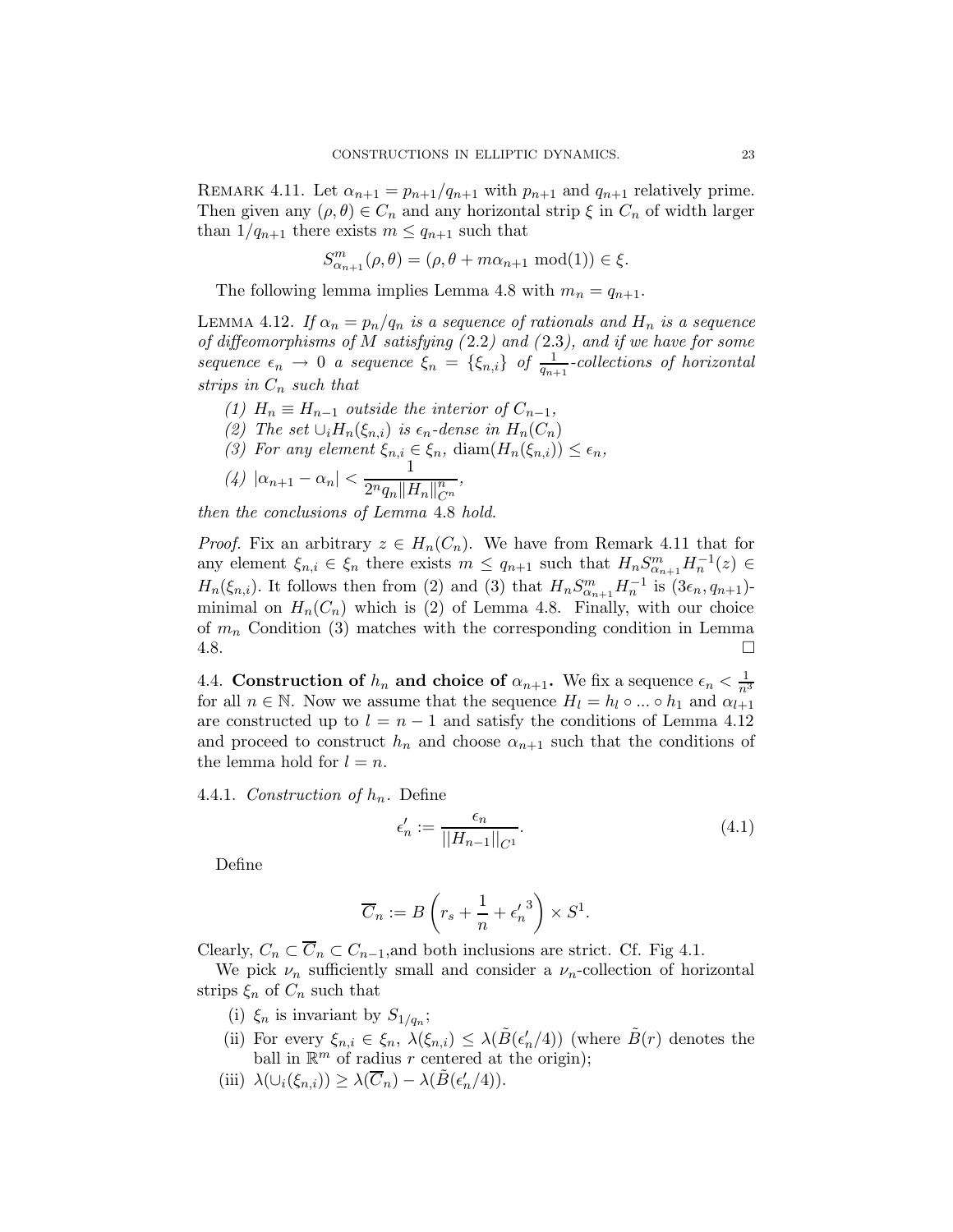Condition (iii) is possible since  $\lambda(\overline{C}_n) \leq \lambda(C_n) + \lambda(\tilde{B}(\epsilon'_n)$ . Due to (ii) in the definition of  $\xi_n$  it is possible to ask from a volume preserving diffeomorphism  $h_n$  to send each strip  $\xi_{n,i}$  inside a ball of radius  $\epsilon'_n$  which in turn is satisfied as we choose  $\nu_n$  sufficiently small. More precisely we have

PROPOSITION 4.13. There exists a diffeomorphism  $h_n$  of class  $C^{\infty}$  on  $\mathbb{D}^{m-1}\times$  $S^1$  such that

- (1)  $h_n$  is volume preserving,
- (2)  $h_n \circ S_{\alpha_n} = S_{\alpha_n} \circ h_n$ ,
- (3)  $h_n \equiv \text{Id}$  outside  $\overline{C}_n$ ,
- (4) For any strip  $\xi_{n,i} \in \xi_n$ ,  $\text{diam}(h_n(\xi_{n,i})) \leq \epsilon'_n$ .

Condition (2) can be satisfied since the collection  $\xi_n$  is invariant by  $S_{\alpha_n}$  and (1) and (4) are compatible since we have imposed that  $\lambda(\xi_{n,i}) \leq$  $\lambda(B(\epsilon_n'/2)).$ 



Fig. 4.1

4.4.2. Checking the conditions of Lemma 4.12 and choice of  $\alpha_{n+1}$ . By (1) and (2) we can define the conjugating diffeomorphisms  $H_n = h_1 \circ ... \circ h_n$  as in (2.2) and (2.3). By definition of  $\overline{C}_n$ , (3) implies (1) of Lemma 4.12. Due to our choice of  $\epsilon'_n$  in (4.1) Condition (4) implies (3) of Lemma 4.12. Next,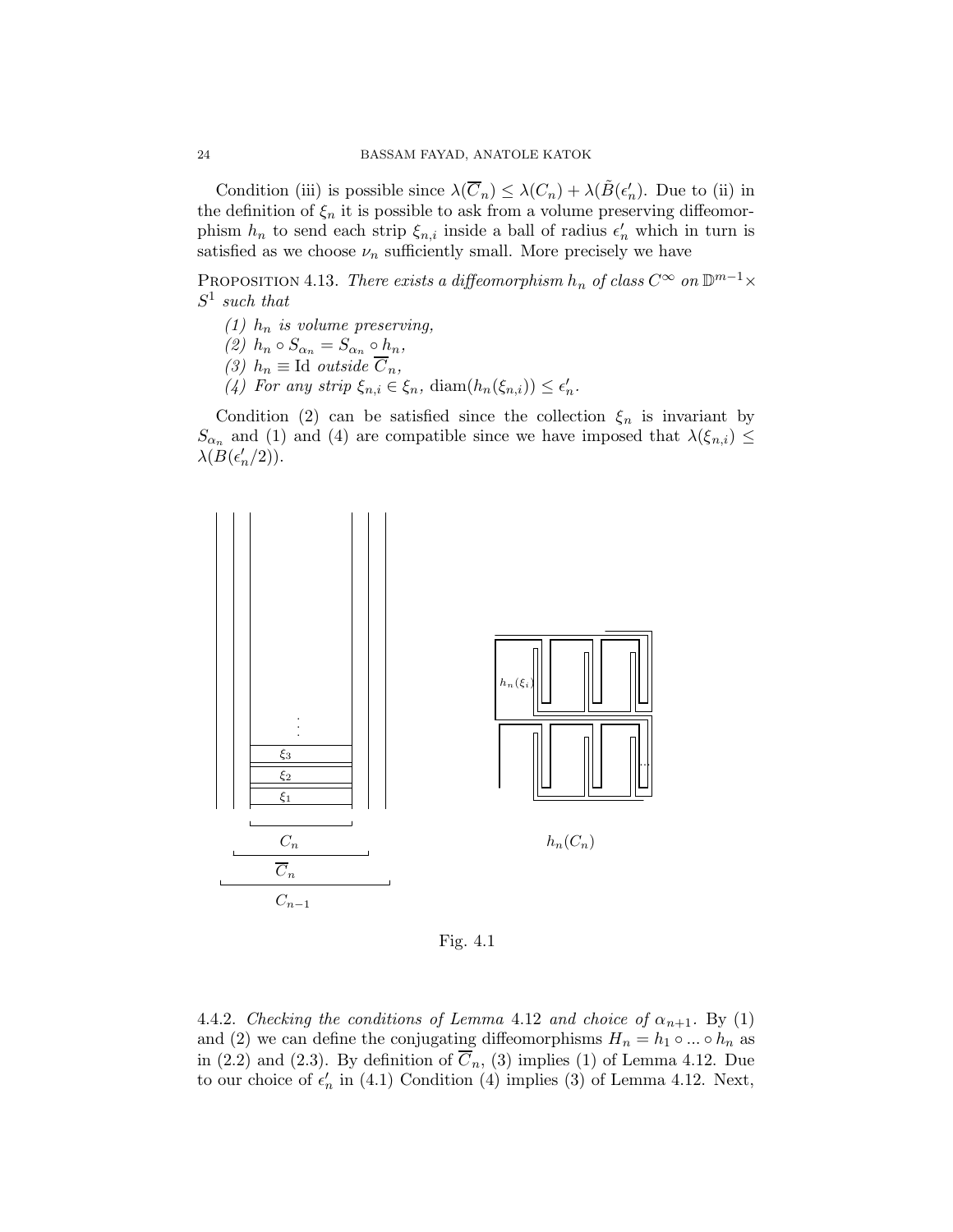due to (iii) in the definition of  $\xi_n$  we have that any ball of radius  $\epsilon'_n$  centered at <u>a</u> point in  $\overline{C}_n$  intersects some  $h_n(\xi_{n,i}) \subset \overline{C}_n$ . Hence  $\cup_i h_n(\xi_{n,i})$  is  $\epsilon'_n$ -dense in  $\overline{C}_n = h_n(\overline{C}_n)$ . Again, from our choice of  $\epsilon'_n$  (2) of Lemma 4.12 follows.

Finally, we choose  $\alpha_{n+1} = p_{n+1}/q_{n+1}$  such that (4) in Lemma 4.12 is satisfied and such that  $q_{n+1} \geq 1/\nu_n$  in order for the  $\nu_n$ -collection  $\xi_n$  considered to be a  $1/q_{n+1}$ -collection as required in Lemma 4.12.

All the conditions of Lemma 4.12 being satisfied by the sequences  $\alpha_n$  and  $H_n$  thus constructed, the diffeomorphisms  $H_nS_{\alpha_{n+1}}H_n^{-1}$  converge in the  $C^{\infty}$ topology to a diffeomorphism with a minimal set of measure  $s$ .  $\Box$ 

4.4.3. Connectedness and rigidity. The set C is connected since it is the intersection of the nested sequence of connected sets  $H_n(C_n)$ . Furthermore, in the two–dimensional case  $m = 2$  the complement to each set  $H_n(C_n)$  to  $\mathbb{D} \times S^1$  consists of two open connected components and this remains true for C. Each connected component of the complement is dense in C. For  $m > 2$ the set  $\mathbb{D}^{m-1} \times S^1 \setminus C$  is connected.

It follows immediately from our construction that the diffeomorphism  $f$ is  $C^{\infty}$  rigid, namely  $f^{q_n} \to \text{Id}$  as  $n \to \infty$  in the  $C^{\infty}$  topology.

4.4.4. Special choice of  $h_n$  and  $\alpha_{n+1}$ . As was mentioned in Section 2.2 the most natural way to ensure commutativity relation (2) in Proposition 4.13 is to take the fundamental domain  $\Delta_n = \mathbb{D}^{m-1} \times [0, \frac{1}{q_n}]$  $\frac{1}{q_n}$ , construct a volume preserving diffeomorphism g of  $\Delta$  onto itself, identical near its boundary and satisfying conditions  $(3)$  and  $4)$  and extend g by periodicity. It is also natural to choose  $q_{n+1}$  to be a multiple of  $q_n$ .

For the purposes of the further discussion we will call the choice of  $h_n$ 's and  $q_n$ 's described above simply special.

With these special choices one produces a nested sequence of partitions invariant under  $H_n S_{\alpha_{n+1}} H_n^{-1}$ . Those partitions are  $H_n(\zeta_n)$  where  $\zeta_n$  is simply the partition into the "layers"  $\mathbb{D}^{m-1} \times [\frac{k}{q_r}]$  $\frac{k}{q_n}, \frac{k+1}{q_n}$  $\frac{q_{n+1}}{q_n},\;k=0,\ldots,q_n-1.$  This layers are simply images of the fundamental domain  $\Delta_n$  under iterates of the rotation  $S_{\alpha_n}$ . Restricted to the minimal set C this sequence of partitions becomes exhaustive in the measurable sense (converges to  $\epsilon$  in the more customary terminology of ergodic theory) due to Lemma 4.12 and 4.13, (4). Notice also that on the boundaries of the partition elements the conjugacies  $H_n$  stabilize: For the boundary of  $\zeta_n$  all  $h_m$  with  $m > n$  are identities. This implies in particular that the set C contains a dense set of smooth  $m-1$ –dimensional discs

$$
D_{n,k} =: H_n(B(r_s) \times \{\frac{k}{q_n}\}), \ n = 1, 2, \dots; k = 0, 1, \dots q_n - 1. \tag{4.2}
$$

The limit partition  $\xi = \lim_{n \to \infty} H_n(\zeta_n)$  is invariant under f. Notice that elements of that partition are closed connected sets. Furthermore, by our construction not only f but every power of it is minimal.

LEMMA 4.14. Every element  $c \in \xi$  is nowhere dense in C and  $f^nc \neq c$ .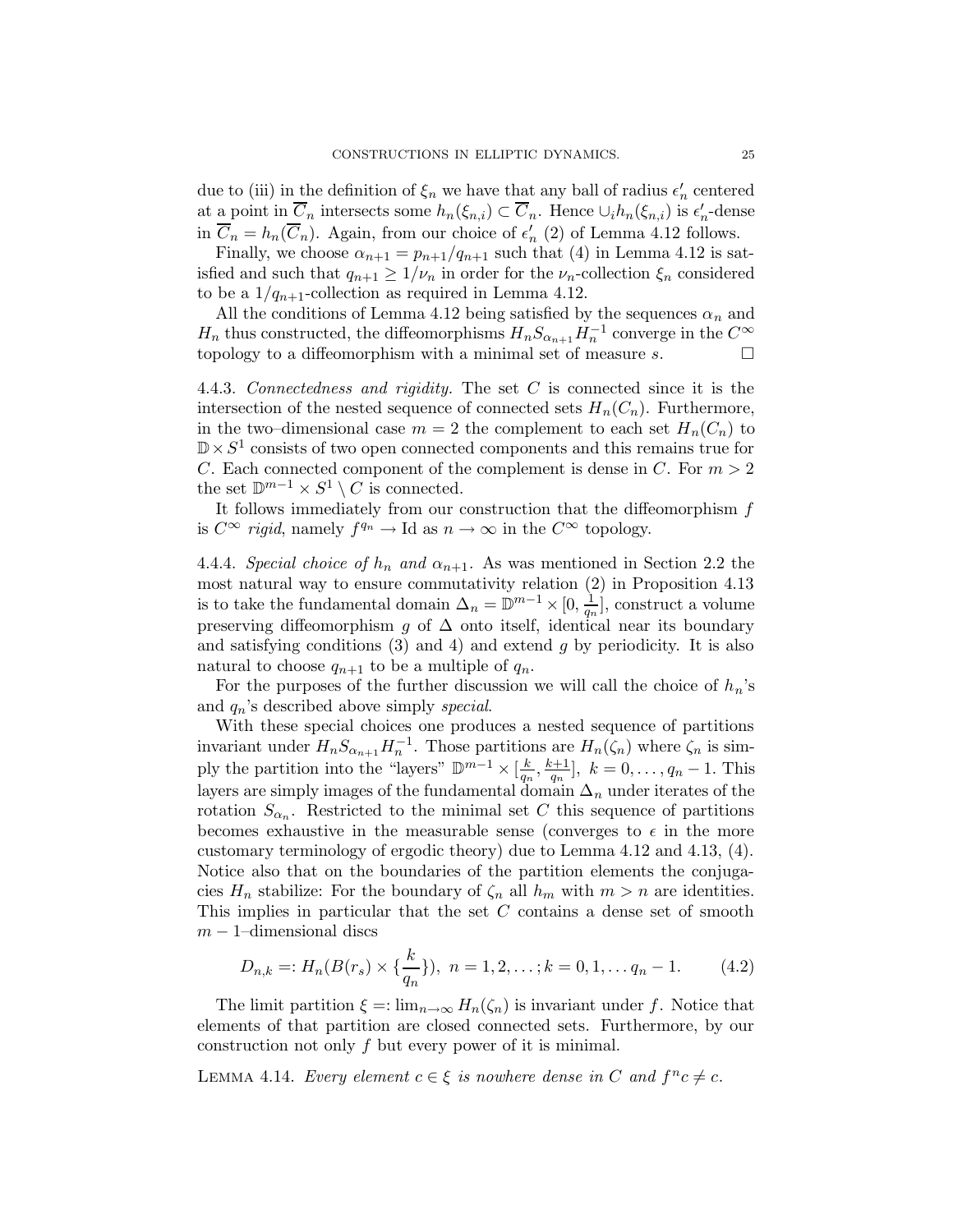*Proof.* Suppose  $f^n c = c$ . Then the boundary of c is nowhere dense and the union of its images is a nowhere dense f invariant sucset of  $C$  contradicting minimality. If  $c$  has an interior then all images of it are disjoint and their union is an invariant open set. By minimality it coincides with  $C$  and hence c is both open and closed, contradicting connectedness of C

 $\Box$ 

LEMMA 4.15. The discs  $D_{n,k}$  (and hence their images) are elements of the partition ξ.

*Proof.* These discs are parts of larger discs  $H_n(\mathbb{D}^{m-1} \times S^1)$ ; hence the discs  $D_{n,k}$  are ordered cyclically, in other words, the same way as the numbers  $\frac{k}{q_n}$ , (mod 1). Furthermore, one can consider more discs of the form  $f^{q_m}D_{n,k}^{\{m\}}$ ,  $m \in \mathbb{Z}$  and all those discs are ordered the same way as  $n, k$ , such that  $\frac{k}{q_n} \leq y \leq \frac{k+1}{q_n}$  $\frac{q_n+1}{q_n}$ . Obviously every disc  $D_{n,k}$  lies within an element of  $\xi$ which we will denote  $C_{n,k}$  and every image  $f^l D_{n,k}$  for  $l \neq 0$  belongs to a different element. But since both  $f^{q_n}$  and  $f^{-q_n}$  converge to identity as  $n \to \infty$ one concludes that  $C_{n,k} = D_{n,k}$  because the whole element  $C_{n,k}$  must lie between the discs  $f^{q_n}D_{n,k}$  and  $f^{-q_n}D_{n,k}$ .

To finish the proof of Theorem 4.1 it is sufficient to prove the following statement.

PROPOSITION 4.16. With any special choice of diffeomorphisms  $h_n$  and  $\alpha_n$ for any  $x \in C$  and any sufficiently small open neighborhood V of x, the intersection  $C ∩ V$  has topological dimension  $m-1$  and is not homeomorphic to the product of a disc with a Cantor set.

*Proof.* The union of  $m-1$ -dimensional discs  $D_{n,k} \subset C$  (4.2) is dense in C. Now assume that for some  $x \in C$  there is an open neighborhood V such that  $C \cap V$  is homeomorphic to the product of  $\mathbb{R}^{m-1}$  with a Cantor set K. Since elements of  $\xi$  are connected for any  $x \in C \cap V$  the fiber  $F_x$  in the product containing x belongs to a single element of  $\xi$ . By rigidity  $f^{q_n}(F_x)$  converge to  $F_x$  and hence lie on different fibers. Now take the fiber  $F_x$  corresponding to an endpoint of the complimentary interval to the Cantor set. Replacing V by a slightly smaller compact set which we still denote by  $V$  we thus obtain the image V of  $[-1, 1] \times [0, 1]$  under a homeomorphism which we will denote  $\mathcal H$  such that  $F_x = \mathcal H({0} \times [0,1])$  and  $\mathcal H((0,1] \times [0,1])$  does not intersect C while there is a sequence of negative numbers  $x_n \to 0$  such that  $\mathcal{H}(F_{f^{q_n}x}) \subset$  ${x_n} \times [0,1]$ . Since  $f^{q_n} \to \text{Id}$  we may assume without loss of generality that  $\mathcal{H}(\lbrace x_n \rbrace \times [0,1]) \subset C$ . Now consider the sets  $f^{q_n}\mathcal{H}((0,1] \times [\epsilon, 1-\epsilon])$ By invariance of C these sets are disjoint from C. Since  $f^{q_n} \to \text{Id}$  for a sufficintely small  $\epsilon > 0$  and any large enough n this set lies in V and hence  $\mathcal{H}^{-1}f^{q_n}\mathcal{H}((0,1]\times[\epsilon,1-\epsilon])\cap(\lbrace x_m\rbrace\times[0,1])=\emptyset$  for any sufficintly large m. Consequently  $\mathcal{H}^{-1}f^{q_n}\mathcal{H}([0,1]\times[\epsilon,1-\epsilon])\subset[0,1]\times[0,1].$  But this implies that  $F_{f^{q_n}}f \subset F_x$ , a contradiction.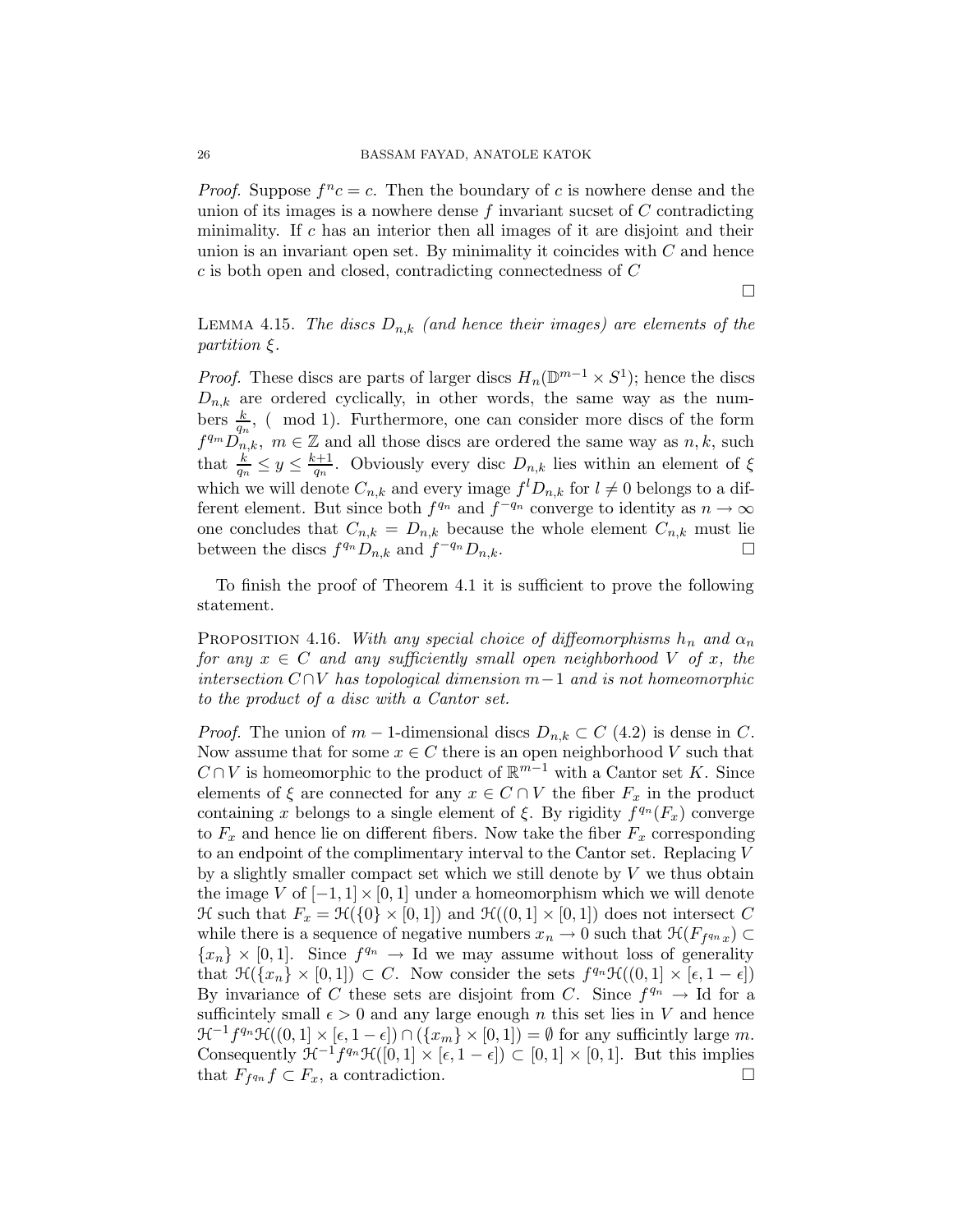PROPOSITION 4.17. In dimension two for the special choice of parameters the set  $C$  is never locally connected.

Proof. Every complete locally connected space is locally path connected. As is shown in [3] such a set must be a simple closed curve. This is impossible since for exmaple, the closed arcs  $f^{q_n}D_{1,0}$  are disjoint due to the ordering and due to rigidity their diameters are bounded away from zero.

4.5. Other versions of the construction. Notice that in Handel's construction [17] for the two–dimensional case the minimal set is a pseudo-circle. Since a pseudo-circle does not contain any embedded topological arcs any set C obtained with a special choice of parameters as in Section 4.4.4 is different from those obtained by Handel [17] which are pseudocircles.

Handel's construction may be put into our framework to make the set of positive (and, in fact, given) measure. The main mechanism that makes the resulting set nontrivial in that construction is a twist of the standard fundamental domains along the orbits of the rotation rather than spreading the orbits within those domains as for special choices of parameters.

For another special choice of parameters one can actually make C a simple closed curve of positive area. In this case the diffeomorphisms  $h_n$  converge to identity in  $C^0$  topology and their products  $H_n$  converge to an area– preserving continuous map which is not injective.

PROBLEM 4.18. Let C be a minimal set for a diffeomorphism  $f$  of a two– dimensional manifold M.

- (1) Can C be nowhere dense and path–connected?
- (2) Can C be locally homeomorphic to the product of the line and the Cantor set?

4.6. Ergodic properties of the minimal set. The restriction of the diffeomorphism  $f$  to the minimal set  $C$  preserves the Lebesgue measure, or, more precisely, the absolutely continuous probability measure  $\lambda_C$  obtained by normalizing the restriction of the measure  $\lambda$  to C. Our construction guarantees unique ergodicity of  $f$  restricted to the set.  $C$ . Furthermore, the special choice of parameters described in Section 4.4.4 makes  $(f, \lambda_C)$  metrically isomorphic to the rotation of the circle by the angle  $\alpha = \lim_{n\to\infty} \alpha_n$ as in the construction of [1, Section 4]. On the other hand, one can choose parameters in a different way to make f weakly mixing with respect to  $\lambda_C$ . Other modifications are also possible, see [1].

On the other hand, by modifying our construction along the lines described in [40] one may violate unique ergodicity; for example make  $\lambda_C$  decompose into any given finite or countable number of ergodic components. Furthermore, one may modify our construction by making the transformations  $h_n$  not volume preserving in such a way that the minimal set will still have positive (and prescribed) Lebesgue measure but invariant measure(s) of f supported by the set  $C$  will be all singular or some of them will be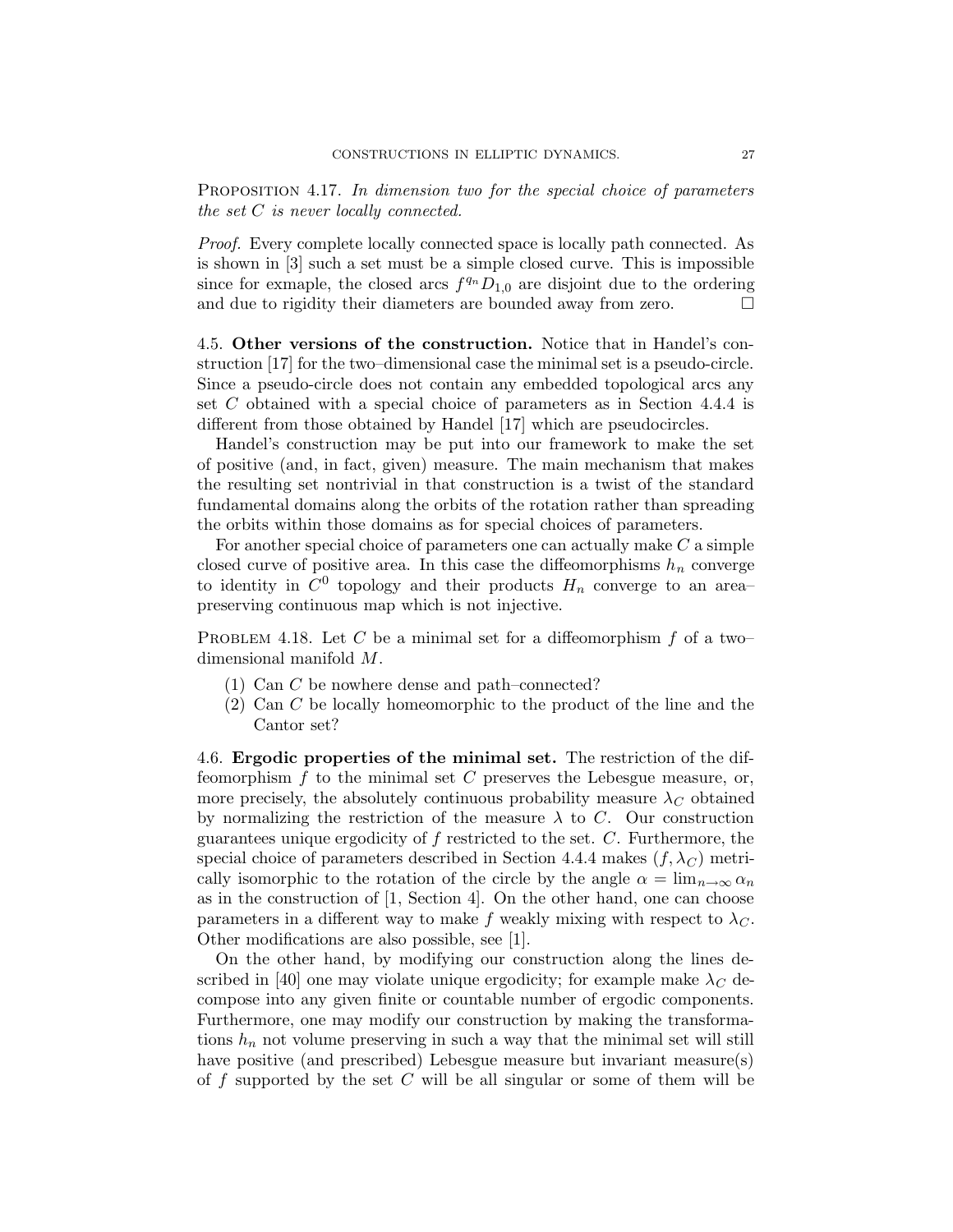absolutely continuous and some singular. Presenting all these variations in detail will take too much space and will look rather tedious.

PROBLEM 4.19. Is it possible for a minimal set of a diffeomorphism of a two–dimensional manifold to carry an invariant mixing measure?

Notice that this question is open both for nowhere dense invariant minimal sets and for minimal diffeomorphisms of  $\mathbb{T}^2$ .

#### 5. Transitive non ergodic diffeomorphisms.

Let f be a map on a complete separable metric space  $M$ . Denote by  $\phi_f \subset M$  the set of points with dense orbit, i.e.  $x \in \phi_f$  if and only if  ${f^n(x)}_{{n \in \mathbf{Z}}} = M$ . Recall that a map f is said to be topologically transitive (or simply transitive) if  $\phi_f$  is not empty and in this case it is easy to see that  $\phi_f$  is a  $G_\delta$  dense set in M. When M is a Riemannian manifold it is natural to ask how small can the measure of  $\phi_f$  be for a topologically transitive map f, especially in the case of a volume preserving map f. If such a map is ergodic then the set  $\phi_f$  has full measure. The same may be true for nonergodic maps, see e.g. [15]. We show in this section that the opposite can also be true. To build examples, we again use an appropriately adjusted version of the approximation by conjugation method of Section 2.1.

THEOREM 5.1. Let  $M$  be an m-dimensional differentiable manifold with a nontrivial circle action  $S = \{S_t\}_{t \in \mathbb{R}}$ ,  $S_{t+1} = S_t$  preserving a smooth volume  $\mu$ . There exists a  $C^{\infty}$  diffemorphism f of M preserving  $\mu$  such that f is transitive and  $\mu(\phi_f) = 0$ . Furthermore, f can be chosen arbitrary close to identity in the  $C^{\infty}$  topology.

5.1. Reduction to the case of  $\mathbb{D}^{m-1} \times S^1$ . We need a statement somewhat similar to but stronger than Proposition 4.3. Its proof goes along the same lines as proofs of similar statements in [1, 40]. Let  $\lambda$  be the product of Lebesgue measures on  $\mathbb{D}^{m-1}$  and  $S^1$ . Denote by R the standard "vertical" action of  $S^1$  on  $\mathbb{D}^{m-1} \times S^1$ .

PROPOSITION 5.2. Let M be an m-dimensional differentiable manifold with an effective circle action  $S = \{S_t\}_{t \in \mathbb{R}}$ ,  $S_{t+1} = S_t$  preserving a smooth volume  $\mu$ . Let  $B =: \partial M \cup F \cup (\bigcup F_q)$  (see section 2.1). There exists a continuous q

surjective map  $F: \mathbb{D}^{m-1} \times S^1 \to M$  with the following properties

- (1) The restriction of F to the interior  $\mathbb{B}^{m-1} \times S^1$  is a  $C^{\infty}$  diffeomorphic embedding;
- (2)  $\mu(F(\partial(\mathbb{D}^{m-1}\times S^1))=0;$
- $(3)$   $F(\partial(\mathbb{D}^{m-1}\times S^1)\supset B;$
- (4)  $F_*(\lambda) = \mu$ ;
- $(5)$   $S \circ F = F \circ \mathcal{R}$ .

Now suppose  $f : \mathbb{D}^{m-1} \times S^1 \to \mathbb{D}^{m-1} \times S^1$  is a topologically transitive diffeomorphism such that  $\mu(\phi_f) = 0$ , suppose furthermore that  $f | \partial (\mathbb{D}^{m-1} \times$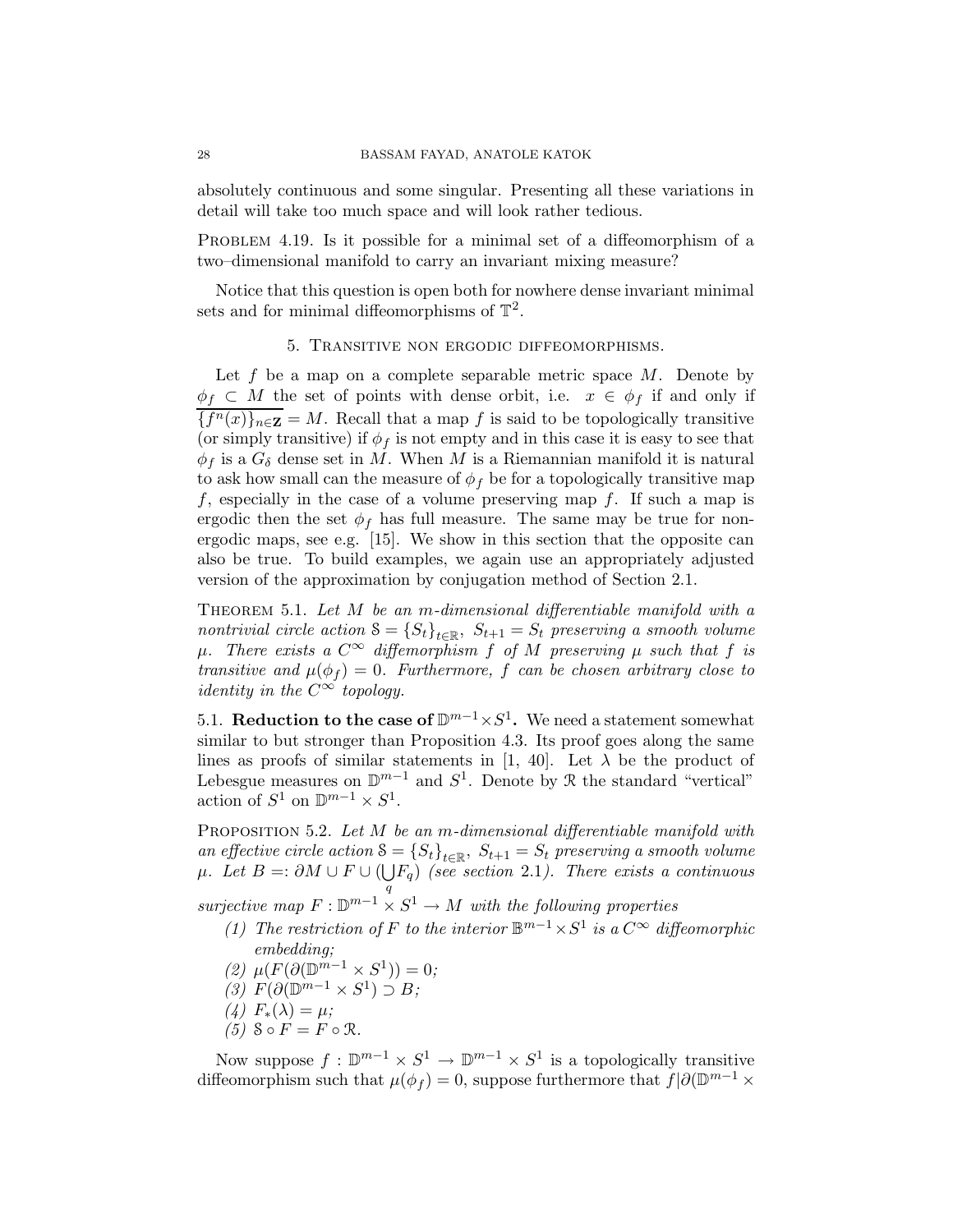$S^1 = \mathbb{R}_{\alpha}$  for some  $\alpha$ . Then one can define a homeomorphism  $g : M \to M$  as

$$
g(x) = F^{-1}(f(Fx))
$$
 for  $x \in F(\mathbb{B}^{m-1} \times S^1)$ , and  
 $g(x) = \mathbb{R}_{\alpha}(x)$  for  $\in F(\partial(\mathbb{D}^{m-1}) \times S^1)$ .

. If moreover, f has the same jets of all orders on as  $\mathbb{R}_\alpha(x)$  on  $\partial(\mathbb{D}^{m-1}) \times S^1$ and the difference is sufficiently flat (i.e. the jets of the difference decay fast enough to near the boundary; this condition depends on  $F$ ) then  $g$ constructed as above is a  $C^{\infty}$  diffeomorphism satisfying the assertions of Theorem 5.1.

5.2. Construction of the diffeomorphism  $h_n$ . We will describe the construction only for the case  $m = 2$ . This makes it easier to visualize (see Fig. 5.1. below). In the general case the two "bumps" have to be replaces by a curve whose projection to the horizontal  $\mathbb{D}^{m-1}$  direction is almost dense. For example, for  $m = 3$  one may take a spiral beginning at the center of the disc, going outside almost to the boundary, then changing direction and returning to the center. Closeness to the rotation with all derivatives near the boundary required for the reduction described above can be guaranteed by taking the successive conjugating diffeomorphisms sufficiently flat near the boundary.

Assume that the diffeomorphisms  $h_l$  have been constructed up to  $l = n-1$ and that the rational  $\alpha_n = p_n/q_n$  has been chosen.

DEFINITION 5.3. For every integer  $n \geq 1$  and every integer  $k \leq q_n - 1$  we define

$$
\begin{array}{lll} B_{n,k}^r&=&\left[\frac{1}{2}+\frac{k}{2q_n},\frac{1}{2}+\frac{k+1}{2q_n}\right]\times\left[0,\frac{1}{q_n}\right],\\[2mm] B_{n,k}^l&=&\left[\frac{1}{2}-\frac{k+1}{2q_n},\frac{1}{2}-\frac{k}{2q_n}\right]\times\left[0,\frac{1}{q_n}\right],\\[2mm] I_{n,k}^r&=&\{\frac{1}{2}\}\times\left[\frac{k}{q_n^3}+\frac{1}{4q_n^3},\frac{k}{q_n^3}+\frac{3}{4q_n^3}\right]\subset\{\frac{1}{2}\}\times[0,\frac{1}{q_n^2}],\\[2mm] I_{n,k}^l&=&\{\frac{1}{2}\}\times\left[\frac{1}{q_n^2}+\frac{k}{q_n^3}+\frac{1}{4q_n^3},\frac{1}{q_n^2}+\frac{k}{q_n^3}+\frac{3}{4q_n^3}\right]\subset\{\frac{1}{2}\}\times[\frac{1}{q_n^2},\frac{2}{q_n^2}]. \end{array}
$$

For every integer  $n \geq 1$  and for any  $\rho_0 \in [0, 1]$  define

$$
D_{\rho_0}^r = \{ (\rho, \theta) \in M \ / \ \rho_0 \le \rho \le 1, \ \theta \in \mathbb{T} \},
$$
  

$$
D_{\rho_0}^l = \{ (\rho, \theta) \in M \ / \ 0 \le \rho \le \rho_0, \ \theta \in \mathbb{T} \}.
$$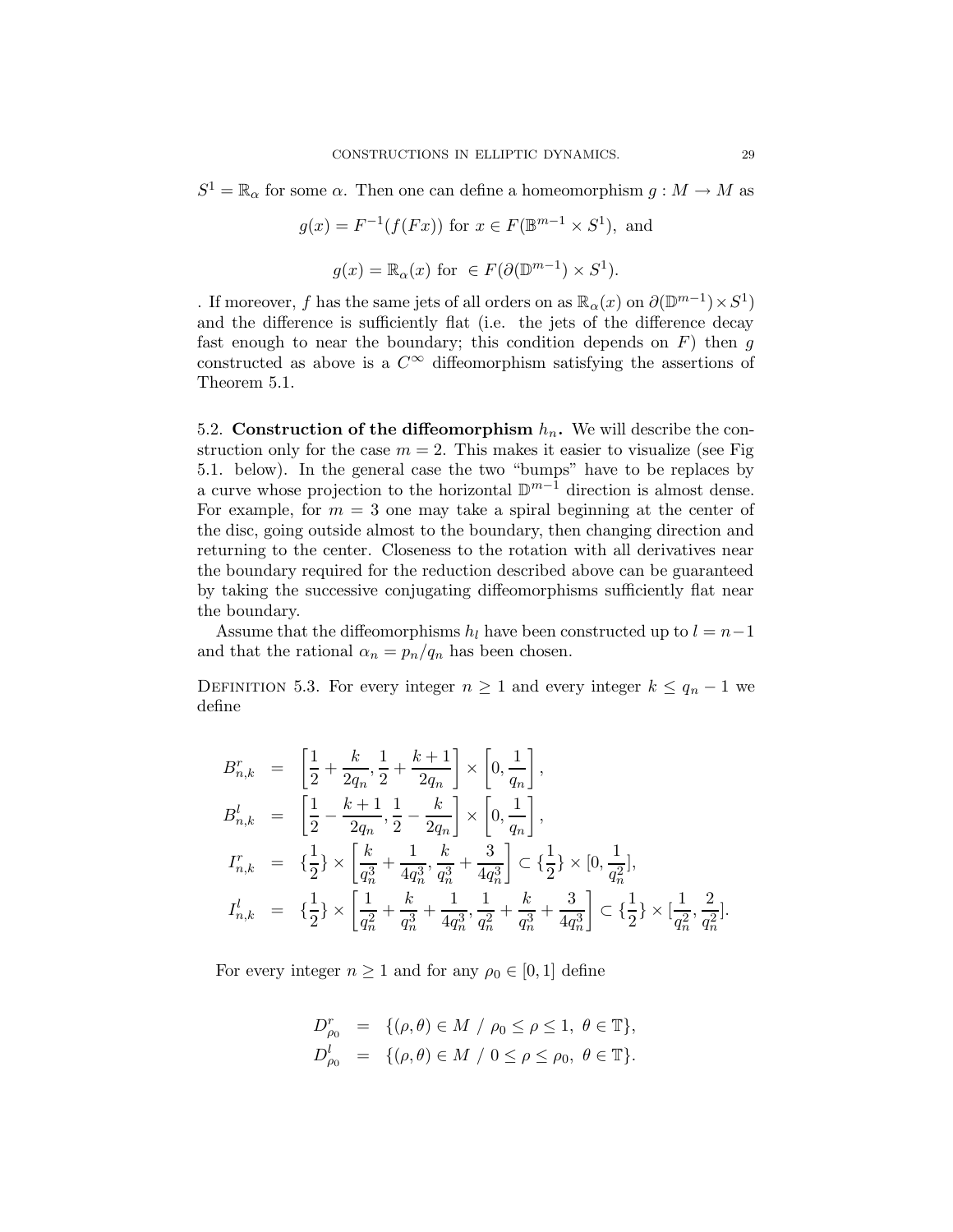Finally for any  $n \geq 1$  define

$$
M_n = [0,1] \times \left[\frac{1}{q_n^{\frac{3}{2}}}, \frac{1}{q_n}\right].
$$

PROPOSITION 5.4 (Properties of  $h_n$ ). For every integer  $n \geq 1$ , there exists a diffeomorphism  $h_n$  with the following properties

- (1)  $h_n$  preserves  $\mu$ ,
- (2)  $h_n S_{\frac{1}{q_n}} = S_{\frac{1}{q_n}} h_n,$
- (3)  $h_n \equiv$  Id on the set  $M_n$ , in particular  $h_n(1/2, 0) = (1/2, 0)$ ,
- (4) For any  $k \le q_n 1$ ,  $h_n(I_{n,k}^j) \subset B_{n,k}^j$ ,  $j = r, l$ ,
- (5) For any  $\rho_0 > 1/n$  we have





5.3. Choice of  $\alpha_{n+1}$  and convergence. As in the other sections we choose  $\alpha_{n+1}$  to insure convergence of  $f_n = H_n S_{\alpha_{n+1}} H_n^{-1}$  to a diffeomorphism f and have in addition that for any  $m \leq q_{n+1}$ 

$$
||f_n^m - f^m|| \le \frac{1}{n}.\tag{5.1}
$$

5.4. Transitivity. In this paragraph we will prove that the limit diffeomorphism f is transitive. Specifically, we will prove that the orbit of the point  $(1/2, 0)$  is dense.

DEFINITION 5.5. Given a point  $(\rho, \theta) \in M$  we define

$$
O_{f,m}(\rho,\theta) = \{(\rho,\theta), ..., f^{m-1}(\rho,\theta)\}.
$$

We recall that a set  $O \subset M$  is said to be  $\epsilon$ -dense in M if given any  $y \in M$ there exists  $x \in O$  such that  $d(x, y) \leq \epsilon$ .

.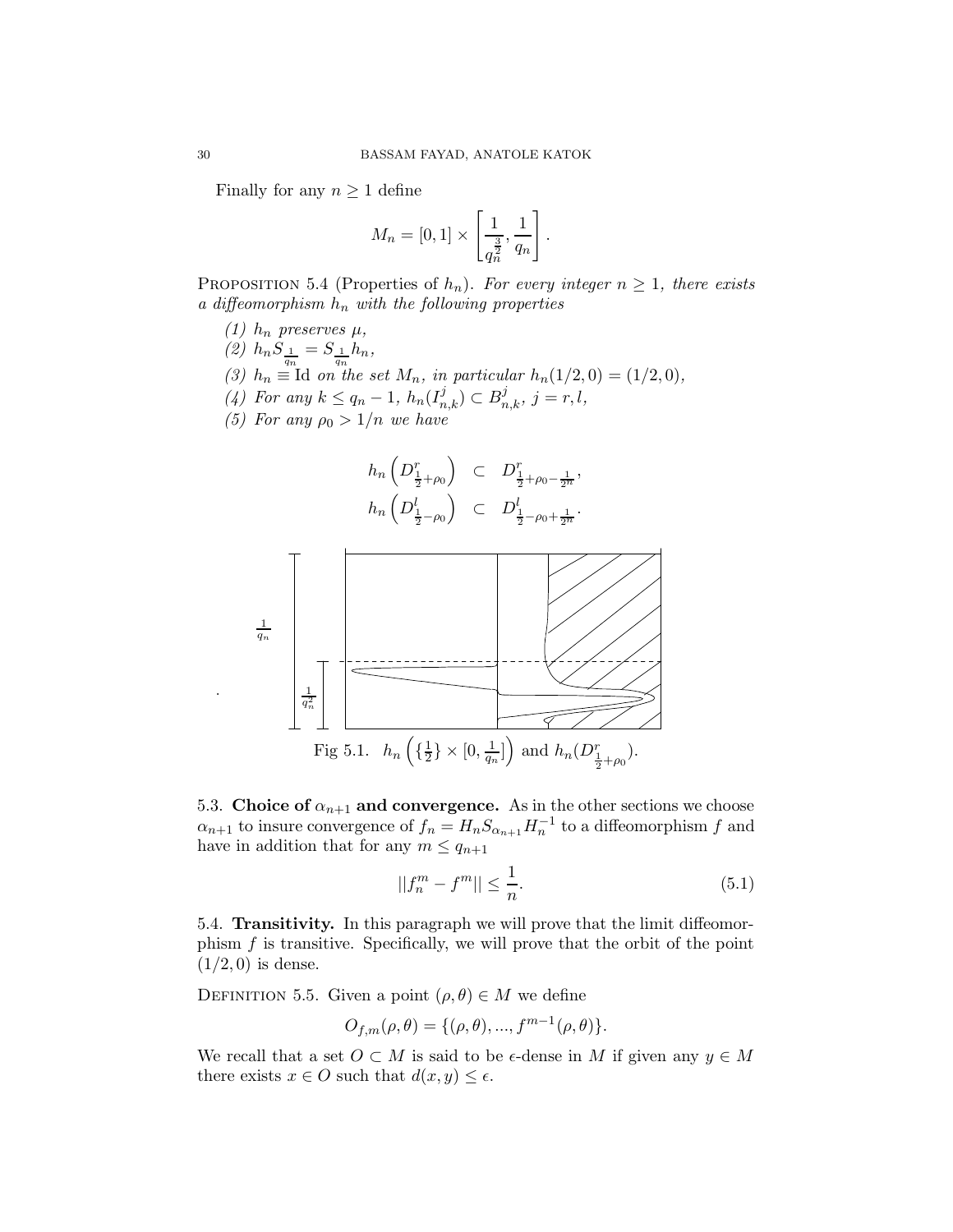5.4.1. The orbit of  $(1/2, 0)$  under  $f_n$ . Due to  $(5.1)$  density of the orbit of  $(1/2, 0)$  under f will follow if we prove that the set  $O_{f_n,q_{n+1}}(1/2, 0)$  is  $1/n$ dense.

The following is evident if in our choice of  $\alpha_{n+1}$  we require that  $q_{n+1} \geq q_n^4$ : For any  $0 \le p \le q_n - 1$  and any  $0 \le k \le q_n - 1$  and for  $j = l$  and  $j = r$ there exists an integer  $m(p, k, j) \leq q_{n+1}$  such that

$$
\{m\alpha_{n+1}\}\in S_{\frac{p}{q_n}}(I_{n,k}^j).
$$

Since  $H_n(1/2,0) = (1/2,0)$  we have that

$$
f_n^{m(p,k,j)}(1/2,0) \in H_n S_{\frac{p}{q_n}}(I_{n,k}^j),
$$
  
\n
$$
= H_{n-1} h_n S_{\frac{p}{q_n}}(I_{n,k}^j)
$$
  
\n
$$
= H_{n-1} S_{\frac{p}{q_n}} h_n(I_{n,k}^j) \quad \text{from (2) of Lemma 5.4,}
$$
  
\n
$$
\subset H_{n-1} S_{\frac{p}{q_n}}(B_{n,k}^j) \quad \text{from (4) of Lemma 5.4.}
$$

In conclusion, we proved that for any  $0 \le p \le q_n - 1$  and any  $0 \le k \le$  $q_n - 1$ , for  $j = l$  and  $j = r$  there exists an integer  $m(p, k, j) \leq q_{n+1}$  such that

$$
f_n^{m(p,k,j)}(1/2,0) \in H_{n-1}S_{\frac{p}{q_n}}(B_{n,k}^j).
$$

Assuming that  $||H_{n-1}||_{C^1} \leq \frac{q_n}{n}$  we have that  $\text{diam}\left(H_{n-1}S_{p/q_n}(B_{n,k}^j)\right) \leq$  $1/n$  hence the partition  $\{H_{n-1}S_{p/q_n}(B_{n,k}^j)\}, 0 \le p \le q_n - 1, 0 \le k \le q_n - 1,$  $j = l, r$ , is a  $1/n$  grid of M. Therefore the set  $O_{f_n,q_{n+1}}(1/2,0)$  is indeed  $(1/n)$ -dense in M and the proof of transitivity is complete.

5.5. Non ergodicity:  $\mu(\phi_f) = 0$ .

5.5.1. Preliminary. As a consequence of Property (5) of Lemma 5.4 we get the following properties on the diffeomorphism  $H_n = h_1 \circ ... \circ h_n$ 

COROLLARY 5.6. For any  $\rho_0 > 0$  there exists  $n(\rho_0)$  such that for any  $n \geq$  $n(\rho_0)$  we have

$$
H_n(D_{\frac{1}{2}+\rho_0}^r) \quad \subset \quad H_{n(\rho_0)}(D_{\frac{1}{2}+\frac{\rho_0}{2}}^r),
$$
  

$$
H_n(D_{\frac{1}{2}-\rho_0}^l) \quad \subset \quad H_{n(\rho_0)}(D_{\frac{1}{2}-\frac{\rho_0}{2}}^l).
$$

*Proof.* Fix  $\rho_0 > 0$  and let  $n(\rho_0) \geq 4$  be such that  $\rho_0 \geq 2/n(\rho_0)$ .

For  $n \geq n(\rho_0)$  we have that  $1/n < \rho_0$  hence by Property (5) of Lemma 5.4

$$
h_n\left(D_{\frac{1}{2}+\rho_0}^r\right) \subset D_{\frac{1}{2}+\rho_0-\frac{1}{2^n}}^r,
$$

and if  $n - 1 \ge n(\rho_0)$  we have  $1/(n - 1) \le 1/n(\rho_0) < \rho_0 - 1/2^n$  hence

$$
h_{n-1}h_n\left(D_{\frac{1}{2}+\rho_0}^r\right) \subset D_{\frac{1}{2}+\rho_0-\frac{1}{2^n}-\frac{1}{2^{n-1}}}^r.
$$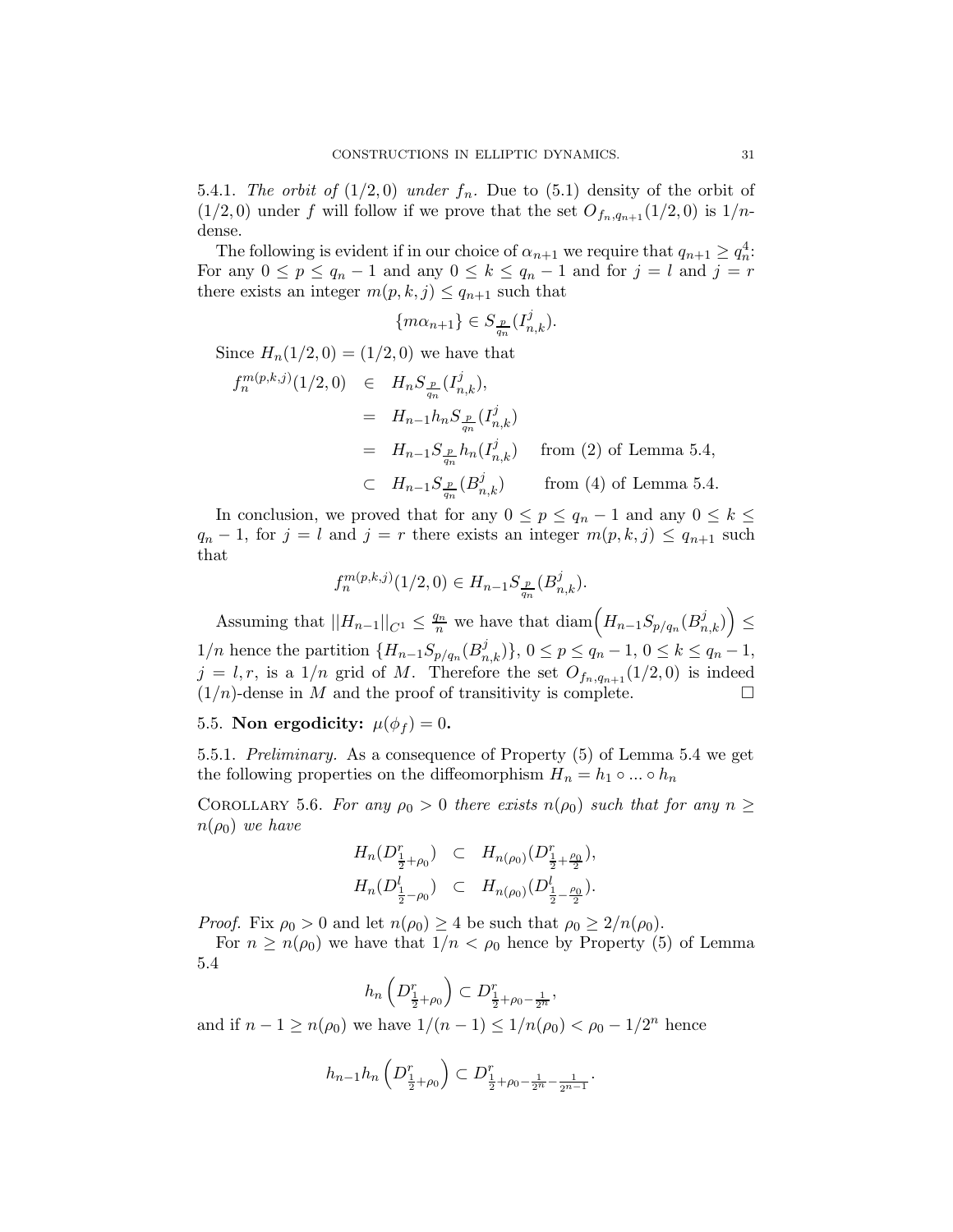Since for any  $l \ge n(\rho_0)$  we have  $\rho_0 - 1/2^n - ... - 1/2^l \ge \rho_0 - 1/2^{n(\rho_0)-1} \ge$  $\rho_0/2 \geq 1/n(\rho_0)$  we can continue inductively and obtain that

$$
h_{n(\rho_0)+1} \circ \dots \circ h_n\left(D_{\frac{1}{2}+\rho_0}^r\right) \subset D_{\frac{1}{2}+\frac{\rho_0}{2}}^r
$$

which implies the conclusion of the corollary, the case of  $D_{\frac{1}{2}-\rho_0}^l$  being similar.  $\Box$ 

5.5.2. Proof of  $\mu(\phi_f) = 0$ . We introduce the following set

$$
E_l = \{(\rho, \theta) \in M/\rho \neq \frac{1}{2} \text{ and for any } n \geq l+1, h_n(x) = x\}.
$$

From Property (3) in Lemma 5.4 we have that

$$
\mu(E_l) \geq 1 - \frac{1}{\sqrt{q_{l+1}}} - \frac{1}{\sqrt{q_{l+2}}} - \dots
$$

$$
\geq 1 - \frac{2}{\sqrt{q_{l+1}}}.
$$

Since  $H_l$  is measure preserving we also have  $\mu(H_l(E_l)) \geq 1 - 2/\sqrt{q_{l+1}}$ . We will hence finish if we show that for any point  $z \in H_l(E_l)$  the orbit of z under f is not dense in M. From the convergence condition  $(5.1)$  in §5.3 it suffices to prove that there exists a fixed closed set  $D(z)$  strictly included in M such that for any  $n, O_{f_n,q_{n+1}}(z) \in D(z)$ .

Fix  $z \in H_l(E_l)$  and write  $z = H_l(z')$ . We can assume that for some  $\rho_0 > 0, z' \in E_l \cap D_{1/2+\rho_0}^r$ , the other case  $z' \in E_l \cap D_{1/2-\rho_0}^l$  being similar.

For any  $n \geq l$  and any  $m \leq q_{n+1}$  we have that  $f_n^m(z) = H_n S_{\alpha_{n+1}}^m(z')$ . Since  $S_{\alpha_{n+1}}^m(z') \in D_{1/2+\rho_0}^r$ , Corollary 5.6 implies that for any  $n \geq n(\rho_0)$  we have  $f_n^m(z) \in H_{n(\rho_0)}D_{1/2+\rho_0/2}^r$ . The latter being a fixed closed set strictly included in M the proof is complete.

# 6. MIXING FLOWS ON MANIFOLDS ADMITTING A NONTRIVIAL  $\mathbb{T}^3$  action.

All the constructions we have presented up to now share the property of being  $C^{\infty}$  rigid, namely that the limit diffeomorphism f satisfies  $f^{q_n} \to \text{Id}$ as  $n \to \infty$  in the  $C^{\infty}$  topology for some sequence of integers  $q_n$ . This is also the case for all the available constructions following the approximation by conjugation method introduced in [1]. It is an open problem whether there exists a circle action S on a compact manifold and  $\alpha$  such that the corresponding space  $A_{\alpha}$  contains a nonrigid transformation. This would be a first step towards proving the existence of mixing maps in  $A_{\alpha}$  (Cf. Problem 2.2).

6.1. Time changes as limits of conjugacies. The situation is different if we consider higher dimensional actions. Indeed, it is proved in [8] that there are linear flows on  $\mathbb{T}^3$  that can be made mixing via smooth (real analytic) reparametrization. Notice that reparametrizations of linear flows lie in the closure of conjugacies of periodic linear flows (and even of the standard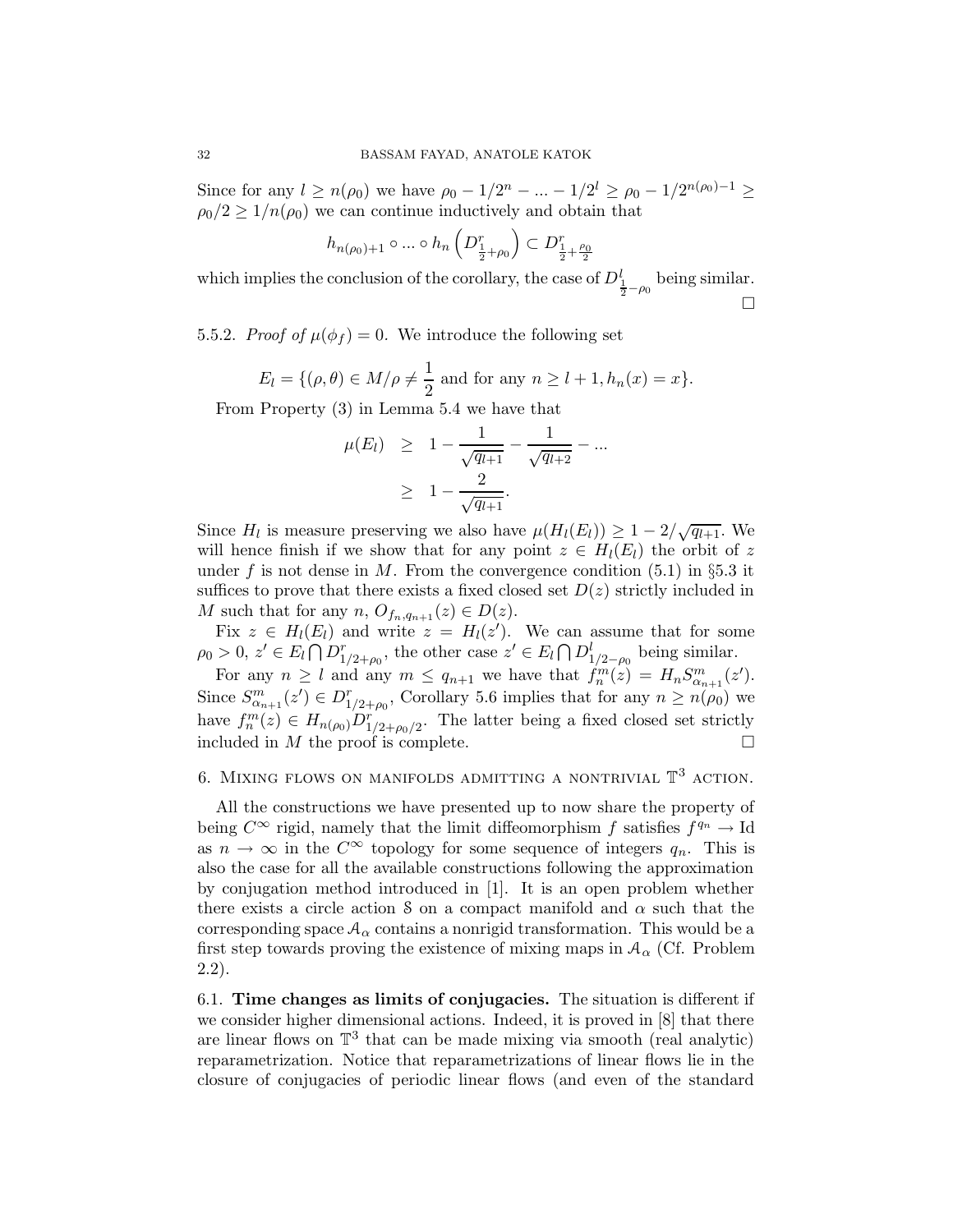flow S;  $S_t(x_1, x_2, x_3) = (x_1, x_2, x_3 + t)$  (mod 1) on  $\mathbb{T}^3$  by the following reasoning.

Diophantine frequencies are dense and any smooth reparametrization of a Diophantine linear flow is smoothly conjugated to a linear flow. Hence taking a very close rational approximation of the density vector and applying the same conjugacy produces a periodic flow approximations the given one. Moreover, every periodic linear flow on  $\mathbb{T}^n$  is conjugate to the standard "vertical" flow S along the last coordinate on the torus albeit with a constant reparametrization to normalize the period to one. The conjugacy is an automorphism of the torus and thus is not homotopic to identity. Thus, every diffeomorphism from the mixing flow obtained by a reparametrization belongs to in the space A of limits of conjugates of elements of the action S.

It is not clear however whether these on any other mixing maps in A belong to any of the spaces  $A_{\alpha}$ . (Cf. discussion in Section 2.3 and in particular Problem 2.2). Another open question more specific to the torus is the following.

PROBLEM 6.1. Consider the space  $\tilde{A}$ , the closure of conjugacies of the elements of the vertical action  $S$  on  $\mathbb{T}^n$  by volume preserving diffeomorphisms homotopic to identity. Does the space  $\vec{A}$  contain a mixing diffeomorphism?

6.2. Formulation of results. In this section, given a manifold  $M$  admitting a nontrivial smooth  $\mathbb{T}^3$  action preserving a smooth volume  $\mu$  we construct  $\mu$ -mixing diffeomorphisms in the closure of conjugacies of elements of the action. To this end we combine the techniques of reparametrization of linear flows on  $\mathbb{T}^3$  with the explicit approximation by conjugation methods. Besides working with higher dimensional actions and requiring a control for all iterates of the limit diffeomorphism, the main difference with the former sections is that we need to work in restricted spaces  $A_{\alpha}$  with special Liouvillean vectors  $\alpha \in \mathbb{R}^3$  chosen a priori such that the linear flow  $R_{t\alpha}$  admits smooth mixing reparametrizations. Conditions of the type 2.4 become more restrictive since we do not have complete freedom in the choice of the periodic approximations of  $\alpha$  and explicit bounds on the conjugations used are required. This corresponds to quantitative versions of the approximation by conjugation method similar to the approach of [13].

The comments about mixing flows on the torus and the difference between the spaces A and  $A_{\alpha}$  of course apply to this more general situation.

THEOREM  $6.2$ . Assume M is a differentiable manifold admitting a nontrivial smooth  $\mathbb{T}^3$  action  $S = \{S_v\}_{v \in \mathbb{R}^3}$ ,  $S_{v+k} = S_v$  if  $k \in \mathbb{Z}^3$  and let  $\mu$  be a smooth volume preserved by S. Then there exists a sequence  $\gamma_n \in \mathbb{Q}^3$ and a sequence  $H_n$  of diffeomorphisms preserving  $\mu$  such that the sequence  $H_nS_{t\gamma_n}H_n^{-1}$  converges in the  $C^\infty$  topology to a flow preserving  $\mu$  and mixing for this measure.

REMARK 6.3. This is the optimal result for flows, in the sense that a  $\mathbb{T}^2$ action is not sufficient: for example, there are no mixing fixed point free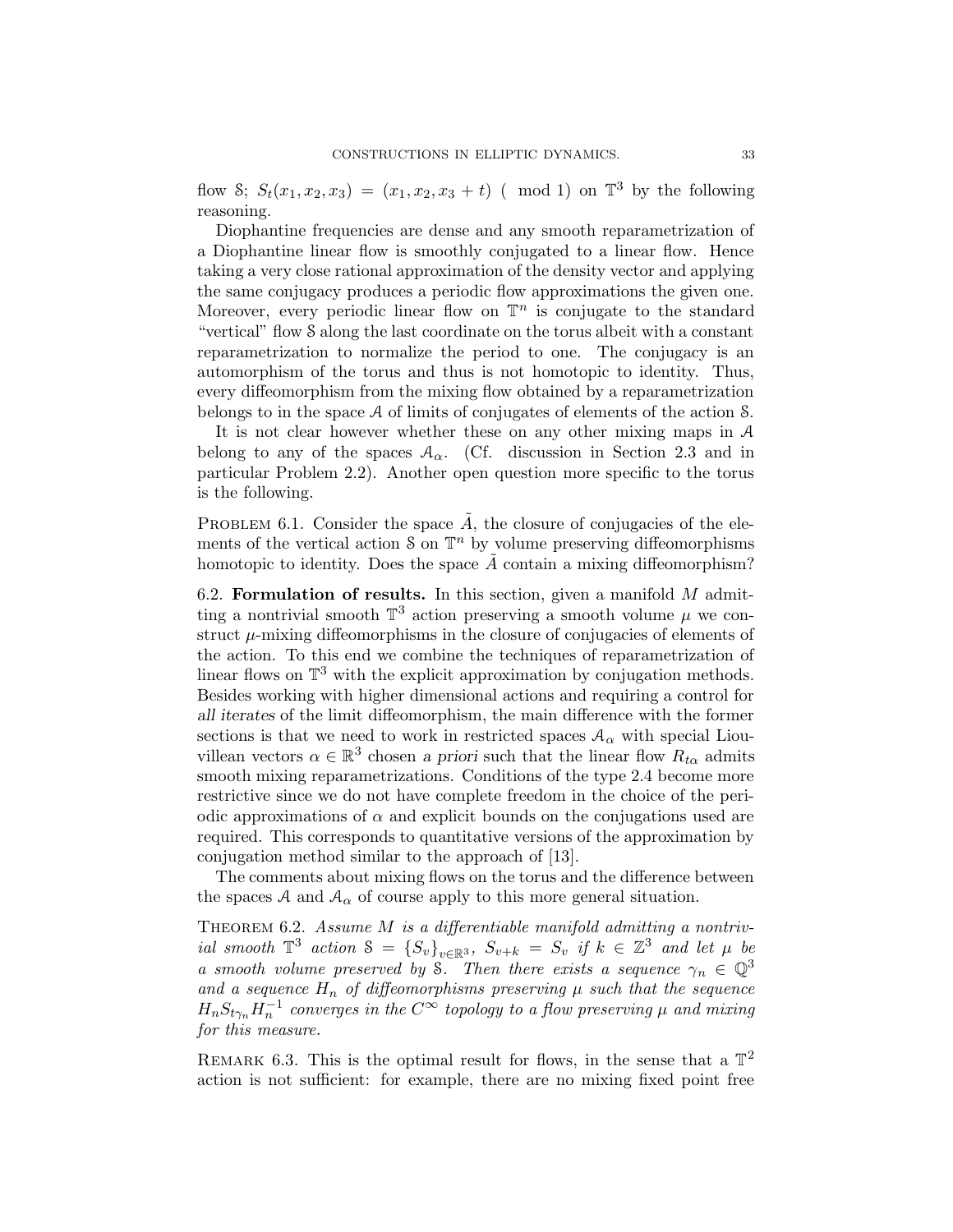flows on  $\mathbb{T}^2$ . One may expect that on a manifold with a nontrivial  $\mathbb{T}^2$  action a discrete time version of our construction should work. Namely, considering successive conjugations of some sequence of rational elements of the action it should be possible to obtain mixing diffeomorphisms in the limit. However, at the moment we are not able to provide such a construction even on  $\mathbb{T}^2$ .

# 6.3. Reduction to  $\mathbb{T}^3 \times \mathbb{D}^m$ .

Theorem 6.2 will follow if we can prove it in the particular case of a direct product  $\mathbb{T}^3 \times \mathbb{D}^m$  with successive conjugacies  $H_n$  having compact support in the interior of  $\mathbb{T}^3 \times \mathbb{D}^m$ .

This follows from the modification of Proposition 5.2 for the case of the torus action.

PROPOSITION 6.4. Let M be an  $m + k$ -dimensional differentiable manifold with an effective action  $\mathfrak{I}$  of  $\mathbb{T}^k$  preserving a smooth volume.  $\mu$ . Let B be the union of the boundary of  $M$  and the set of points with a nontrivial stationary stabilizer. There exists a continuous surjective map  $F: \mathbb{D}^m \times \mathbb{T}^k \to M$  with the following properties

- (1) The restriction of F to the interior  $\mathbb{B}^m \times \mathbb{T}^k$  is a  $C^{\infty}$  diffeomorphic embedding;
- (2)  $\mu(F(\partial(\mathbb{D}^m \times \mathbb{T}^k))) = 0;$
- (3)  $F(\partial(\mathbb{D}^{m-1}\times S^1)\supset B;$
- (4)  $F_*(\lambda) = \mu$ ;
- (5)  $\mathfrak{T} \circ F = F \circ \mathfrak{S}$ , where  $\mathfrak{S}$  is the standard vertical action on the direct product.

6.4. Plan of the construction. We will use the natural  $\mathbb{T}^3$  action on  $\mathbb{T}^3 \times \mathbb{D}^m$ ,  $S_v(\theta, r) = (\theta + v, r)$ . We will not directly construct the mixing flow as a limit of conjugacies of periodic flows  $H_n S_{t\gamma_n} H_n^{-1}$ . Instead we will use successive conjugacies of a flow  $T^t \times \mathrm{Id}_{\mathbb{D}^m}$  where  $T^t$  is the mixing flow on  $\mathbb{T}^3$  obtained in [8] via reparametrization of a Liouvillean linear flow on  $\mathbb{T}^3$ . Theorem 6.2 then follows since reparametrizations of linear flows are in the closure of conjugacies of periodic linear flows on  $\mathbb{T}^3$  as has been explained in Section 6.1.

6.5. Mixing reparametrizations of linear flows. Since some specific features of the mixing reparametrized flow constructed in [8] will be needed in the proof of Theorem 6.2 we will summarize in this section the construction and mention the properties that will be useful for the sequel.

6.5.1. Notations and definitions. For  $\alpha \in \mathbb{R}^3$ , we denote by  $R^t_\alpha$  the linear flow on the torus  $\mathbb{T}^3$  given by  $d\theta/dt = \alpha$ , where  $\theta \in \mathbb{T}^3$ . For a continuous function  $\phi: \mathbb{T}^3 \to \mathbb{R}_+^*$  we denote by  $R^t_{\alpha,\phi}$  the reparametrized flow given by  $d\theta/dt = \phi(\theta)\alpha$ . If the coordinates of  $\alpha$  are rationally independent then the linear flow  $R^t_\alpha$  is uniquely ergodic and so is the reparametrized flow that preserves the measure with density  $1/\phi$ . In contrast, other properties of the linear flow such as mixing may be very sensitive to reparametrizations.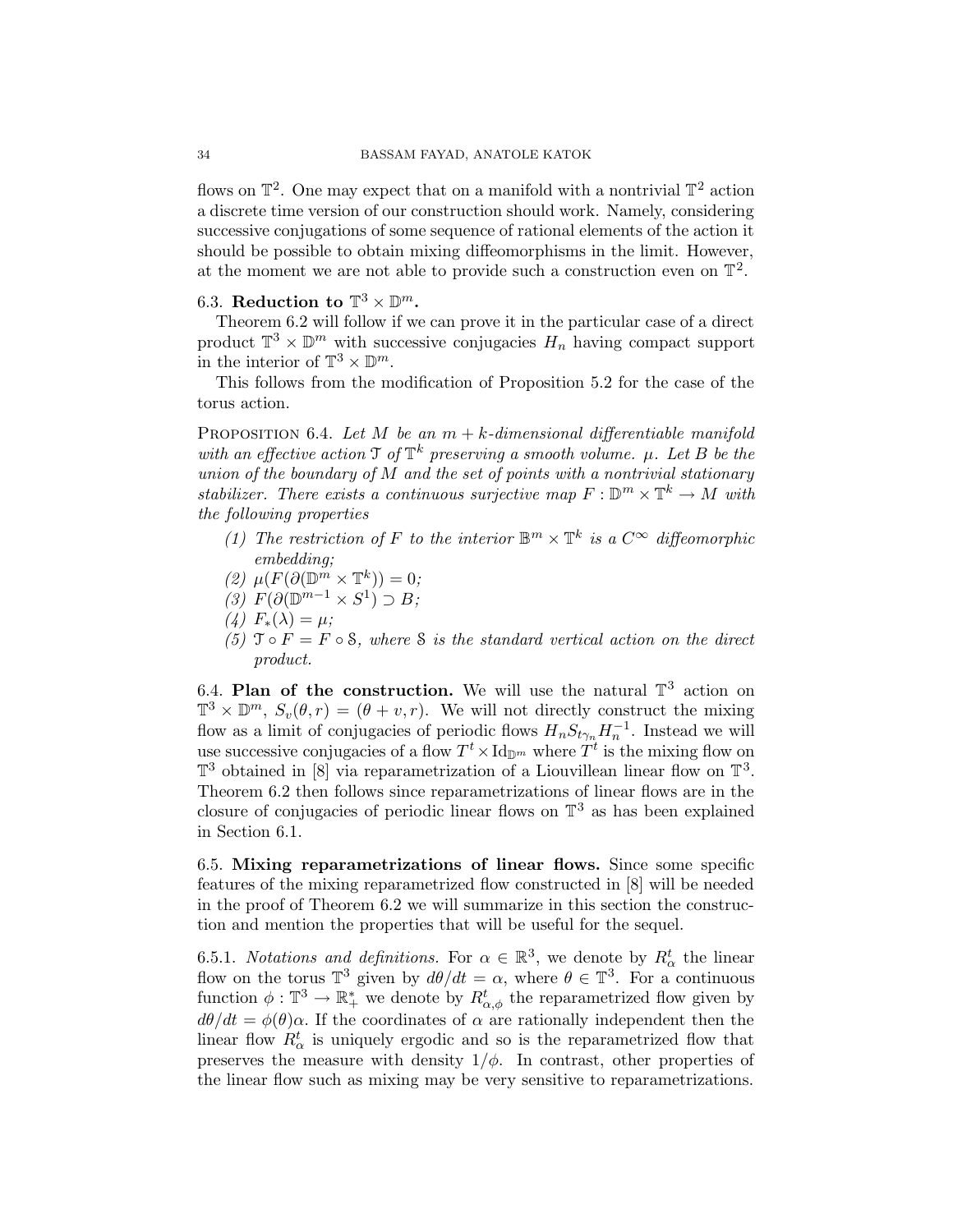The reparametrized flow  $R^t_{\alpha,\phi}$  can be viewed as a special flow  $T^t_{\alpha,\varphi}$  over  $R_{\alpha}$ and under  $\varphi$  where  $\alpha$  this time is an  $\mathbb{R}^2$  vector and  $\varphi$  is a strictly positive function over  $\mathbb{T}^2$ . We denote by  $M_{\alpha,\varphi}$  the space where the special flow acts which is obtained as a quotient of  $\mathbb{T}^2 \times \mathbb{R}$  by the equivalence relation  $(x, s + \varphi(x)) \sim (x + \alpha, s)$  and that can be identified with  $\mathbb{T}^3$ . Conversely any smooth special flow  $T_{\alpha,\phi}$  can be viewed as a reparametrization of some linear flow on  $\mathbb{T}^3$ . Henceforth, we will only work with special flows that are easier to manipulate than reparametrizations. The unique probability measure preserved by the special flow is given by the product of the Haar measure on the base  $\mathbb{T}^2$  and the Lebesgue measure on the fibers normalized by the mean value of  $\varphi$ . The k-dimensional Lebesgue measures will be denoted by  $\lambda^{(k)}.$ 

6.5.2. Mixing special flows over a translation of  $\mathbb{T}^2$ . Our choice of the translation  $R_{\alpha,\alpha'}$  and the ceiling function  $\varphi$  follows [42]. We take  $(\alpha,\alpha') \in$  $(\mathbb{R}\setminus \mathbb{Q})^2$ , such that their sequences of best approximations  $q_n$  and  $q'_n$  satisfy for any  $n \geq n_0(\alpha, \alpha')$ 

$$
q'_n \quad \geq \quad e^{4q_n}, \tag{6.1}
$$

$$
q_{n+1} \geq e^{4q'_n}.\tag{6.2}
$$

The ceiling function we will consider is the following strictly positive real analytic function on  $\mathbb{T}^2$ :

$$
\varphi(x,y) = 1 + \text{Re}\left(\sum_{k=2}^{\infty} \frac{e^{i2\pi kx}}{e^k} + \sum_{k=2}^{\infty} \frac{e^{i2\pi ky}}{e^k}\right).
$$
 (6.3)

In [8] it was proved that

THEOREM 6.5. Under conditions (6.1)–(6.3), the special flow  $T^t_{\alpha,\alpha',\varphi}$  is mixing for its unique invariant probability measure.

Since  $\alpha, \alpha'$  and  $\varphi$  are fixed, to alleviate the notations we will denote by  $T^t$  the special flow  $T^t_{\alpha,\alpha',\varphi}$  and by M the space  $M_{\alpha,\alpha',\varphi}$ . We will need the following properties of  $T^t$ , the first one of which is an obvious approximation of the flow by special flows over periodic translations and the other being a refinement of the mixing property that can be derived from the proof of mixing given in [8].

We will denote by  $\alpha_n$  and  $\alpha'_n$  the n−th convergents of  $\alpha$  and  $\alpha'$ , i.e.  $\alpha_n = p_n/q_n, \alpha'_n = p'_n/q'_n$ . By  $T_n^t$  we denote the special flow over the periodic translation  $R_{\alpha_n,\alpha'_n}$  and under the function  $\varphi$ . Since  $|\alpha-\alpha_n| \leq 1/q_nq_{n+1}$  and  $|\alpha' - \alpha'_n| \leq 1/q'_n q'_{n+1}$  we deduce

$$
||Tt - Tnt|| = O(\frac{t}{q_n q_{n+1}}).
$$
\n(6.4)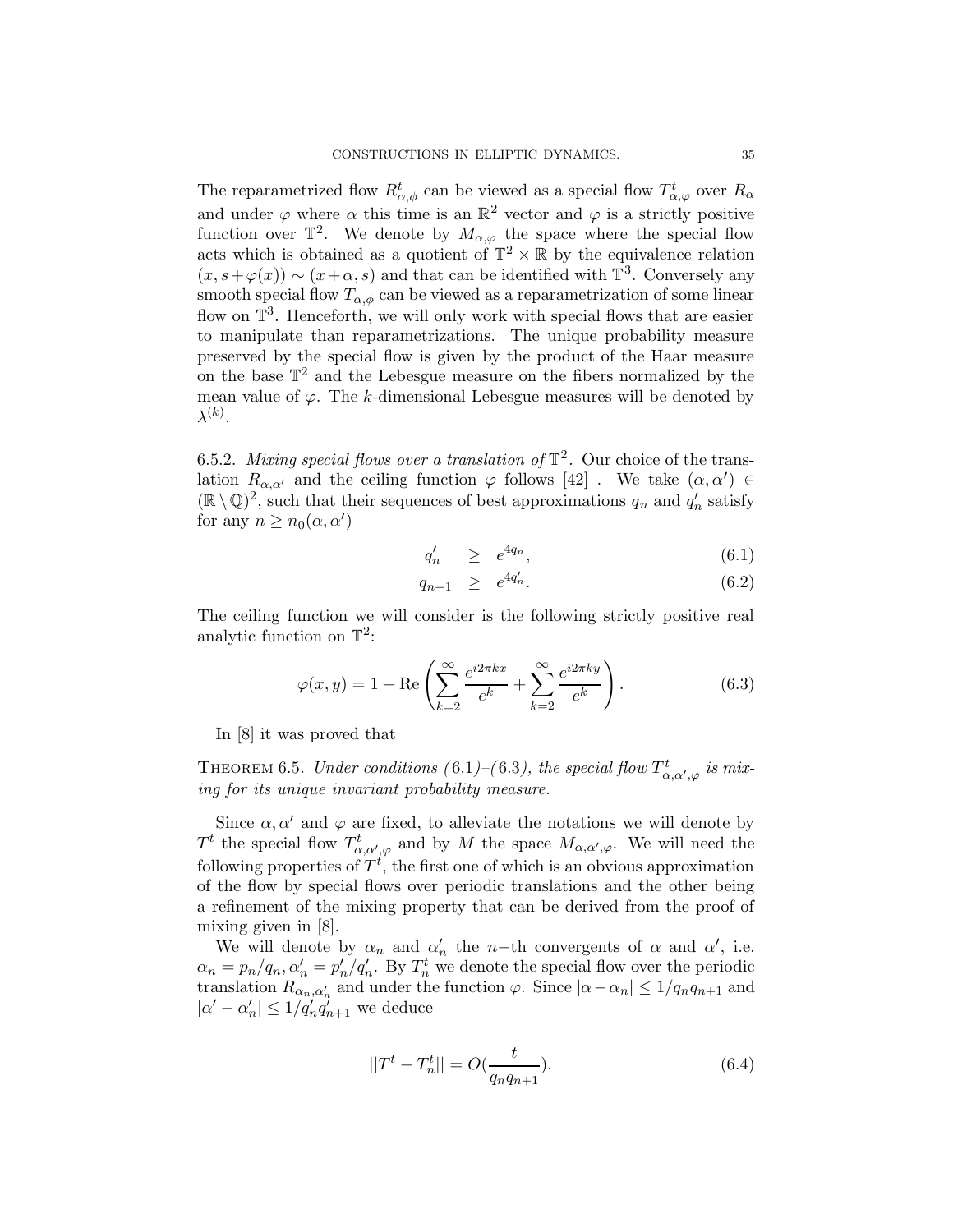6.5.3. The specialized mixing property of  $T<sup>t</sup>$ . Let  $\delta_n = 1/q_n$ . Consider a collection  $\mathcal{C}_n = \{C_{n,j}\}_{j \leq M_n}$  of disjoint sets in M of the form

$$
C_{n,j} = \left[\frac{i}{q_n}, \frac{i+1}{q_n}\right] \times \left[\frac{i'}{q'_n}, \frac{i'+1}{q'_n}\right] \times [s, s + \delta_n]
$$

for some  $i = i_j \le q_n - 1$  and  $i' = i'_j \le q'_n - 1$  and  $s = s_j$  satisfying

$$
s + \delta_n \le \min_{(x,x') \in [i_j/q_n, (i_j+1)/q_n] \times [i'_j/q'_n, (i'_j+1)/q'_n]} \varphi(x,x').
$$

We take the collection  $\mathcal{C}_n$  such that  $\mu(\bigcup C_{n,j}) \geq 1 - \epsilon_n$  with  $\epsilon_n = O(1/q_n)$ .

DEFINITION 6.6. An  $\epsilon$ -grid of a set  $(A, \mu)$  is any partition of A into disjoint measurable sets of diameter less than  $\epsilon$ . An  $\epsilon$ -grid of a collection of disjoint similar sets  ${C_j}_{j\lt M}$  is given by some  $\epsilon$ -grid of  $C_1$  identically repeated inside each  $C_j$ ,  $j \leq M$ .

DEFINITION 6.7. For a pair of strictly positive numbers  $(\epsilon, \eta)$ , a set  $B \subset A$ is said to be  $(\epsilon, \eta)$ -uniformly-distributed inside A if there exists an  $\epsilon$ -grid of A such that for each atom  $A_k$  of the grid we have

$$
\left|\frac{\mu(B\bigcap A_k)}{\mu(B)} - \frac{\mu(A_k)}{\mu(A)}\right| \leq \eta \frac{\mu(A_k)}{\mu(A)}.
$$

DEFINITION 6.8. For a pair of strictly positive numbers  $(u, v)$ , a set B is said to be  $(u, v)$ -identically-distributed in a collection of disjoint similar sets  ${C_j}_{j\leq M}$  if there exists a u-grid of the collection  ${C_j}_{j\leq M}$  such that for every pair  $j, j' \leq M$  and for any  $k \leq K$  (*K* referring to the number of atoms inside each  $C_i$ ), we have

$$
\left|\mu(B\bigcap C_{j,k})-\mu(B\bigcap C_{j',k})\right|\leq v\mu(B\bigcap C_{j,k}).
$$

REMARK 6.9. In the above definition, the measurable sets B, A,  $A_k$ ,  $C_{i,k}$ might be of different dimensions and  $\mu$  should be replaced when necessary by its appropriate conditionals.

REMARK 6.10. A set B that is  $(u, v)$ -identically-distributed inside the collection  $\mathcal{C}_n = \{C_{n,j}\}_{j \leq M_n}$  is  $(2/q_n, v)$ -uniformly-distributed in M (this is due to the fact that the diameter of the sets  $C_{n,j}$  is less than  $2/q_n$ ). Moreover, because each set  $C_{n-1,j}$  is almost a union of sets of  $\mathcal{C}_n$  then  $B \bigcap C_{n-1,j}$  is  $(2/q_n, 2v)$ -uniformly distributed inside  $C_{n-1,j}$ .

The specific mixing property of  $T<sup>t</sup>$  that will be crucial in the sequel is the following

PROPOSITION 6.11. Let  $\xi_n$  be a set in  $M_{\alpha,\varphi}$  of the form  $I \times J \times \{s\}$  where I and J are intervals of size  $1/e^{q_n}$ . Then for any  $t \geq e^{3q_n}$  we have that  $T^t \xi_n$ is  $(1/e^{q'_n}, 1/n^2)$ -identically-distributed in the collection  $\mathfrak{C}_n = \{C_{n,j}\}_{j \leq M_n}$ .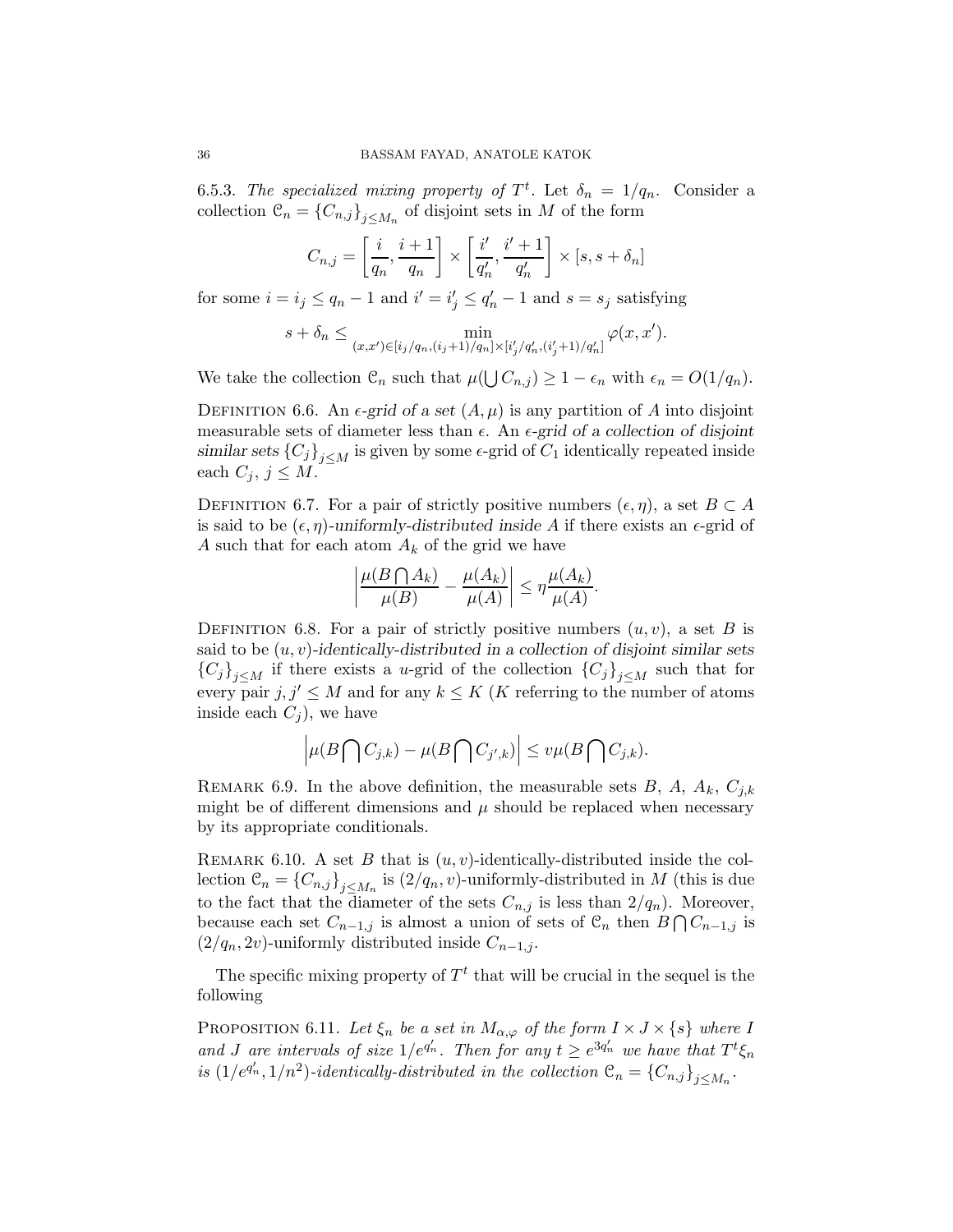6.6. The successive conjugations scheme. We will use the same notation  $T^t$  and  $T^t_n$  to indicate the special flows over  $T^t_{\alpha,\alpha',\varphi}$  and  $T^t_{\alpha_n,\alpha'_n,\varphi}$  as well as the flows  $T^t \times \mathrm{Id}_{\mathbb{D}^m}$  and  $T_n^t \times \mathrm{Id}_{\mathbb{D}^m}$ . For  $r \in (0,1]$ , we denote by  $D(0,r)$ the closed disc of radius r inside  $\mathbb{D}^m$ . The general scheme of the construction is the following: We construct volume preserving diffeomorphisms  $h_n$ compactly supported on  $M_{\alpha_n,\alpha_n',\varphi}\times \mathbb{D}^m$  of the form

$$
h_n(x, x', s, r) = (x, x', s, g_{n,x,x'}(r))
$$
\n(6.5)

where for each  $(x, x') \in \mathbb{T}^2$   $g_{n,x,x'}$  is a compactly supported volume preserving diffeomorphism of  $\mathbb{D}^m$  satisfying

$$
g_{n,x,x'}(r) = g_{n,x+\alpha_n,x'+\alpha'_n}(r)
$$
\n(6.6)

for all  $(x, x', r)$ . This implies that  $h_n$  commutes with  $T_n^t$ . We can choose  $g_{n,x,x'}$  increasingly sensitive with respect to x and x' but in a controlled as follows

PROPOSITION 6.12. It is possible to construct the diffeomorphism  $h_n$  as in  $(6.5)-(6.6)$  such that the following holds

- (1)  $h_n$  is volume preserving and compactly supported,
- (2)  $h_n T_n^t = T_n^t h_n$ ,
- (3) For any  $l \in \mathbb{N}$ , for n large enough  $||h_n||_{C^l} \leq e^{\frac{1}{2}\sqrt{q'_n}}$ .
- (4) For any  $r \in D(0, 1-e^{-n}) \subset \mathbb{D}^m$ , for any  $j \leq M_n$  we have that  $h_n(C_{n,j} \times \{r\})$  is  $(e^{-q'_{n-1}}, \frac{1}{n})$  $\frac{1}{n}$ )-uniformly-distributed inside  $C_{n,j} \times \mathbb{D}^m$ . in the sense that there exists a partition of  $\mathbb{D}^m$  in sets having diameter less than  $e^{-q'_{n-1}}$  such that for any atom D of the partition we have

$$
\left|\lambda^{(3)}\left(h_n(C_{n,j}\times\{z\})\bigcap(C_{n,j}\times D)\right)-\lambda(3)(C_{n,j})\lambda^{(m)}(D)\right|\leq \frac{1}{n}\lambda^{(3)}(C_{n,j})\lambda^{(m)}(D).
$$

We now consider the flows  $T^t$ ,  $T_n^t$  and the diffeomorphisms  $h_n$  as flows and diffeomorphisms on  $M \times \mathbb{D}^m$  and define  $H_n = h_1 \circ ... \circ h_n$  and consider the sequence  $H_nT^tH_n^{-1}$ .

From the above proposition we can easily deduce the following properties of  $H_n$ 

PROPOSITION 6.13. The diffeomorphisms  $H_n$  are compactly supported in the interior of  $M \times \mathbb{D}^m$  and satisfy

- (1)  $H_n$  is volume preserving,
- (2) For any  $l \in \mathbb{N}$ , for n large enough  $||H_n||_{C^l} \leq e^{\sqrt{q'_n}}$ ,
- (3) For any  $z \in D(0, 1-e^{-n}) \subset \mathbb{D}^m$ , for any  $j \leq M_n$  we have that  $H_n(C_{n,j}\times \{z\})$  is  $(e^{-\frac{1}{2}q_{n-1}^{\prime}},1/n)$ -uniformly-distributed inside  $C_{n,j}\times$  $\mathbb{D}^m$ .

PROOF. Property (2) follows from (3) of Proposition 6.12. Property (3) then follows from (4) of Proposition 6.12 applied to  $h_n$  and from (1) and (2) of Proposition 6.13 applied to  $H_{n-1}$ . □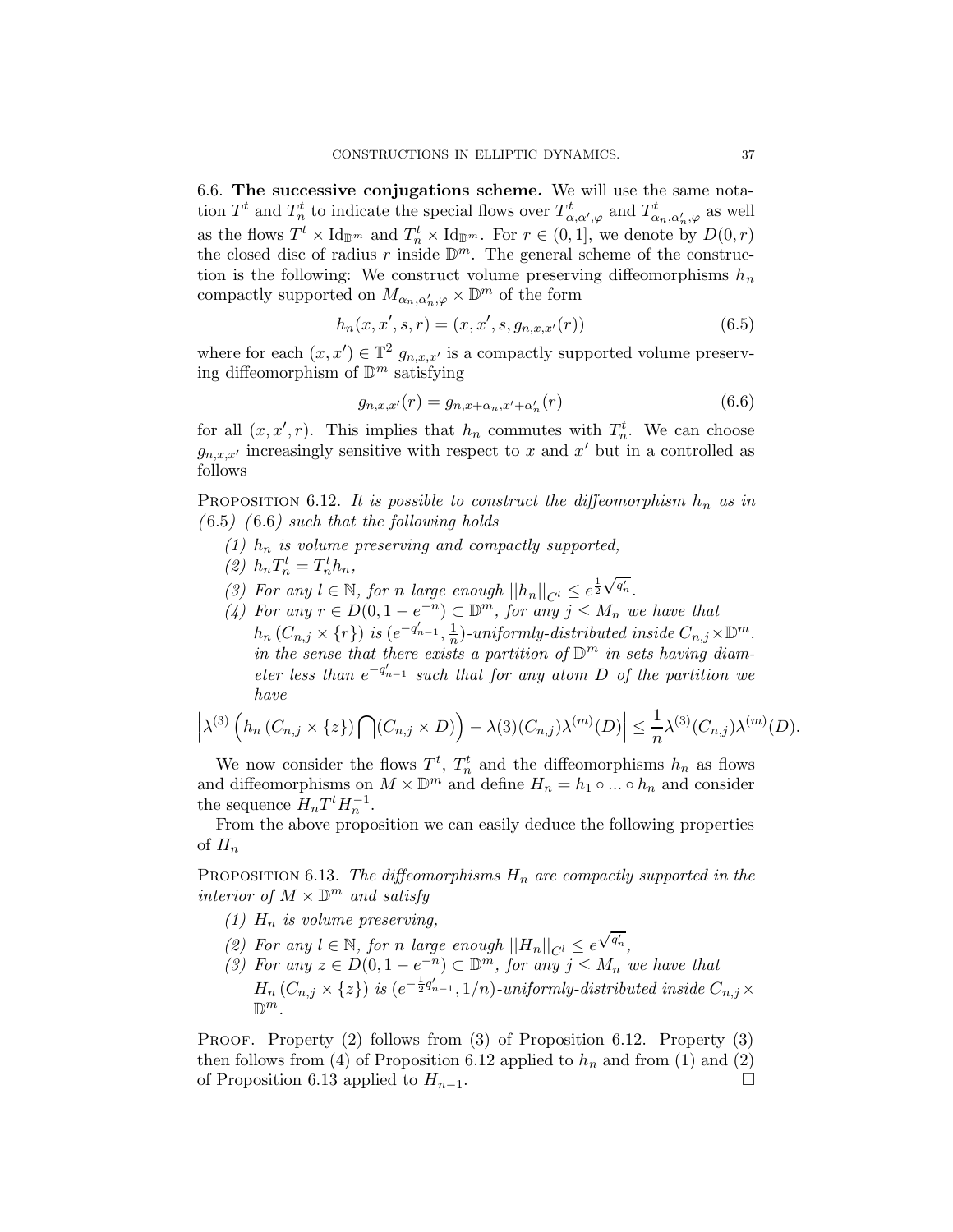### 6.7. Convergence and approximation.

PROPOSITION 6.14. The sequence of flows  $H_nT^tH_n^{-1}$  converges in the  $C^{\infty}$ topology to a volume preserving flow  $\overline{T}^t$  of  $M \times \mathbb{D}^m$ . Moreover, for  $t \in$  $[e^{3q'_n}, e^{3q'_{n+1}}]$  and  $l \in \mathbb{N}$  we have for n large enough

$$
||H_nT^tH_n^{-1}-\overline{T}^t||_{C^l}\leq \frac{1}{2^n}.
$$

PROOF. From  $(2)$  of Proposition 6.12 we have that

$$
H_{n+1}T_{n+1}^t H_{n+1}^{-1} = H_n T_{n+1}^t H_n^{-1},
$$

hence

$$
||H_nT^tH_n^{-1} - H_{n+1}T^tH_{n+1}^{-1}||_{C^l} \le \psi_n + \psi'_n
$$

where

$$
\psi_n = ||H_n T^t H_n^{-1} - H_n T_{n+1}^t H_n^{-1}||_{C^l},
$$
  

$$
\psi'_n = ||H_{n+1} T_{n+1}^t H_{n+1}^{-1} - H_{n+1} T^t H_{n+1}^{-1}||_{C^l},
$$

hence from  $(6.4)$  and  $(2)$  of Proposition 6.13 we conclude that

$$
||H_nT^tH_n^{-1} - H_{n+1}T^tH_{n+1}^{-1}||_{C^l} = o\left(\frac{e^{q'_{n+1}}t}{q_{n+1}q_{n+2}}\right).
$$

Since  $q_{n+2} \geq e^{4q'_{n+1}}$  the proposition follows.

6.8. Proof of mixing. It remains to prove the following

PROPOSITION 6.15. The volume preserving flow of  $M \times \mathbb{D}^m$ 

$$
\overline{T}^t = \lim_{n \to \infty} H_n T^t H_n^{-1}
$$

is mixing.

6.8.1. The following is an almost straightforward Fubini argument

LEMMA 6.16. and R are open balls in  $\mathbb{D}^m$  and  $\mathbb{T}^2$  and  $\delta \leq c$ ,

If there is a sequence of measurable collections of subsets of  $M\times \mathbb{D}^m,$   $\{\mathfrak{P}_t\}$ satisfying the following

$$
\{\mathfrak{P}_t\}_{\substack{\longrightarrow\\t\rightarrow\infty}}\varepsilon\ \ (\text{ partition into points}\ ),
$$

and such that for any open set  $A \subset M \times \mathbb{D}^m$  and any  $\varepsilon > 0$ , there exists to such that for  $t > t_0$  we have for every atom  $P_t \in \{P_t\}$ 

$$
\left|\mu\left(P_t\bigcap \overline{T}^{-t}(A)\right)-\mu(P_t)\mu(A)\right|\leq \epsilon\mu(P_t),
$$

then the flow  $\overline{T}^t$  is mixing.

REMARK 6.17. The atoms of the collection  $\{\mathcal{P}_t\}$  might have positive codimension and the Lemma remains valid if appropriate conditional measures are used in (6.8.1).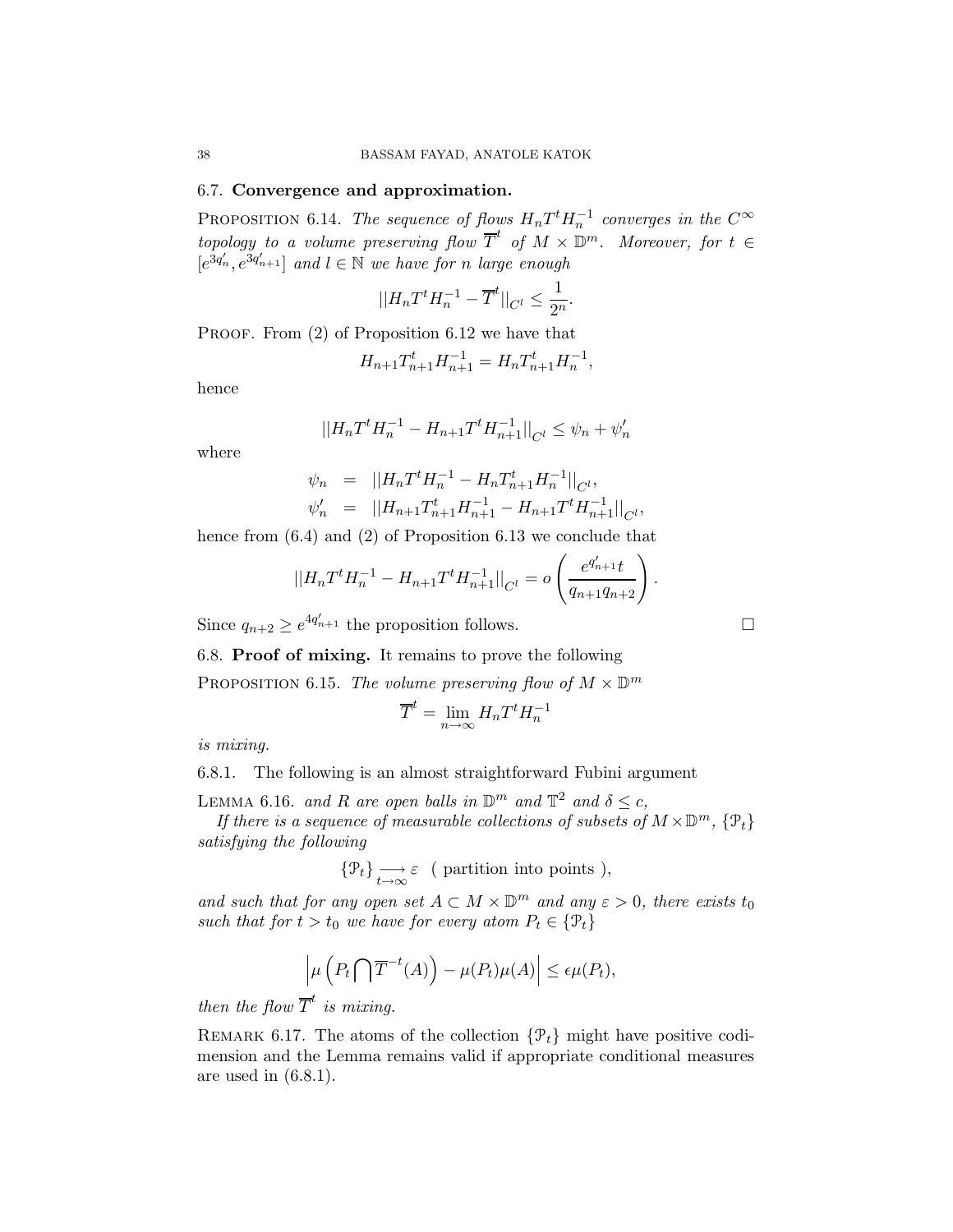6.8.2. Choice of the collection  $\mathcal{P}_t$ . Let  $t \in \mathbb{R}_+$  and take n such that  $t \in \mathbb{R}$ .  $[e^{3q_n}, e^{3q_{n+1}}]$ . We first consider a collection  $\mathcal{U}_n$  converging to the point partition in  $M_{\alpha,\varphi} \times \mathbb{D}^3$  consisting of sets of the form  $\xi \times \{s, r\}$  where  $\xi$  is a square on  $\mathbb{T}^2$  with side  $1/e^{q'_n}$ . Since the diffeomorphism  $h_nT^t$  is volume preserving we remain with a collection converging to the point partition if we discard the elements  $\xi \times \{s, r\}$  that do not satisfy

$$
\lambda^{(2)} \left[ (\xi \times \{s, r\} \bigcap T^{-t} h_n^{-1} (M_{\alpha, \varphi} \times D(0, 1 - e^{-(n-1)})) \right] \ge (1 - \frac{1}{n}) \lambda^{(2)}(\xi).
$$

Finally, we consider the collection  $\mathcal{P}_t$  whose atoms are the sets  $H_n(\xi \times$  $\{s,r\}$ ) where  $\xi \times \{s,z\}$  is as above. Due to the fact that  $||H_n||_{C_1} \leq e$  $\sqrt{q_n^{\prime}}$  we have that  $\mathcal{P}_t$  converges to the partition into points of  $M_{\alpha,\varphi} \times \mathbb{D}^m$  as t goes to infinity.

6.8.3. Fix an open set  $A \subset M \times \mathbb{D}^m$  and  $\varepsilon > 0$ . We finish if we check (6.8.1) of Lemma 6.16 for the elements of  $\mathcal{P}_t$  as  $t \in [e^{3q'_n}, e^{3q'_{n+1}}]$  goes to infinity or equivalently as  $n \to \infty$ . To have (6.8.1) for this range of t, we are reduced in light of Proposition 6.14 to proving that for  $n$  large enough

$$
\left|\lambda^{(2)}\left(\xi \times \{s,r\}\bigcap T^{-t}H_n^{-1}(A)\right) - \lambda^{(2)}(\xi)\mu(A)\right| \leq \varepsilon \lambda^{(2)}(\xi)
$$

where  $\xi$  is a square in  $\mathbb{T}^2$  of side  $1/e^{q'_n}$  and  $\xi \times \{s, r\}$  satisfies (6.8.2).

6.8.4. Since the collection  $\mathcal{C}_{n-1} = \{C_{n-1,j}\}_{j \leq M_{n-1}}$  converges to the point partition, (6.8.3) will follow if for an arbitrary measurable set  $\Delta \subset \mathbb{D}^m$  we prove that for *n* large enough we have for any  $j \leq M_{n-1}$ 

$$
\left| \lambda^{(2)} \left( \xi \times \{s, r\} \bigcap T^{-t} H_n^{-1} (C_{n-1,j} \times \Delta) \right) - \lambda^{(2)}(\xi) \lambda^{(3)}(C_{n-1,j}) \lambda^{(m)}(\Delta) \right|
$$
  

$$
\leq \varepsilon \lambda^{(2)}(\xi) \lambda^{(3)}(C_{n-1,j}).
$$

6.8.5. Having fixed t and the atom  $\xi \times \{s, r\} \in \mathcal{P}_t$  we set

$$
U := h_n\left(T^t(\xi \times \{s, r\})\right)
$$

and denote by  $\tilde{\lambda}^{(2)}$  the measure  $(h_n T^t)_*(\lambda^{(2)}).$ 

The equation we have to establish (6.8.4) becomes

$$
\left| \tilde{\lambda}^{(2)} \left( U \bigcap H_{n-1}^{-1} (C_{n-1,j} \times \Delta) \right) - \tilde{\lambda}^{(2)}(U) \lambda^{(3)}(C_{n-1,j}) \lambda^{(m)}(\Delta) \right|
$$
  

$$
\leq \varepsilon \tilde{\lambda}^{(2)}(U) \lambda^{(3)}(C_{n-1,j}).
$$

6.8.6. From Proposition 6.11 we recall that since  $t \geq e^{3q_n}$ , then the set  $T^t(\xi \times \{s\})$  is  $(1/e^{q_n'}, 1/n^2)$ -identically-distributed in  $\mathcal{C}_n$ . This means that  $T^{t}(\xi \times \{s\})$  has essentially the same trace inside each  $C_{n,j}$  with precision (or resolution)  $e^{-q_n}$ . The diffeomorphism  $h_n$  introduced in Proposition 6.12 has an important deformation effect on the scale of the sets  $C_{n,j}$  (Property 4) but negligible on the scale  $e^{-q'_n}$  (Property 3 asserting that  $|| h_n ||_{C^1} \le e$  $\sqrt{q'_n}$ ). On the other hand by (6.5) and (6.6) we have that  $h_n(C_{n,j} \times \mathbb{D}^m) = C_{n,j} \times \mathbb{D}^m$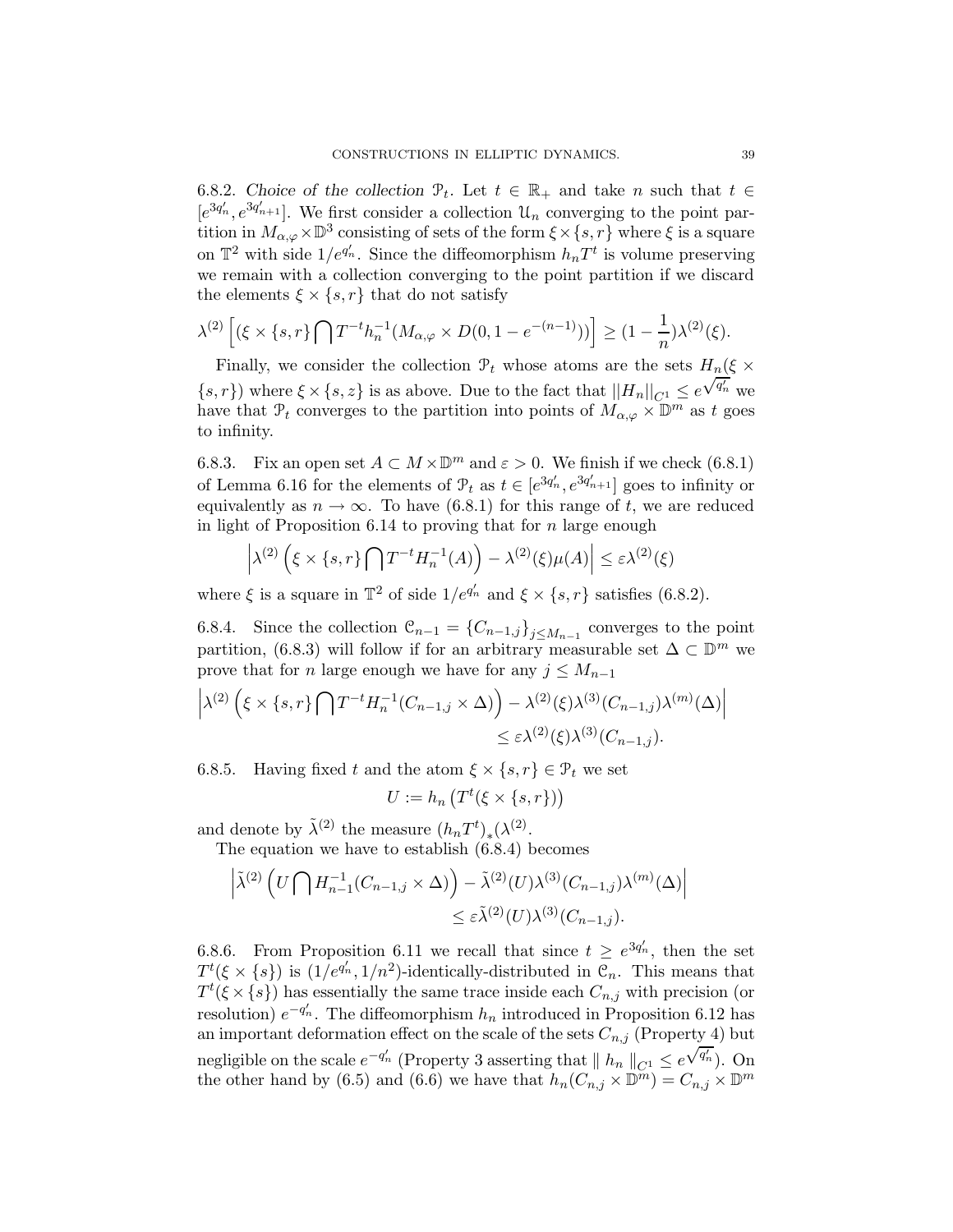for any  $j, j' \leq M_n$  and that  $h_{n|C_{n,j}\times\mathbb{D}^m} \equiv h_{n|C_{n,j'}\times\mathbb{D}^m}$ . We obtain therefore the following

Claim. There exists a partition of  $\mathbb{D}^m$  in open sets of diameter less than  $1/e^{\frac{1}{2}q'_n}$ ,  $\mathbb{D}^m = \bigcup_{l=1}^{l_n} D_l$ , such that for each  $l \leq l_n$ , the set  $U_l := U \bigcap (M \times D_l)$ is  $(1/e^{\frac{1}{2}q'_n}, 1/n)$ -identically-distributed in the collection  ${C_{n,j} \times D_l}$ <sub>j $\leq M_n$ </sub>  $M \times \mathbb{D}^m$ .

6.8.7. Since the collection  $\mathcal{C}_n$  is almost a partition of M that is much finer than  $\mathcal{C}_{n-1}$  (Cf. §6.5.3), it follows from the claim above that for any  $j \leq M_{n-1}$ 

$$
\left| \tilde{\lambda}^{(2)} \left( U_l \bigcap (C_{n-1,j} \times D_l) \right) - \tilde{\lambda}^{(2)}(U_l) \lambda^{(3)}(C_{n-1,j}) \right|
$$
  

$$
\leq \frac{3}{n} \tilde{\lambda}^{(2)}(U_l) \lambda^{(3)}(C_{n-1,j})
$$

6.8.8. From Remark 6.10 the Claim 6.8.6 also implies that the set  $U_l$  is  $(2/q_n, 1/n)$ -uniformly-distributed in  $M \times D_l$  and more specifically that for any  $j \leq M_{n-1}$  the set

 $U_l \bigcap (C_{n-1,j} \times D_l)$  is  $(2/q_n, 2/n)$  – uniformly – distributed in  $C_{n-1,j} \times D_l$ .

6.8.9. From our choice of the collection  $\mathcal{P}_t$  in (6.8.2) we have that

$$
U \sim \bigcup_{D_l \subset D(0, 1 - e^{-(n-1)})} U_l \tag{6.7}
$$

in the sense that the ratio between the measures of the left hand side set and the right hand side set converges to 1 as n goes to  $\infty$ . So we assume from now on that l is such that  $D_l \subset D(0, 1 - e^{-(n-1)})$ . We fix a measurable set  $\Delta \in \mathbb{D}^m$  and  $j \leq M_{n-1}$  and proceed to estimate  $\tilde{\lambda}^{(2)}(U_l \cap H_{n-1}^{-1}(C_{n-1,j} \times \Delta))$ in the scope of proving (6.8.5).

6.8.10. Since  $h_n(C_{n,j}\times\mathbb{D}^m) = C_{n,j}\times\mathbb{D}^m$  (from (6.5)) and  $U_l = U\cap (M\times D_l)$ we have that

$$
U_l \cap H_{n-1}^{-1}(C_{n-1,j} \times \Delta) = (U_l \cap (C_{n-1,j} \times D_l)) \cap H_{n-1}^{-1}(C_{n-1,j} \times \Delta).
$$

6.8.11. Because  $D_l \subset D(0, 1 - e^{-(n-1)})$ , Property (3) in Proposition 6.13 asserts that  $H_{n-1}(C_{n-1,j} \times D_l)$  is  $(e^{-\frac{1}{2}q'_{n-1}}, 1/(n-1))$ -uniformly-distributed inside  $C_{n-1,j} \times \mathbb{D}^m$ . From (6.8.8) and the fact that  $||H_{n-1}||_{C^1} \leq e^{\sqrt{q'_{n-1}}}$  we deduce that  $H_{n-1}(U_l \cap (C_{n-1,j} \times D_l))$  is  $(e^{-\frac{1}{4}q'_{n-1}}, 4/n)$ -uniformly-distributed inside  $C_{n-1,j} \times \mathbb{D}^m$  and get with (6.8.10)

$$
\tilde{\lambda}^{(2)}\left[U_l \cap H_{n-1}^{-1}(C_{n-1,j} \times \Delta)\right] \sim \tilde{\lambda}^{(2)}\left(U_l \cap (C_{n-1,j} \times D_l)\right) \lambda^{(m)}(\Delta)
$$

which with (6.8.7) becomes

$$
\tilde{\lambda}^{(2)} \left[ U_l \cap H_{n-1}^{-1} (C_{n-1,j} \times \Delta) \right] \sim \tilde{\lambda}^{(2)}(U_l) \lambda^{(3)}(C_{n-1,j}) \lambda^{(m)}(\Delta).
$$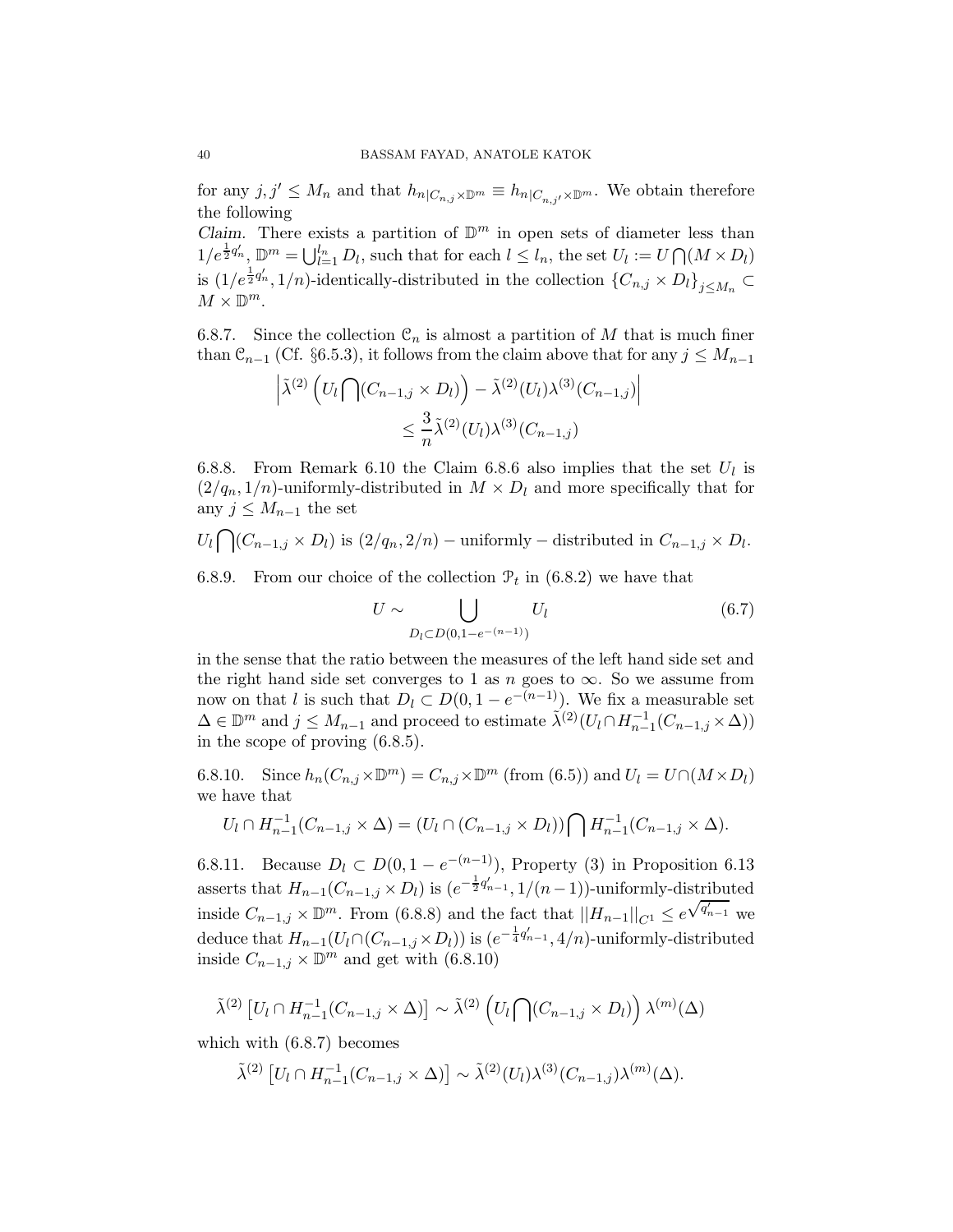6.8.12. Having (6.7) in mind we can sum in (6.8.11) over l such that  $D_l \subset$  $D(0, 1 - e^{-(n-1)})$  and get

$$
\tilde{\lambda}^{(2)}\left(H_{n-1}U\bigcap(C_{n-1,j}\times\Delta)\right) \sim \tilde{\lambda}^{(2)}(U)\lambda^{(3)}(C_{n-1,j})\lambda^{(m)}(\Delta).
$$

This gives equation (6.8.5) and the proof of mixing is hence accomplished.  $\Box$ 

#### 7. Other directions and more open problems

We discuss two areas where some of the most interesting and challenging problems related to the approximation by conjugation method appear: analytic constructions and the problem of smooth realization.

7.1. Real–analytic constructions. The approximation by conjugation method is a major source of constructing examples of smooth dynamical systems with prescribed ergodic or topological properties; other methods are skew products and time–changes. In the latter two cases, and except for some special exotic constructions [12], there is usually not much difference between the cases of sufficiently high finite differentiability and real analyticity. Constructions in [15], [26, Sections 12.3, 12.4, 13.3, 13.4], [8, 9, 10, 11] provide typical examples. In a somewhat crude way this can be explained by essential linearity of the time change and skew product constructions. The conjugation by approximation construction is essentially nonlinear and it is based on convergence of maps obtained from certain standard maps by wildly diverging conjugacies.

Here a great difference between the differentiable and real analytic maps becomes apparent. In the former case as long as the conjugating diffeomorphisms are sufficiently smooth albeit with huge derivatives fast convergence of the approximations is achieved by conditions like (2.4). Since no control over  $C<sup>r</sup>$  norms is required it is usually easy to construct  $C<sup>\infty</sup>$  diffeomorphisms creating an approximate picture required. Of course usually smooth maps can be approximated by real analytic ones. Such maps if they have very large derivatives in the real domain will usually have singularities in a fairly small complex neighborhood of it. But if either a map h or its inverse has complex singularities close to the real domain and  $S_t$ ,  $0 \le t \le t_0$ ,  $S_0 = \text{Id}$  is an analytic family then the family  $h \circ S_t \circ h^{-1}$  is expected to have singularities close to the real domain for *any*  $t > 0$ . Thus the domain of analyticity for maps  $f_n$  in (2.1) will shrink considerably at any step of the constructions and the limit map  $f$  will not be analytic.

There are two possible strategies for overcoming this problem in order to make a version of the approximation by conjugation method work in the real–analytic category.

(1) Find conjugacies  $h_n$  which are analytic with their inverses in a uniform complex neighborhood of the real domain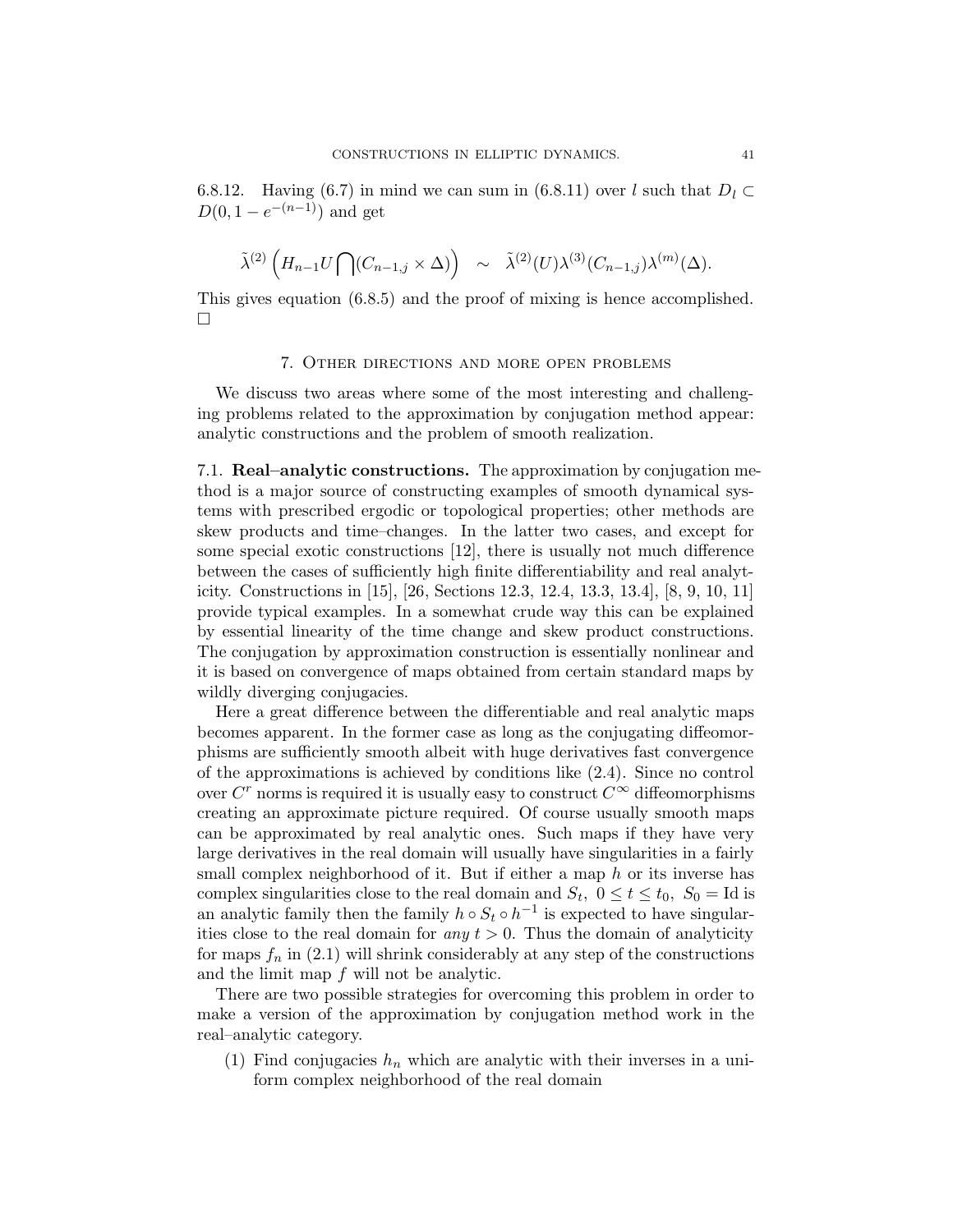(2) Compensate singularities of the conjugacies  $h_n$  and their inverses in such a way that the maps  $f_n$  have a much larger domain of analyticity than the conjugacies.

7.1.1. Uniquely ergodic diffeomorphisms of spheres. The first method has a good chance of working when there is sufficiently large supply of maps commuting with the action S which can be modified in a controlled way maintaining analyticity in the large domain. This happens for skew products where the  $S<sup>1</sup>$  acts in the fibers and in the time-changes of linear flows on the torus. A less obvious case of this situation was found by the second author [27]. We describe one of the results of that work in a special case.

Consider the standard embedding of the sphere  $S^{2n-1}$  into  $\mathbb{R}^{2n}$  and the standard complexification  $\mathbb{R}^{2n} \subset \mathbb{C}^{2n}$ . The vector-field defined in Euclidean coordinates as  $v_0(x_1, \ldots, x_{2n}) = 2\pi(x_2, -x_1, \ldots, x_{2n}, -x_{2n-1})$  defines a linear action  $\Phi = {\varphi^t, t \in \mathbb{R}, \varphi^1 = \text{Id}}$  of the circle  $S^1$  In Euclidean coordinates

$$
\varphi^t(x_1,\ldots,x_{2n}) = (\cos 2\pi tx_1 + \sin 2\pi tx_2, -\sin 2\pi tx_1 + \cos 2\pi tx_2, \ldots, \cos 2\pi tx_{2n-1} + \sin 2\pi tx_{2n}, -\sin 2\pi tx_{2n-1} + \cos 2\pi tx_{2n}).
$$

We will use the same notations  $v_0$  and  $\varphi^t$  for extensions to  $\mathbb{C}^{2n}$  or its subsets.

We will call a function on  $S^{2n-1}$  *entire* if it extends to a holomorphic function in  $\mathbb{C}^{2n}$ . A map  $f : S^{2n-1} \to S^{2n-1}$  is called *entire* if its coordinate functions are entire. A diffeomorphism  $f : S^{2n-1} \to S^{2n-1}$  is entire if both f and  $f^{-1}$  are entire maps. Invertible linear maps are obviously entire diffeomorphisms. Notice that product of entire diffeomorphisms is an entire diffeomorphism.

THEOREM 7.1. For any  $t_0$ ,  $0 \le t_0 \le 1$ ,  $\epsilon > 0$  and any compact set  $K \subset$  $\mathbb{C}^n$  there exists an entire diffeomorphism  $f : S^{2n-1} \to S^{2n-1}$ , preserving Lebesgue measure and uniquely ergodic whose extension to  $\mathbb{C}^{2n}$  satisfies

$$
\max\{\max_{z \in K} |f(z) - \varphi^{t_0}(z)|, \max_{z \in K} |f^{-1}(z) - \varphi^{-t_0}(z)|\} \le \epsilon.
$$
 (7.1)

REMARK 7.2. Notice that while in the  $C^{\infty}$  category the approximation by conjugation method as outlined in Section 2.1 allows to produce a great variety of perturbations of a rotation  $\varphi_t$  with interesting ergodic and topological properties, even minimal real analytic diffeomorphisms of  $S<sup>3</sup>$  were not known before.

This result extends to compact Lie groups and some of their homogeneous spaces with an action of  $S^1$  by left translations.

Let us sketch some of the ideas of the proof of Theorem 7.1 in the case of  $S^3$ . There is a natural identification of  $S^3$  with the group  $SU(2)$  which identifies  $\Phi$  with an action by left translations. The space of orbits is naturally identified with  $S^2$  (the Hopf fibration). Right translations on  $SU(2)$  act on the factor space as rotations with respect to a natural metric which comes from a bi-invariant metric on  $SU(2)$ . Neither an individual translation nor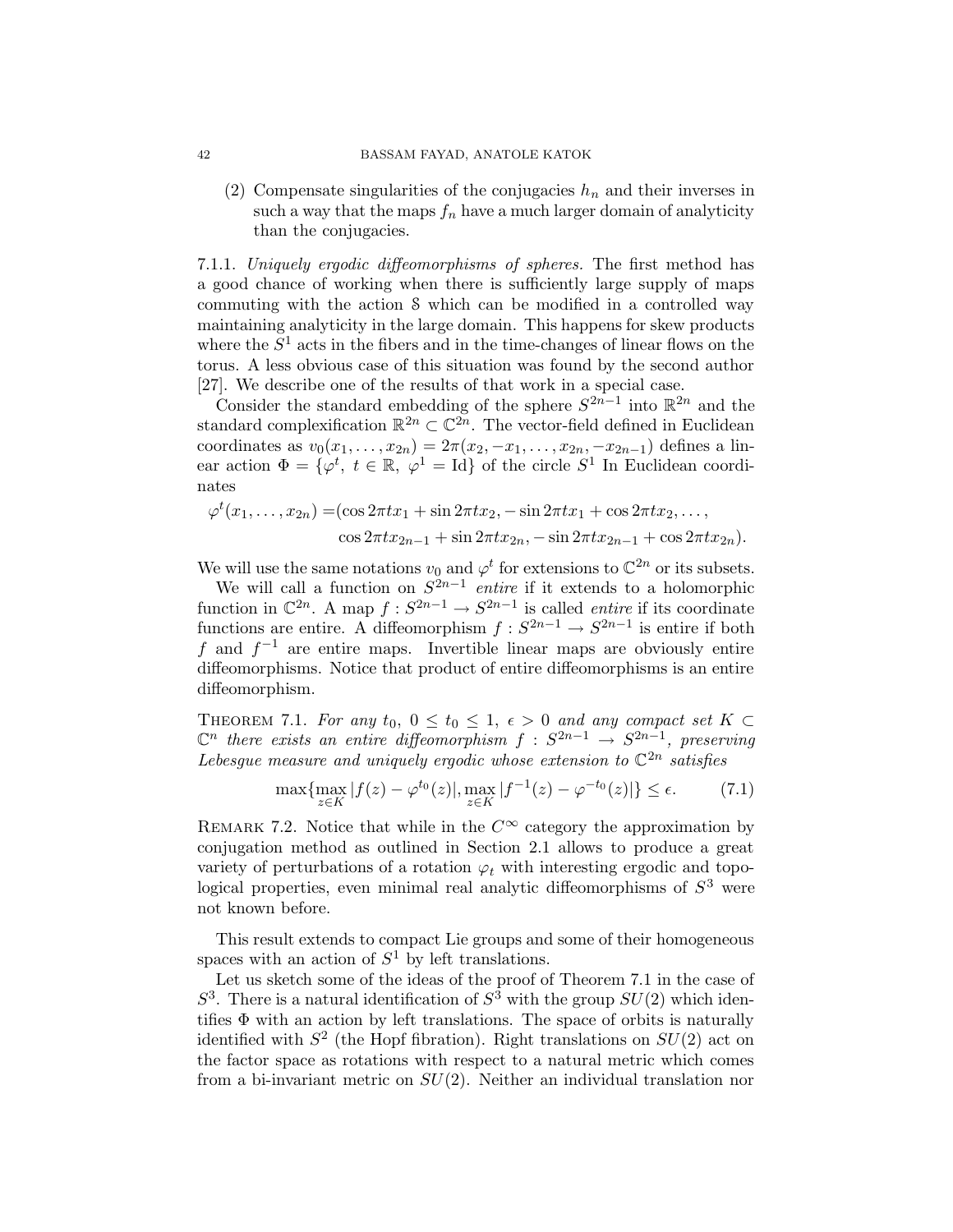a one–parameter group is transitive but of course the whole right action is transitive. Moreover, every right translation also extends to a linear map of  $\mathbb{C}^4$  and is hence entire.

At nth iterative step of the construction one produces an entire diffeomorphism  $h_n$  of  $S^3 = SU(2)$  which commutes with  $\varphi_{1/q_n}$ . To imitate the uniform distribution in the factor space one uses twisted right translations. First, one fixes a one–parameter subgroup  $r_t$  of right translations of  $SU(2)$ , or equivalently, an axis of rotation on  $S^2$ . On each orbit  $\mathcal O$  of this oneparameter group the map  $h_n$  is a certain translation  $r_{f(0)}$  where the "twisting function " f is entire and is invariant under the left translation  $\varphi_{1/q_n}$ . By making this function sufficiently uniformly distributed mod 1 one achieves a distribution of orbits of the conjugate of  $\Phi$  (and hence of any of its sufficiently large finite subgroups) which projects to  $S^2$  into a distribution close to the distribution uniform on orbits of  $r_t$ . This distribution however is far from uniform. Further approximation is achieved by taking another one– parameter subgroup and averaging the distribution along its orbits. In order to implement this one takes a number  $q'_n \gg q_n$  depending on the geometry of the twisting function and constructs another twisting function along the orbits of the new subgroup and invariant with respect to  $\varphi_{1/q'_n}$ , taking the conjugacy as the product of two twisted right translations. This product is still entire and it takes the distribution of orbits of  $\Phi$  and hence any of its sufficiently large finite subgroups closer to uniform. In fact, in order to achieve almost uniform distribution of every orbit one need to either take more than two steps within the inductive step, or choose one–parameters subgroups of right translations at different inductive steps carefully.

REMARK 7.3. This construction produces conjugacies which are far from preserving natural fundamental domains of  $\varphi_{1/q_n}$ . In other words, the choice of  $h_n$  is not special in the sense of Section 4.4.4 (See also Section 2.2). This makes controlling subtle ergodic properties of the resulting uniquely ergodic diffeormorphism problematic.

Here is a typical open problem related with this difficulty.

PROBLEM 7.4. Does there exist a real analytic volume preserving diffeomorphism of  $S^{2n-1}$ ,  $n \geq 2$  which is measurably conjugate to an irrational rotation of the circle?

7.1.2. Exotic holomorphic maps in one complex variable. The second method requires good understanding of the geometry of special holomorphic maps in the complex domain since just approximating the conjugacies by some standard regular objects even if successful usually produces singularities close to the real domain for inverse maps. In one complex variable there is a sufficient understanding of such special geometry. This allowed R. Perez-Marco and J.-C. Yoccoz [35, 36, 37, 43], developing ideas which originally appeared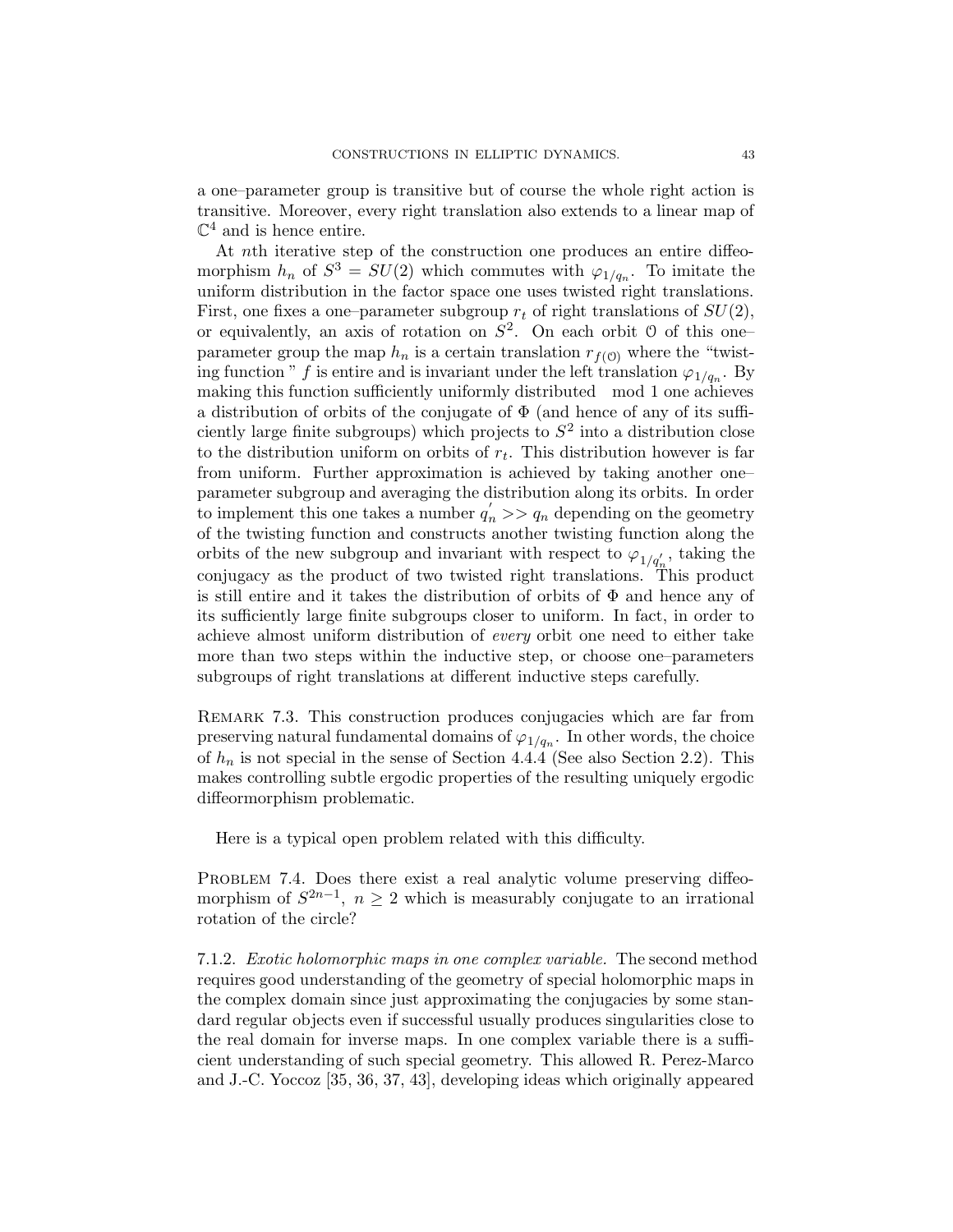in Yoccoz' thesis) to apply approximation by conjugation method and construct analytic circle diffeomorphisms with Liouvillean rotation numbers and exotic properties (e.g.  $C^{\infty}$  but not analytic conjugacy to a rotation).

7.1.3. Other situations. Beyond the two cases described above the problem of applicability of the approximation by conjugation scheme of Section 2.1 remains open. This is the case already in the setting of volume preserving diffeomorphisms in dimension two where the majority of examples described in this paper appear. Certain characteristic open problems which appeared already at the time of writing [1] can be summarized as follows.

PROBLEM 7.5. Does there exist an area preserving topologically transitive real analytic diffeomorphism  $f$  of the disc  $\mathbb{D}^2$  with either of the following properties:

- (1) the restriction of  $f$  to the boundary is an irrational rotation;
- (2) f has zero topological entropy;
- (3) f is  $C^2$  close to the identity?

We finish our discussion of analytic constructions with several comments concerning the above problem.

In the case (1) the rotation number must be Liouvillean; otherwise there are invariant circles as was explained in Section 3.1.

Applicability of the approximation by conjugation method in the analytic setting in the case of manifolds with boundary such as  $\mathbb{D}^2$  depends on our ability to construct real analytic diffeomorphisms of such manifolds with very large derivatives which can be extended together with their inverses to fixed complex neighborhoods. Here is a characteristic question of this kind.

PROBLEM 7.6. Does there exist an  $r > 0$  such that for any point  $p =$  $(x, y)$  ∈ Int  $\mathbb{D}^2$  there exists a real analytic area preserving diffeomorphism  $f_p : \mathbb{D}^2 \to \mathbb{D}^2$  which extends together with its inverse to r-neighborhood of  $\mathbb{D}^2$  in the complex domain and such that  $f_p(0,0) = (x, y)$ ?

Notice that for  $p$  close to the boundary such a diffeomorphism  $f_p$  must have very large derivatives.

Known examples of real analytic area preserving ergodic (or just topologically transitive) diffeomorphisms of  $\mathbb{D}^2$  are based on modifications on the  $C^{\infty}$  construction first introduced in [25]; see [14] and [33]. Dynamically these examples are non-uniformly hyperbolic, they have positive topological entropy, and with respect to the smooth measure they are Bernoulli (or direct products of Bernoulli with finite permutations). On the boundary these diffeomorphisms are either identity or have rational rotation number with finitely many periodic orbits. Such examples can be made  $C<sup>1</sup>$  close to identity (first observed by Michel Herman; private communication) but constructions of this kind are not compatible with  $C<sup>2</sup>$  closeness to identity.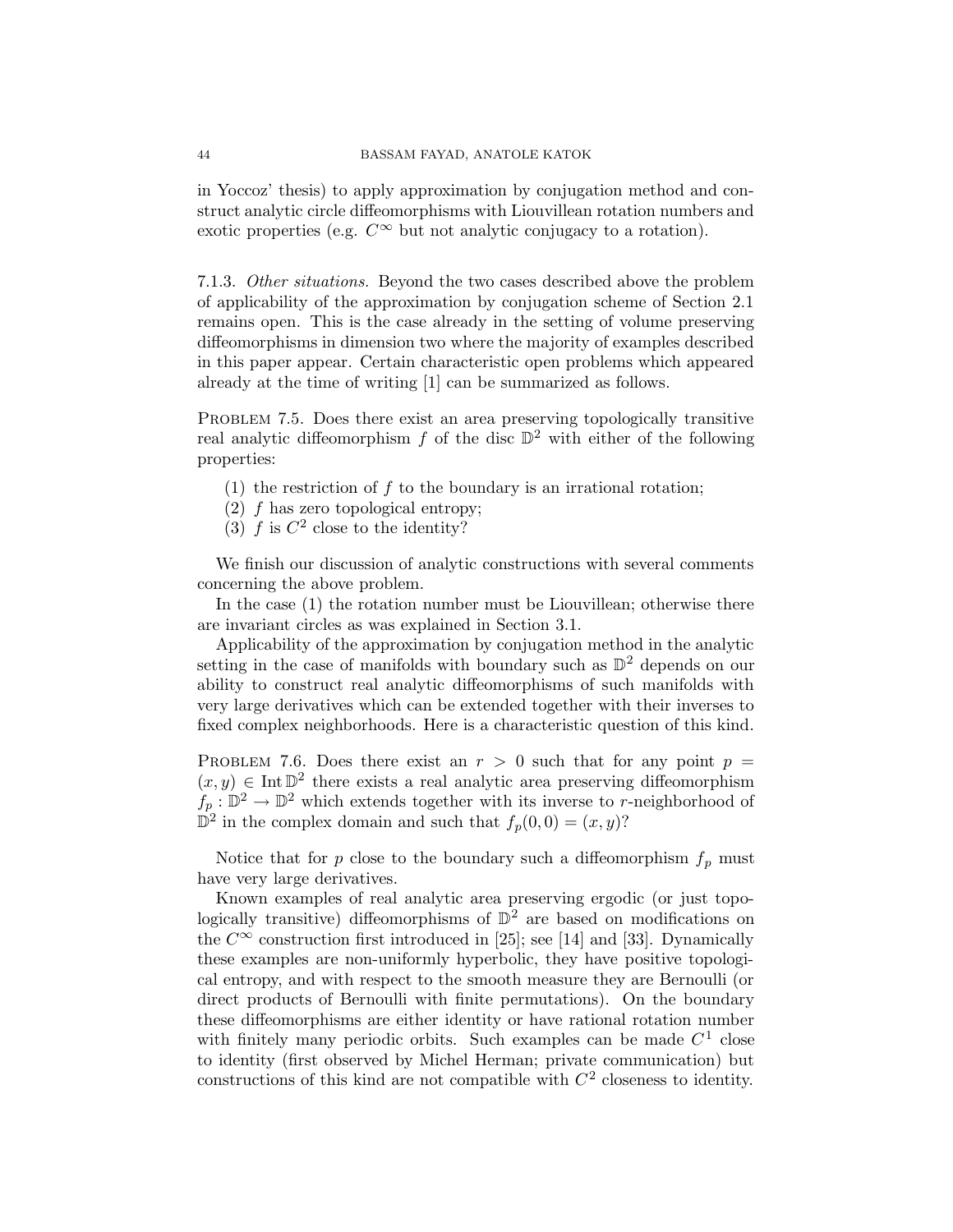7.2. The problem of smooth realization. In its most basic and at the same time general form the smooth realization problem may be formulated as follows;

PROBLEM 7.7 (Smooth realization). Given a measure preserving transformation T of a Lebesgue space  $(X, \mu)$  does there exist a  $(C^{\infty})$  diffeomorphism f of a compact manifold M preserving a smooth volume  $\nu$  such that  $(f, \nu)$ is measurably isomorphic to  $(T, \mu)$ ?

There are numerous variations and specializations of the problem of which the following is among the most interesting.

PROBLEM 7.8 (Nonstandard smooth realization). Given a diffeomorphism g of a compact manifold N preserving a smooth volume  $\mu$  and ergodic with respect to it, does there exist a diffeomorphism  $f$  of a compact manifold  $M$ preserving a smooth volume  $\nu$  such that  $(f, \nu)$  is measurably isomorphic to  $(g, \mu)$  but not smoothly conjugate to it?

The only known unconditional restriction to smooth realization is finiteness of entropy (see [28, Corollary 3.2.10, Theorem 4.5.3]). In other words, no measure preserving transformation with finite entropy is known not to be realizable on any manifold. There are restrictions in low dimension, e.g. any weakly mixing surface diffeomorphism is Bernoulli.

The approximation by conjugation method provides instances of both nonstandard smooth realization of certain diffeomorphisms and smooth realization of maps whose original description is not smooth. This included nonstandard smooth realization of rotations with some Liouvillean rotation numbers discussed above in 2.4.2 (See [1, Section 4]; this was recently improved to any Liouvillean rotation number [38]). Very likely these methods should allow nonstandard realization of some Diophantine rotations by diffeomorphisms of finite differentiability. It looks though that the following problem tests the limits of power of the approximation by conjugation method and most likely requires new ideas.

PROBLEM 7.9. Does there exist a nonstandard smooth realization of a Diophantine rotation of the circle by a  $C^{\infty}$  diffeomorphism?

Such a diffeomorphism must act on a manifold of dimension at least two.

In [1, Section 6] nonstandard smooth realizations of certain translations on tori were constructed, as well as smooth realizations of certain rotations on the infinite dimensional torus. The latter was the earliest example of smooth realization of a transformation whose natural "habitat" is not a finite dimensional manifold. In [26, Section 8] a general setting is described which allows (with further specification of parameters) smooth realization of transformations belonging to measurable combinatorial constructions. Let us list several characteristic problems which in our view can be approached by a version of the approximation by conjugation method or its modification with decreasing chances of success.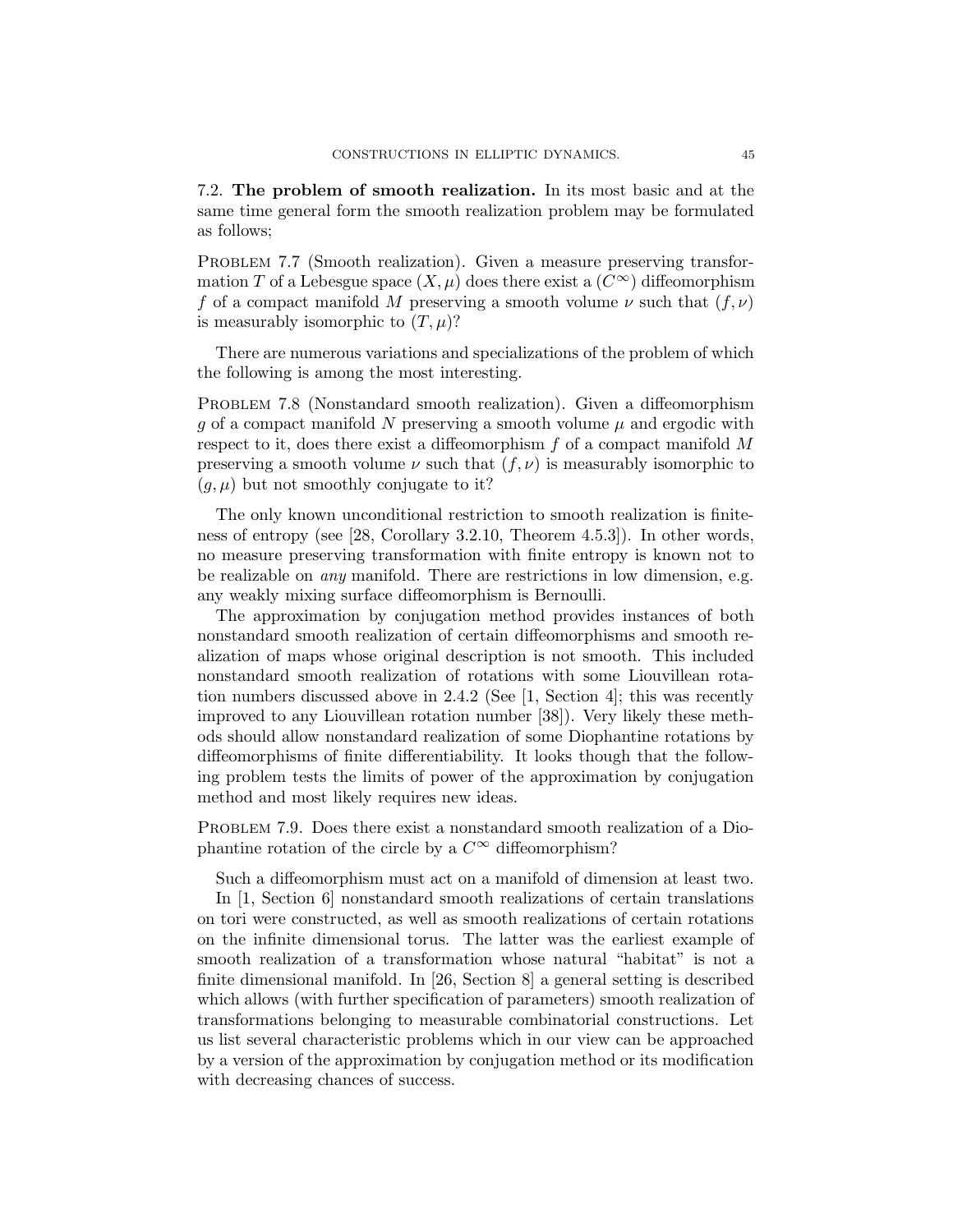PROBLEM 7.10. Find a smooth realization of:

- (1) a Gaussian dynamical system with simple (Kronecker) spectrum;
- (2) a dense  $G_{\delta}$  set of minimal interval exchange transformations;
- (3) an adding machine;
- (4) the time-one map of the horocycle flow 2.3.1 on the modular surface  $SO(2)\backslash SL(2,\mathbb{R})/SL(2,\mathbb{Z})$  (which is not compact, so the standard realization cannot be used).

A version of the smooth realization problem addresses possibility of obtaining certain properties invariant under measurable conjugacy for volume preserving diffeomorphisms of compact manifolds. In particular one may ask about properties which are generic for measure preserving transformations in weak topology (which are also then generic for volume preserving homeomorphisms in  $C^0$  topology). While such properties cannot be generic in  $C^r$  smooth topology by reasons quite different for  $r = 1$  and  $r \ge 2$ , one can consider spaces of closures of conjugacies as in Section 2.3 and try to determine whether generic properties of measure preserving diffeomorphisms can be realized there or are generic in those spaces which we denote by A with various indexes. It seems that the notion of periodic approximation of a given type in the sense of [26, Definition 1.9] is quite useful in this respect. Since approximation of any type with any (arbitrary fast) speed is generic in weak topology [26, Theorem 2.1] any property which follows from any finite or countable combination of approximation type properties is generic too. Cyclic approximation where approximating periodic processes have a single tower is generic in the space A and certain types of homogeneous approximation where there may be many towers but their heights are all equal [26, Section 5] can be shown to be generic too. However periodic processes with towers of unequal height such as type  $(n, n + 1)$  approximations with two towers whose heights differ by one do not naturally appear in the conjugacies of elements of  $S<sup>1</sup>$  actions. Those approximations and their generalizations are useful is establishing genericity of various properties (see e.g. [26, Section 3.3]). It looks likely that in the case of actions of  $\mathbb{T}^k$ ,  $k \geq 2$  it may be easier to produce these types of approximation in the closure of conjugacies.

PROBLEM 7.11. Given a circle action S and the corresponding space A is there a diffeomorphism  $f \in \mathcal{A}$  with either of the following properties:

- (1) good approximation of type  $(n, n+1)$ ;
- (2) maximal spectral type disjoint with its convolutions;
- (3) homogeneous spectrum of multiplicity two for the Carthesian square  $f \times f$ ?

See [26, Sections 3,4] for relevant definitions and results.

PROBLEM 7.12. Is existence of a measurable square root (or roots of all orders) generic in  $\mathcal{A}$ ? (Cf. [30]).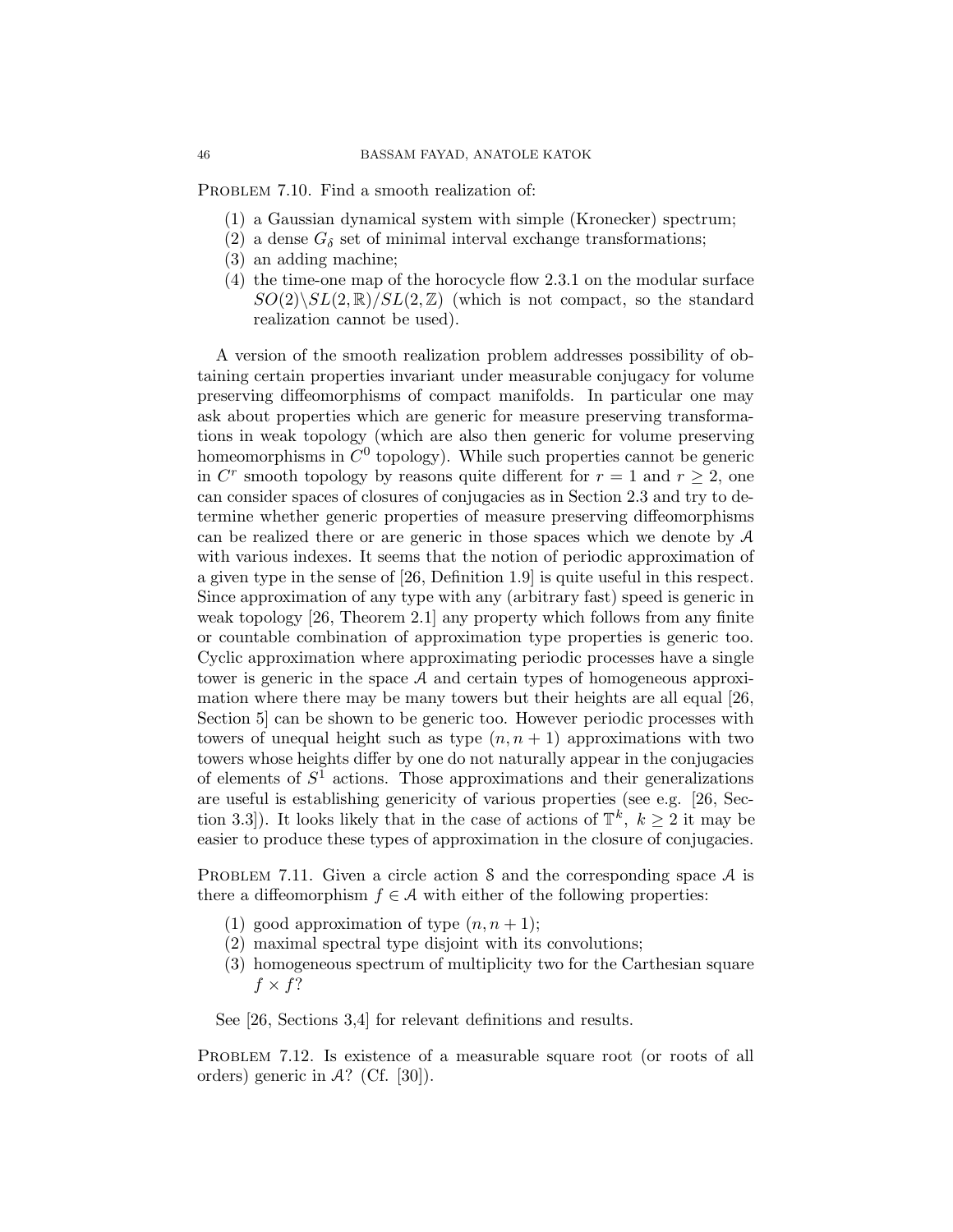Remark 7.13. Notice that unlike the previous problem existence is known here because for example any rotation of the circle has roots of all orders and there are diffeomorphisms measurably isomorphic to rotations [1, section 4].

Given an action  $\mathfrak I$  of  $\mathbb T^2$  denote the closure of conjugacies of elements of this action in the  $C^{\infty}$  topology by  $\mathcal{B}$ .

PROBLEM 7.14. Is there a diffeomorphism  $f \in \mathcal{B}$  with either of the following properties:

- (1) good approximation of type  $(n, n+1)$ ;
- (2) maximal spectral type disjoint with its convolutions;
- (3) homogeneous spectrum of multiplicity two for the Carthesian square  $f \times f$ ;
- (4) mixing?

Positive answer to the last question will be of course a discrete time version of Theorem 6.2. See Remark 6.3.

#### **REFERENCES**

- [1] D.V. Anosov and A.B. Katok, New examples in smooth ergodic theory. Ergodic diffeomorphisms, Trans. Moscow Math. Soc. 23 (1970), 1-35.
- [2] A.S. Besicovitch, A problem on topological transformations of the plane. II. Proc. Cambridge Philos. Soc. 47, (1951). 38–45.
- [3] A. Bis, H. Nakayama and P. Walczak, Locally connected exceptional minimal sets of surface homeomorphisms, preprint.
- [4] I.U. Bronstein, Extensions of minimal transformation groups. Translated from the Russian. Martinus Nijhoff Publishers, The Hague, 1979.
- [5] P. Le Calvez and J.-C. Yoccoz, Un théorème d'indice pour les homéomorphismes du plan au voisinage d'un point fixe, Ann. of Math. (2) 146 (1997), no. 2, 241–293.
- [6] P. Le Calvez, Ann. Ecole Norm. Super, (2003).
- [7] A. Fathi and M.R. Herman, Existence de difféomorphismes minimaux. (French) Dynamical systems, Vol. I—Warsaw, pp. 37–59. Astérisque, No. 49, Soc. Math. France, Paris, 1977.
- [8] B. Fayad, Analytic mixing reparametrizations of irrational flows. Ergodic Theory Dynam. Systems 22 (2002), no. 2, 437–468.
- [9] B. Fayad, Skew products over translations on  $T^d$ ,  $d \geq 2$ . Proc. Amer. Math. Soc. 130 (2002), no. 1, 103–109.
- [10] B. Fayad, Weak mixing for reparameterized linear flows on the torus. Ergodic Theory Dynam. Systems 22 (2002), no. 1, 187–201.
- [11] B. Fayad, Topologically mixing and minimal but not ergodic, analytic transformation on T 5 . Bol. Soc. Brasil. Mat. (N.S.) 31 (2000), no. 3, 277–285.
- [12] B. Fayad, Topologically mixing flows with pure point spectrum, to appear.
- [13] B. Fayad, R. Krikorian, M. Saprikina, Ergodic properties of disc diffeomorphisms and their rotation number on the boundary, Preprint.
- [14] M. Gerber, Conditional stability and real analytic pseudo-Anosov maps. Mem. Amer. Math. Soc. 54 (1985), no. 321.
- [15] H. Furstenberg, Strict ergodicity and transformation of the torus. Amer. J. Math. 83 1961 573–601.
- [16] R. Gunesch and A. Katok, Construction of weakly mixing diffeomorphisms preserving measurable Riemannian metric and smooth measure. With an appendix by Alex Furman. Discrete Contin. Dynam. Systems 6 (2000), no. 1, 61–88.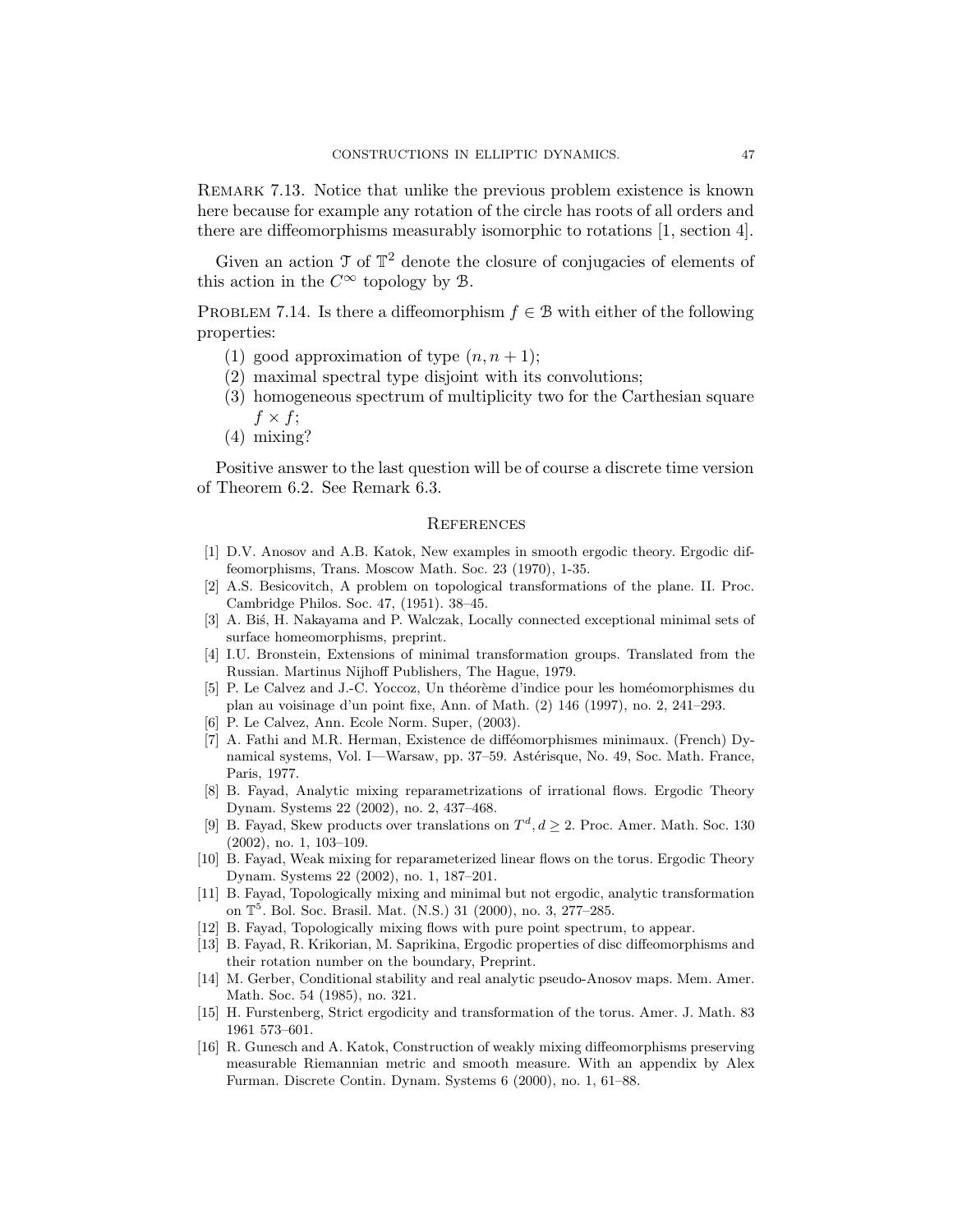- [17] M. Handel, A pathological area preserving  $C^{\infty}$  diffeomorphism of the plane. Proc. Amer. Math. Soc. 86 (1982), no. 1, 163–168.
- [18] B. Hasselblatt and A. Katok, Principal structures, Handbook in Dynamical Systems, vol 1A Elsevier, 2002, 1–203.
- [19] M. Herman, Sur la conjugaison differentiable des diffeomorphismes du cercle des rotations. (French) Inst. Hautes Etudes Sci. Publ. Math. No. 49 (1979), 5–233.
- [20] M. Herman Sur les courbes invariantes par les diffomorphismes de l'anneau. (French); Vol 1, Astérisque, 103-104. Société Mathématique de France, Paris, 1983; Vol 2. Astérisque, 144, 1986.
- [21] M. Herman, Construction of some curious diffeomorphisms of the Riemann sphere. J. London Math. Soc. (2) 34 (1986), no. 2, 375–384.
- [22] M. Herman, On the dynamics of Lagrangian tori invariant by symplectic diffeomorphisms. Progress in variational methods in Hamiltonian systems and elliptic equations (L'Aquila, 1990), 92–112, Pitman Res. Notes Math. Ser., 243, Longman Sci. Tech., Harlow, 1992.
- [23] M. Herman, Some open problems in dynamical systems. Proceedings of the International Congress of Mathematicians, Vol. II (Berlin, 1998). Doc. Math. 1998, Extra Vol. II, 797–808.
- [24] A.B. Katok, Minimal diffeomorphisms on principal  $S^1$ -bundles (Russian), abstracts of 6 All-Union Topological Conference, Tbilisy, 1972, 63.
- [25] A. Katok, Bernoulli diffeomorphisms on surfaces, Ann. of Math. (2) 110 (1979), no. 3, 529–547.
- [26] A.Katok, Combinatorial constructions in ergodic theory and dynamics, Univ. Lect. Series, Vol. 30, AMS, Providence R.I., 2003.
- [27] A. Katok, Analytic minimal and uniquely ergodic diffeomorphisms, in preparation.
- [28] A. Katok and B. Hasselblatt, Introduction to the modern theory of dynamical systems, Encyclopedia of Mathematics and its Applications, 54. Cambridge University Press, Cambridge, 1995.
- [29] A.B. Katok and A.M. Stepin, Approximations in ergodic theory, Russian Math. Surveys, 22, No.5 (1967), 77-102.
- [30] J. King, The generic transformation has roots of all orders. Colloq. Math. 84/85 (2000), part 2, 521–547.
- [31] D. Kleinbock, N. Shah, and A. Starkov, Dynamics of subgroup actions on homogeneous spaces of Lie groups and applications to number theory, Handbook in Dynamical Systems, vol 1A Elsevier, 2002, 813–930.
- [32] A.V. Kočergin, Nondegenerate saddles and the absence of mixing, Math. Notes USSR Acad. Sci 19 (1976) no 3, 277–286.
- [33] J. Lewowicz and E. Lima de Sa, Analytic models of pseudo-Anosov maps. Ergodic Theory Dynam. Systems 6 (1986), no. 3, 385–392.
- [34] J. Moser, On the volume elements on a manifold, Trans. Amer. Math. Soc. 120 (1965), 286–294.
- [35] R. Perez-Marco, Sur les dynamiques holomorphes non linéarisable et une conjecture de V. I. Arnol'd. (French) Ann. Sci. École Norm. Sup. (4) 26 (1993), no. 5, 565–644.
- [36] R. Perez-Marco, Nonlinearizable holomorphic dynamics having an uncountable number of symmetries. Invent. Math. 119 (1995), no. 1, 67–127.
- [37] R. Perez-Marco, Siegel disks with smooth boundary, Preprint.
- [38] M. Saprykina, A. Windsor, in preparation.
- [39] L.G. Shnirelman, An example of a transformation of the plane (Russian), Proc, Don Polytechnic Inst (Novochekassk), 14, Science section, Fis-math. part (1930), 64–74
- [40] A. Windsor, Minimal but not uniquely ergodic diffeomorphisms. Smooth ergodic theory and its applications (Seattle, WA, 1999), 809–824, Proc. Sympos. Pure Math., 69, Amer. Math. Soc., Providence, RI, 2001.